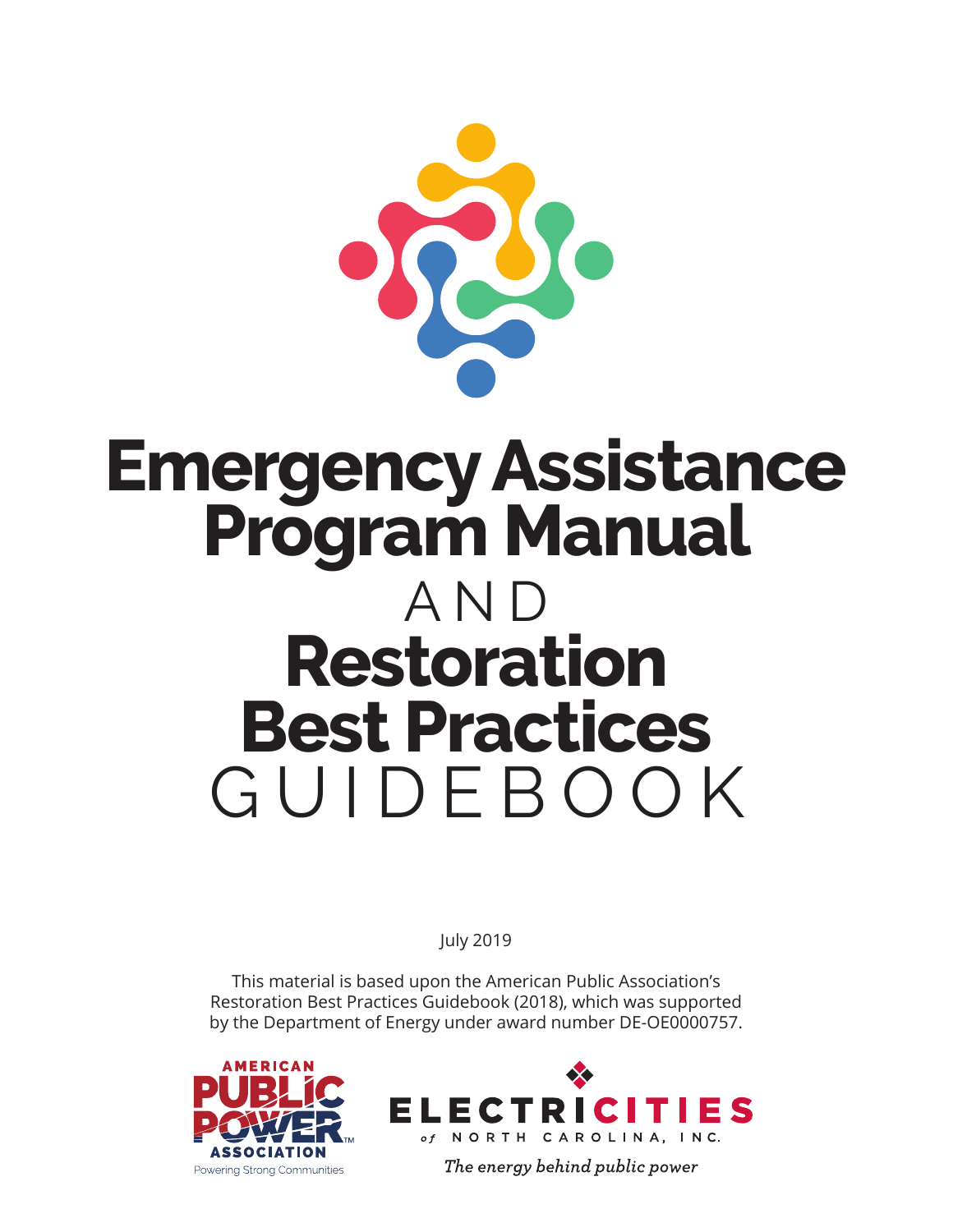# **ElectriCities EAP Quick Reference Sheet**

# **For assistance, call ElectriCities EAP number at 919-760-6027**

**Step 1:** If there is a possible event, ElectriCities will send information via email to the EAP List Serv.

**Step 2:** All EAP contacts should submit their crew and equipment availability at: *http://www.electricities.com/Extranet/Disaster/default.asp* 

**Step 3:** If an event occurs, ElectriCities will continue to send event-related updates and information via the EAP List Serv. ElectriCities will also notify EAP contacts to call 919-760- 6027 if they need assistance.

**Step 4:** If the State begins requesting outage numbers, ElectriCities will text and email all EAP contacts a web form. EAP contacts will submit this form to provide their outage numbers. Outage numbers will populate the outage map at: *https://www.electricities. com/services/emergency-assistance/outage-map/* 

*Note: Depending on the size and cause of an outage, you may have to fill out the OE-417 form. For NERC members, call 919-760-6156 if it may be a reportable event.*

**Step 4:** If a member requests assistance, ElectriCities will determine who can provide assistance. If a member can offer assistance, call 919-760-6027.

**Step 5:** ElectriCities will continue to provide updates to all EAP contacts throughout the duration of the event.

# **Alternate EAP Contact Information**

- Gregg Welch Manager, Programs & Services, 919-815-7860, 919-760-6353, gwelch@electricities.org
- Kenny Roberts, Senior Safety & Training Specialist, 919-215-7514, 919-760-6338 kroberts@electricities.org
- Clarice Wilson, Procurement Specialist, 919-389-4693, 919-760-6293, cwilson@ electricities.org

# **Prior to an Event**

When an emergency event is forecasted, ElectriCities will provide information to all Members. ElectriCities may request information from Members about their available crews and equipment. To provide this information, please visit *http://www.electricities. com/Extranet/Disaster/default.asp*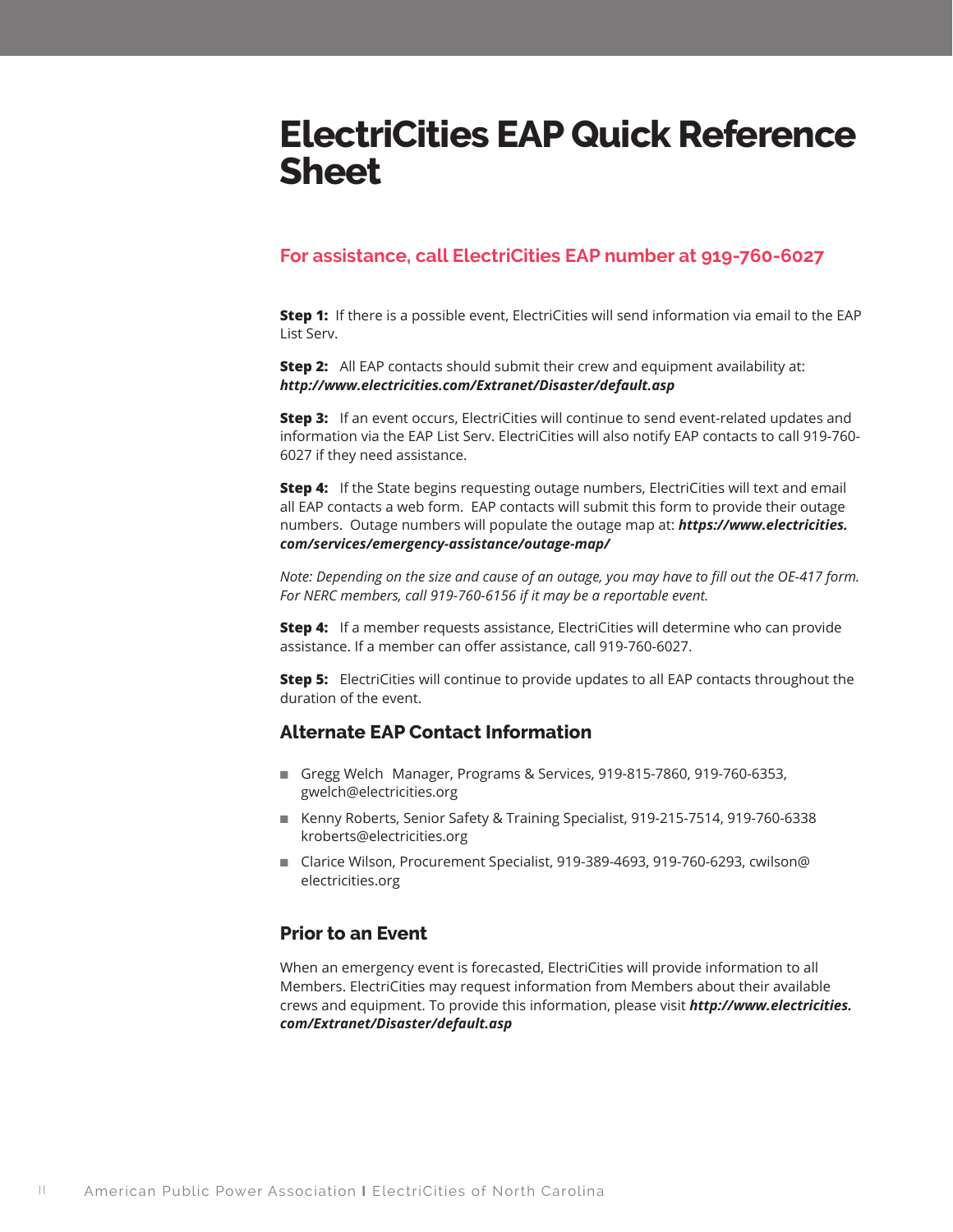# **Disclaimer**

This report was prepared as an account of work sponsored by an agency of the United States Government. Neither the United States Government nor any agency thereof, nor any of their employees, makes any warranty, express or implied, or assumes any legal liability or responsibility for the accuracy, completeness, or usefulness of any information, apparatus, product, or process disclosed, or represents that its use would not infringe privately owned rights. Reference herein to any specific commercial product, process, or service by trade name, trademark, manufacturer, or otherwise does not necessarily constitute or imply its endorsement, recommendation, or favoring by the United States Government or any agency thereof. The views and opinions of authors expressed herein do not necessarily state or reflect those of the United States Government or any agency thereof.

This material is based upon the American Public Association's *Restoration Best Practices Guidebook* (2018), which was supported by the Department of Energy under award number DE-OE0000757.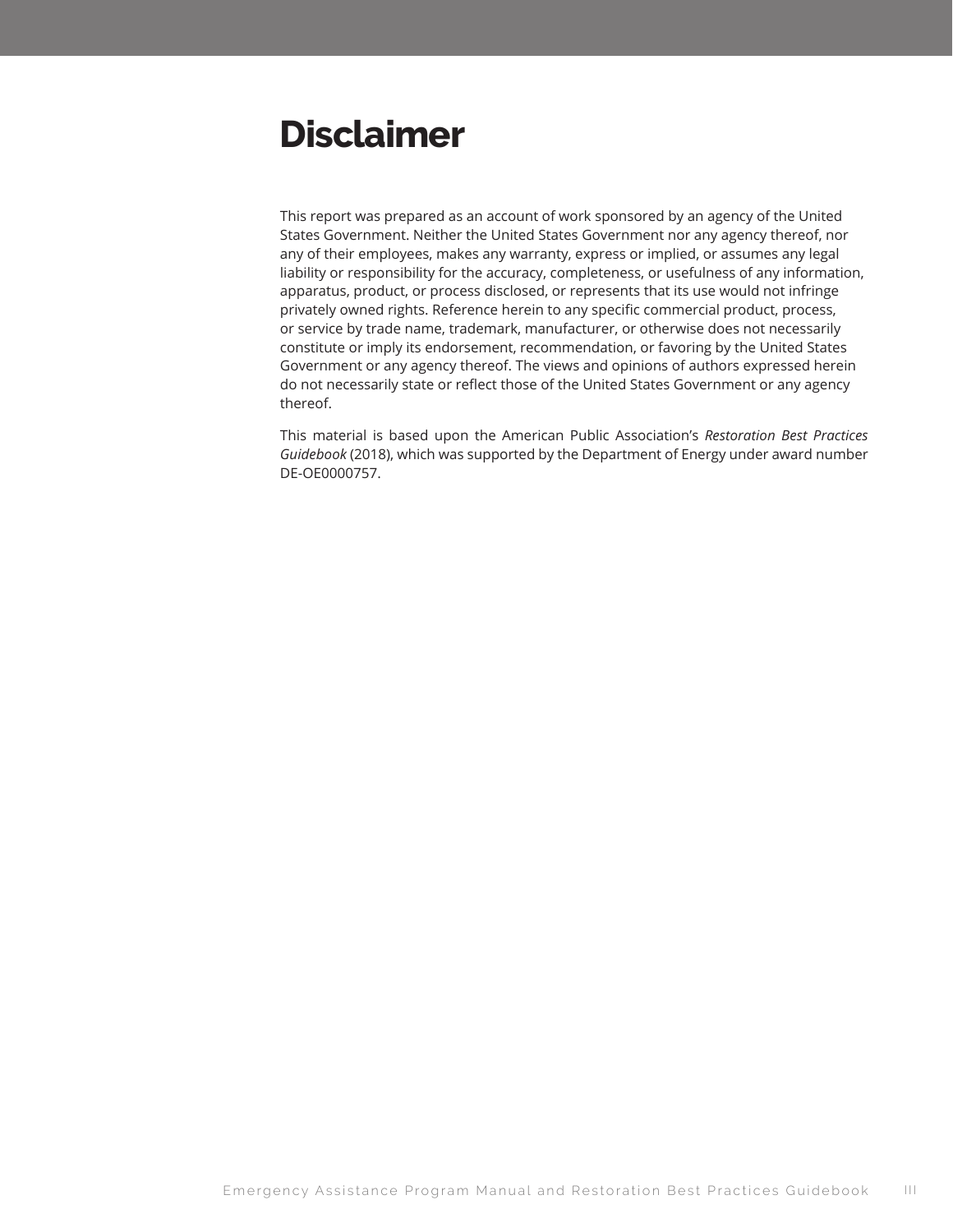# **Acknowledgements**

This publication has been developed for ElectriCities of North Carolina's members. It adapts ElectriCities' *Emergency Assistance Program Operations Manual* and the American Public Power Association's *Restoration Best Practices Guidebook*. The latter was made possible through the following people who participated in the project advisory group, reviewed and validated draft content, shared best practices in interviews, or offered sample resources and documents.

- Jon Beasley, Electric Cities of Georgia
- John Benavente, Guam Power Authority
- Jeff Briggs, Sacramento Municipal Utility District (California)
- Kim Culpepper, Tennessee Valley Public Power Association
- Tom Dougherty, Municipal Electric Systems of Oklahoma
- Matthew Duncan, US Department of Energy
- Mark Ennis, Alabama Municipal Electric Authority
- Caleb Hall, Tennessee Valley Public Power Association
- Ken Lewis, Salt River Project (Arizona)
- Owen McIntee, Village of Spencerport Municipal Electric (New York)
- Rick McKinley, Kirkwood Electric Department (Missouri)
- Kenny Roberts, ElectriCities of North Carolina
- Walter Rodriguez, Los Angeles Department of Water and Power (California)
- Robert Rumbaugh, American Municipal Power, Inc. (Ohio)
- Kimberly Schlichting, Delaware Municipal Electric Corporation
- Scott Sligh, Riviera Utilities (Alabama)
- Amy Zubaly, Florida Municipal Electric Association

In addition to the above, the Association would like to thank the following organizations for providing plans and other documentation support:

- Municipal Electric Utilities Association of New York State
- KEYS Energy Services (Florida)
- Chelan County Public Utility District (Washington)
- Grant County Public Utility District (Washington)

The American Public Association's *Restoration Best Practices Guidebook* was developed by Witt O'Brien's with technical and other support from Michael Hyland, Nathan Mitchell, Sam Rozenberg, Alex Hofmann, Giacomo Wray, and Patrick O'Rourke of the American Public Power Association.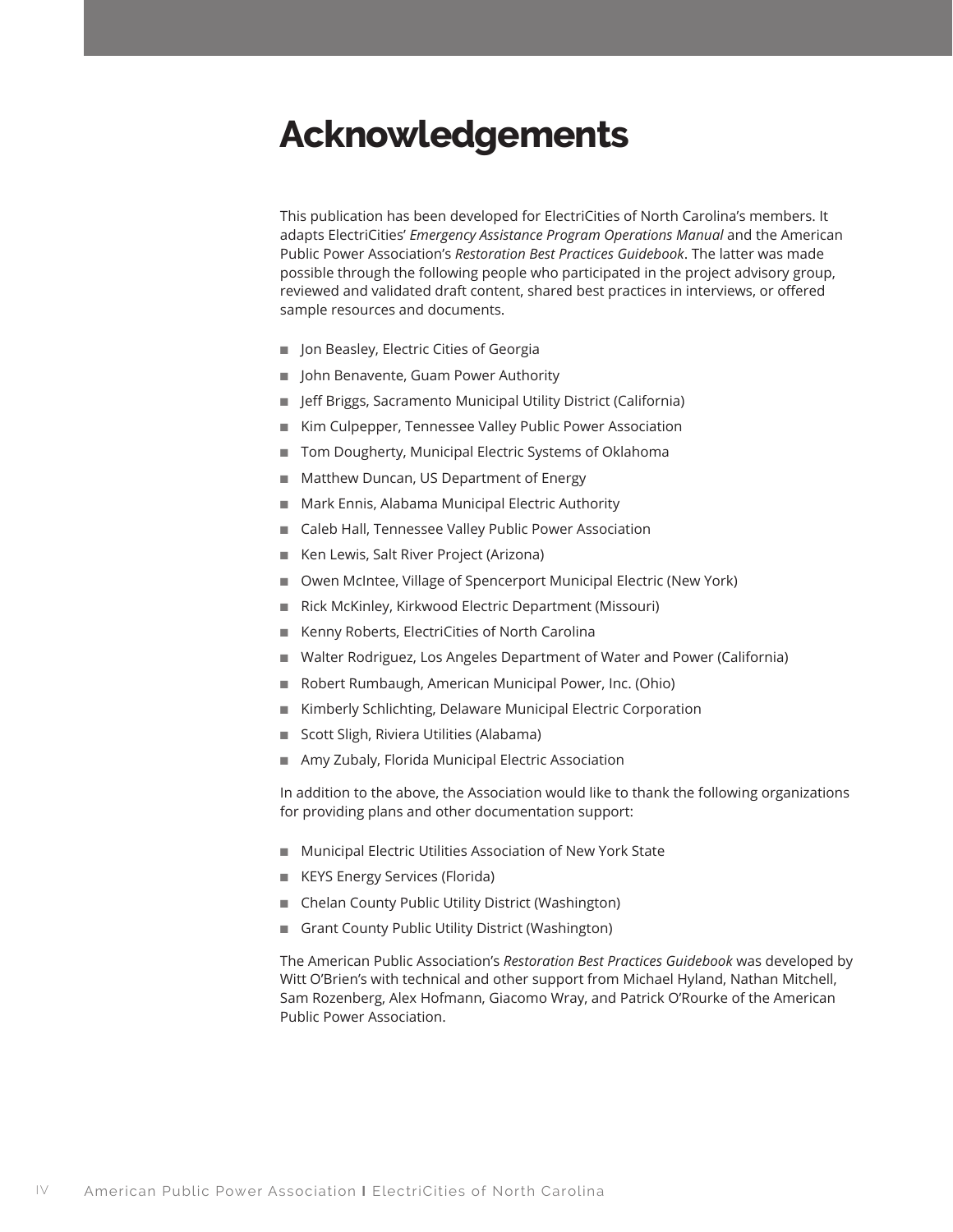# **Table of Contents**

|  | 1. |  |  |  |  |  |  |
|--|----|--|--|--|--|--|--|
|  | 2. |  |  |  |  |  |  |
|  |    |  |  |  |  |  |  |
|  | 1. |  |  |  |  |  |  |
|  | 2. |  |  |  |  |  |  |
|  | 3. |  |  |  |  |  |  |
|  |    |  |  |  |  |  |  |
|  | 1. |  |  |  |  |  |  |
|  | 2. |  |  |  |  |  |  |
|  | 3. |  |  |  |  |  |  |
|  | 4. |  |  |  |  |  |  |
|  |    |  |  |  |  |  |  |
|  | 1. |  |  |  |  |  |  |
|  | 2. |  |  |  |  |  |  |
|  | 3. |  |  |  |  |  |  |
|  | 4. |  |  |  |  |  |  |
|  | 5. |  |  |  |  |  |  |
|  | 6. |  |  |  |  |  |  |
|  | 7. |  |  |  |  |  |  |
|  | 8. |  |  |  |  |  |  |
|  |    |  |  |  |  |  |  |
|  | 1. |  |  |  |  |  |  |
|  | 2. |  |  |  |  |  |  |
|  | 3. |  |  |  |  |  |  |
|  |    |  |  |  |  |  |  |
|  |    |  |  |  |  |  |  |
|  |    |  |  |  |  |  |  |
|  |    |  |  |  |  |  |  |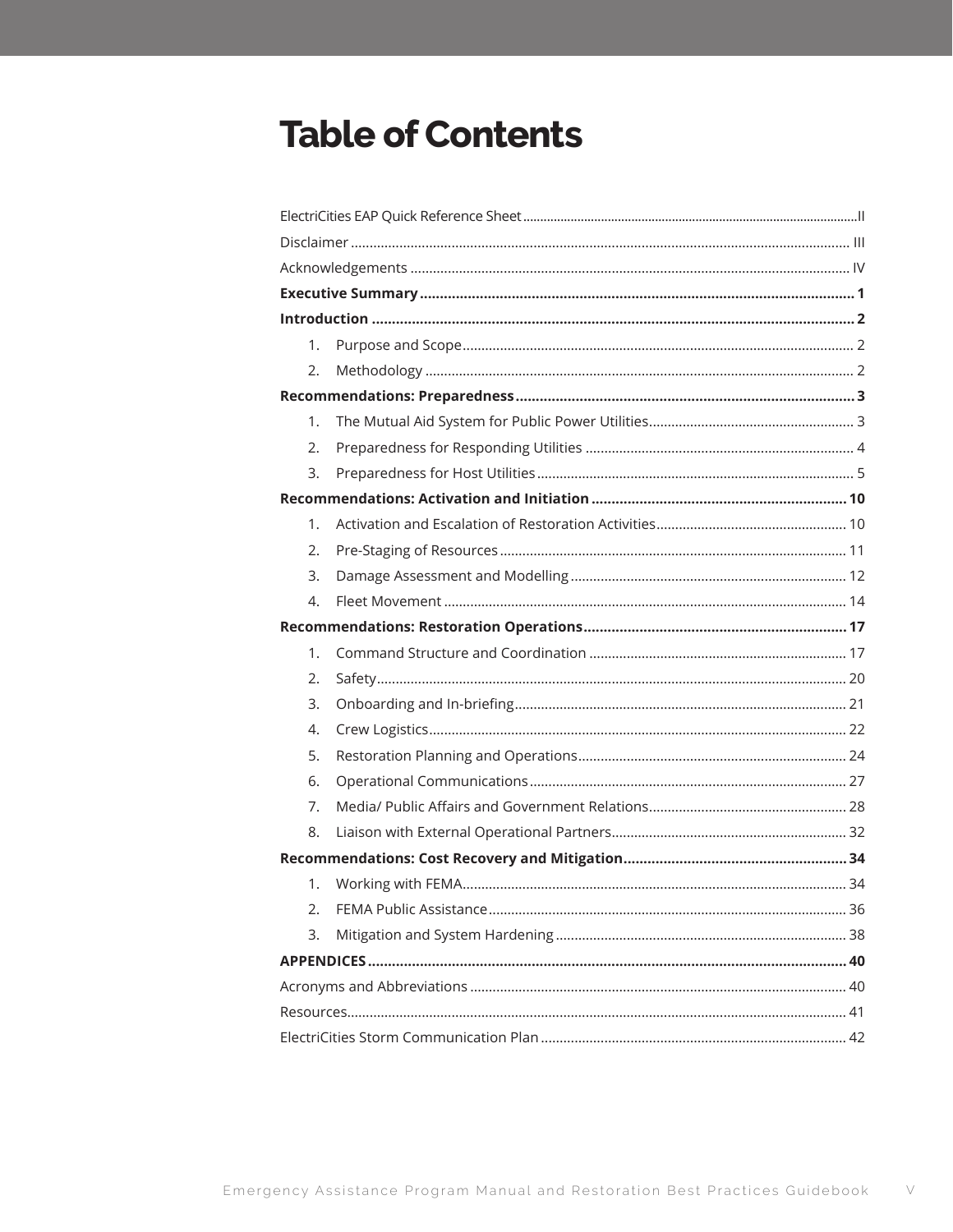# **Executive Summary**

**"As community-owned resources, public power utilities are committed to improving the resiliency of their systems and responding expeditiously to disasters, including by restoring service as quickly and efficiently as possible."** 

– American Public Power Association, Resolution 18-04

**Public power utilities come in all sizes, from serving a few meters up to millions of customers. Representatives of public power utilities of all sizes helped in the identification of the best practices noted in this guidebook. The budget and scale of the largest public power utilities support implementation of practices and technology which may not be not practical for small to mid-size public power utilities. Throughout this guidebook, best practices more appropriate for larger utilities are so noted.** 

This guidebook is consistent with an all-hazards approach, and it serves to enhance the Mutual Aid Program of the American Public Power Association, upon which the mainland US and its Caribbean territories relied in 2017.

This guidebook is for public power utility staff and others tasked with restoration operations and emergency management. It documents best practices at public power utilities, so that others can learn and – as appropriate – implement these best practices before and during their next significant outage event.

This guidebook contains recommended best practices organized into four sections: preparedness, activation and initiation, restoration operations, and cost recovery and mitigation. Relevant highlights from each section include the following:

- During *preparedness*, utilities must take seriously the responsibility of being ready, including establishing effective restoration plans, training and exercising those plans, utilizing all utility staff, and ensuring adequate depth of staffing. Utilities must also understand the mutual aid system, including whom to contact, how to request resources, and use of the pre-approved documentation (such as the Association's mutual aid agreement) that formalize these exchanges.
- During *activation and initiation*, utilities must be primed to conduct effective and rapid damage assessments, to stand up their restoration organization, and to request mutual aid.
- During *restoration operations*, utilities must deploy an effective and scalable management structure, including a best-practice safety program, effective command and delegation of authority in the field, and designated management roles within a physical location that can be used as a "command center." Utilities must also have plans to provide for the logistical needs of incoming mutual aid crews.
- In order to achieve effective *cost recovery and mitigation*, utilities must understand the complex and nuanced FEMA reimbursement systems, including documentation of pre-storm maintenance and inspections; post-storm damages; proper procurement and contracting; and all labor, material, and equipment utilization.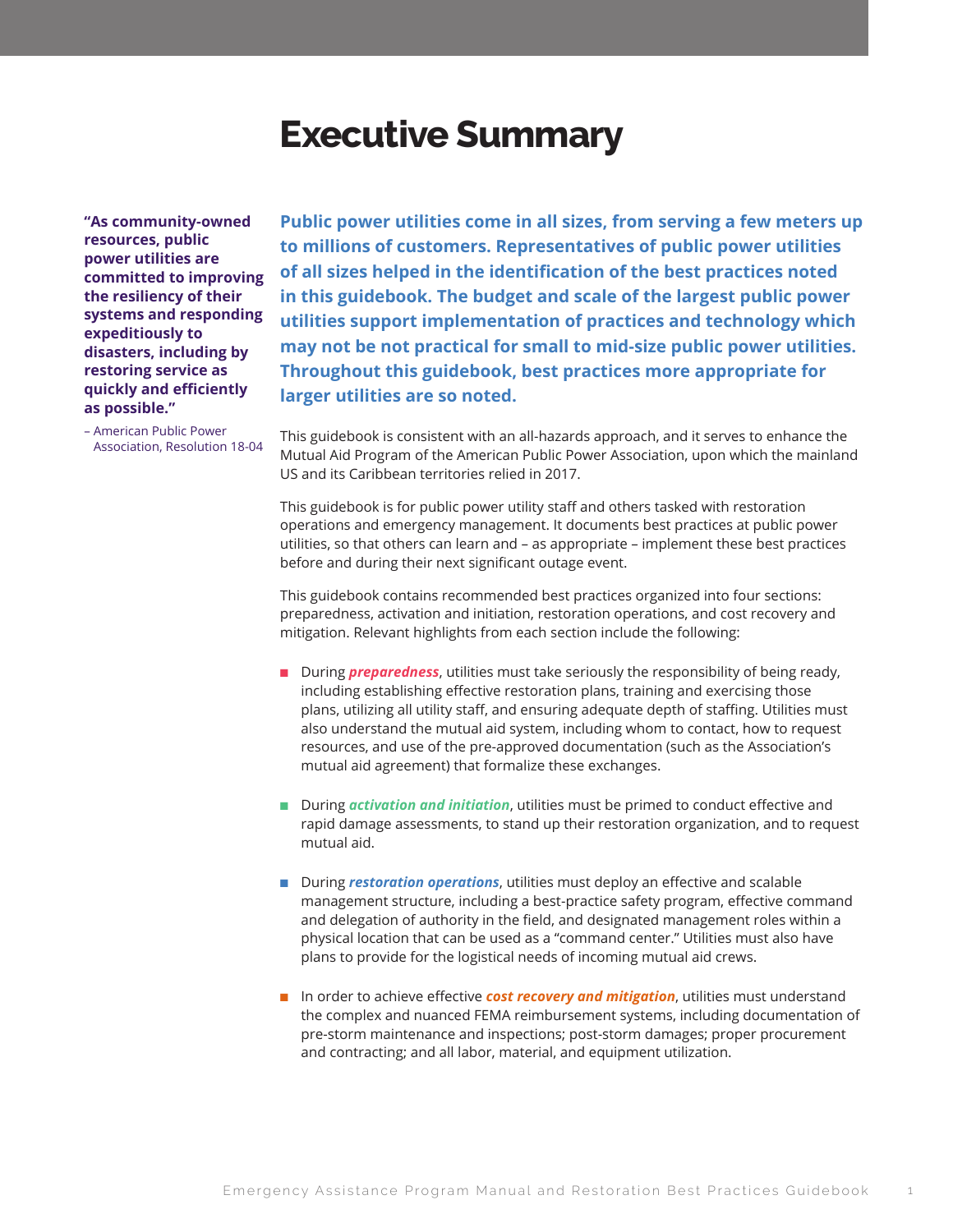# **Introduction**

# **1. Purpose and Scope**

This publication has been developed for ElectriCities of North Carolina's members. It adapts the *ElectriCities Emergency Assistance Program Operations Manual* and the American Public Power Association's *Restoration Best Practices Guidebook* (2018). This material can be used to assist public power communities in developing their Emergency Response Plans, preparing for imminent storms, and responding in their aftermath to restore power quickly and safely.

The *Restoration Best Practices Guidebook* provides guidance and best practices to help public power utility managers improve restoration processes, efforts, and statistics. It focuses on both common electric sector issues and the select needs of public power utilities. This guidebook is consistent with an all-hazards approach, and it serves to enhance the Mutual Aid Program of the American Public Power Association (the Association).

The audience for this publication includes staff at public power utility utilities, joint action agencies (JAAs), and state and regional associations who are tasked with restoration operations and emergency management.

# **2. Methodology**

The content of this document is drawn primarily from more than a dozen interviews conducted during 2017 and 2018. The research team spoke to knowledgeable staff from representative association members (including utilities, JAAs, state associations, and regional associations) with experience in restoration operations, and subject matter experts at the US Department of Energy. Interviewees also completed a detailed written survey.

The selected interviewees represent organizations that serve small communities to major cities, are in all regions of the United States, and face a broad spectrum of hazards and restoration scenarios. They also have experience in mutual aid both as "host" and "responding" utilities.

The interviewees served as an advisory group that vetted and validated the recommendations in this guidebook.

The guidebook references additional planning and guidance documents provided by the Association and the interviewees. Some of these resources are contained in the Appendices and all are available at *www.PublicPower.org/Resource/Restoration-Best-Practices-Guidebook* and *www.electricities.com/services/emergency-assistance/*.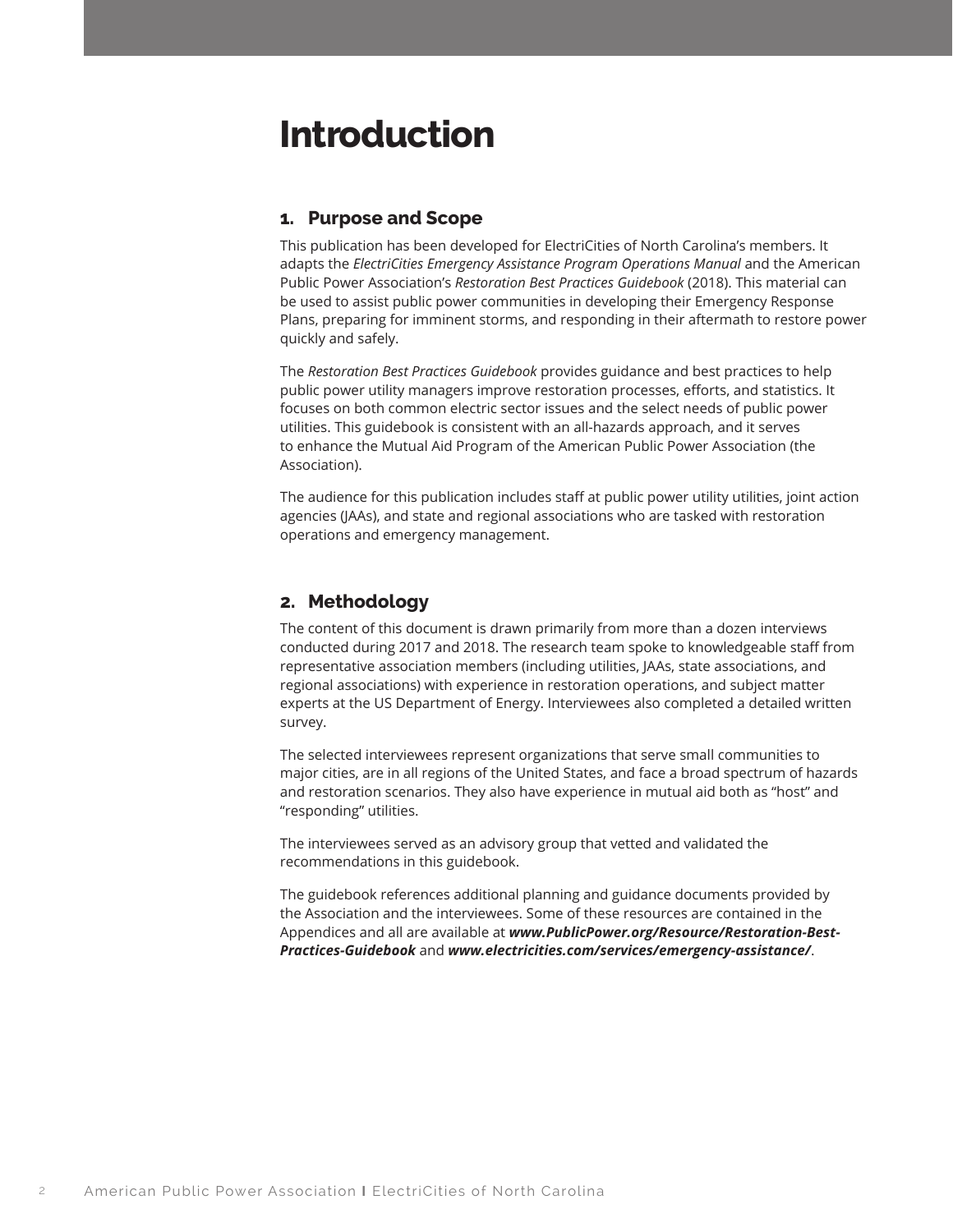# **Recommendations: Preparedness**

**Unfortunately, in many instances, a system emergency occurs without any warning. Such occurrences deny a utility the opportunity to execute preparatory actions. However, a utility can develop a plan of response in preparation of emergency situations by planning in advance. Developing a plan helps minimize tension and frustration during a very stressful period.** 

**To be prepared for restoration events and mutual aid activations utilities and other entities involved in mutual aid networks can take the following recommendations to keep staff familiar with the mutual aid process and to develop response plans. These recommendations are targeted mainly to public power utilities, with occasional implications for other various regional coordinating bodies.** 

### **1. The Mutual Aid System for Public Power Utilities**

Public power utilities depend on a variety of partners and networks for provision of external resources for power restoration. These include:

- The American Public Power Association's Mutual Aid Program, including regional network coordinators or the Association itself as a national coordinator
- Adjacent or nearby utilities including public power, co-ops, and/or investor-owned utilities (IOUs)
- State and regional utility associations
- Multi-state (and Canadian province) regional utility groups (e.g., the Western Energy Institute (WEI))

Each of these mutual aid networks has unique characteristics that may play out differently for specific public power utilities and various outage/restoration scenarios.

# **H R**

### **a. Utilities should develop depth and redundancy in the mutual aid network(s) on which they rely**

Public power utilities should explore and understand the various strengths and characteristics of different available mutual aid networks. They should consider developing multiple and redundant relationships with mutual aid networks of various types, scales, and characteristics; this allows for increased depth, flexibility, and resiliency in the face of crises. Under "blue skies," public power utilities communicate and coordinate with any/all network(s) they intend to utilize for restoration support.

#### **Key**

The icons next to each practice identify which audience(s) should understand or follow the recommendation.<br>
Utility requesting<br>  $\begin{array}{ccc}\n\bullet & \bullet & \bullet & \bullet & \bullet \\
\bullet & \bullet & \bullet & \bullet & \bullet & \bullet \\
\bullet & \bullet & \bullet & \bullet & \bullet & \bullet & \bullet\n\end{array}$ 



Utility requesting **R** Responding **A** Joint Action Agencies, state and regional mutual aid, or hosting **R** utilities **A** associations, and other coordinating entities associations, and other coordinating entities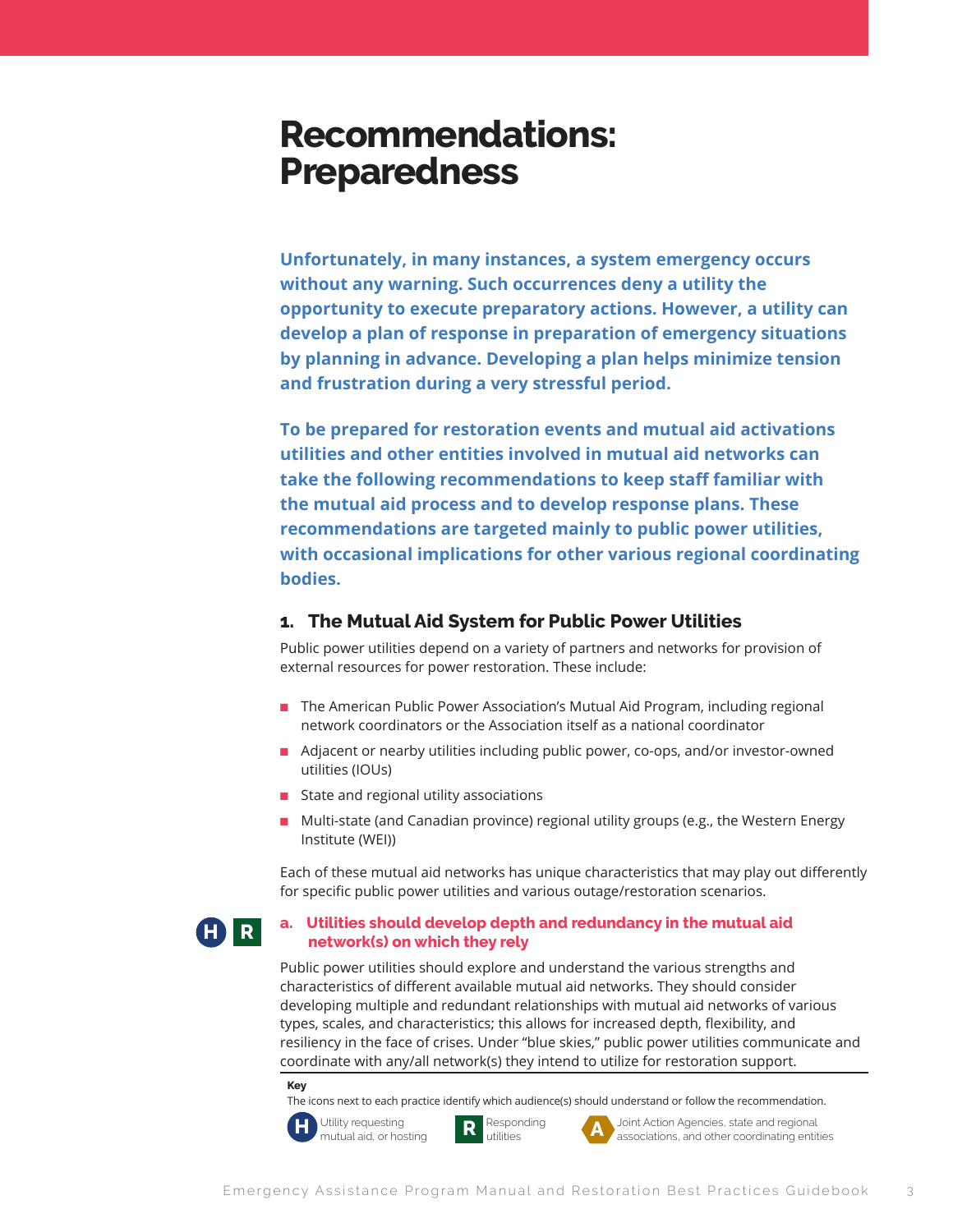Public power utilities should also support initiatives to integrate mutual aid support across public power, IOU, and co-op providers, including resource-request and typing efforts, training and exercising, and development of mutual aid agreements, memoranda of understanding (MOU) and model contracts.

# **H R A**

### **b. Hosting and responding utilities should exchange key information prior to deployments**

Many of the issues should be considered and discussed by responding and receiving utilities in real-time, prior to any mutual aid resource deployment, so that issues can be identified and addressed as needed. These may include:

- Baseline safety practices
- Number of individuals in a crew (including primary qualified personnel and level of apprentice participation)
- Standards for primary qualified personnel
- Primary voltage that can be gloved energized (where possible)
- Management staff (including safety officer) provided
- Command-and-control capability to independently manage resources across multiple incident assignments
- Vehicle(s) provided (e.g., bucket trucks, service trucks, on-road diggers, pickups, track diggers, etc.)
- Specialty equipment provided (e.g., safety equipment, climbing gear)
- Self-sufficient logistical capabilities
- Certification and licenses
- Continuous time-commitment (deployment) availability
- Workday limitations and break requirements
- Union affiliation
- Any special considerations due to unique geography
- Workers compensation and insurance requirements

Utilities and associations often maintain pre-deployment "issues checklists" for this purpose. Utilities should also document their own needs and characteristics – including the above factors as well as system characteristics such as uncommon voltages or other idiosyncratic equipment – in advance of needing to request resources.

# **2. Preparedness for Responding Utilities**

Utilities that contribute mutual aid resources can improve their crews' experiences and the overall response in various ways.

# **a. Responding utilities should have plans for mutual aid deployments**

Public power utilities should develop, train, exercise, and maintain plans for mutual aid deployments well in advance of contributing resources. Plans should address command, safety, logistics, finance/administrative documentation, and other key issues. Plans should be brief and easily implementable.

**"We put out the call to all the cities here, and they send whoever they can, and we all just meet together as one large entity, so that way we can get a better response, a quicker response, to be able to go help."**

– Tom Dougherty, Municipal Electric Systems of Oklahoma

**R**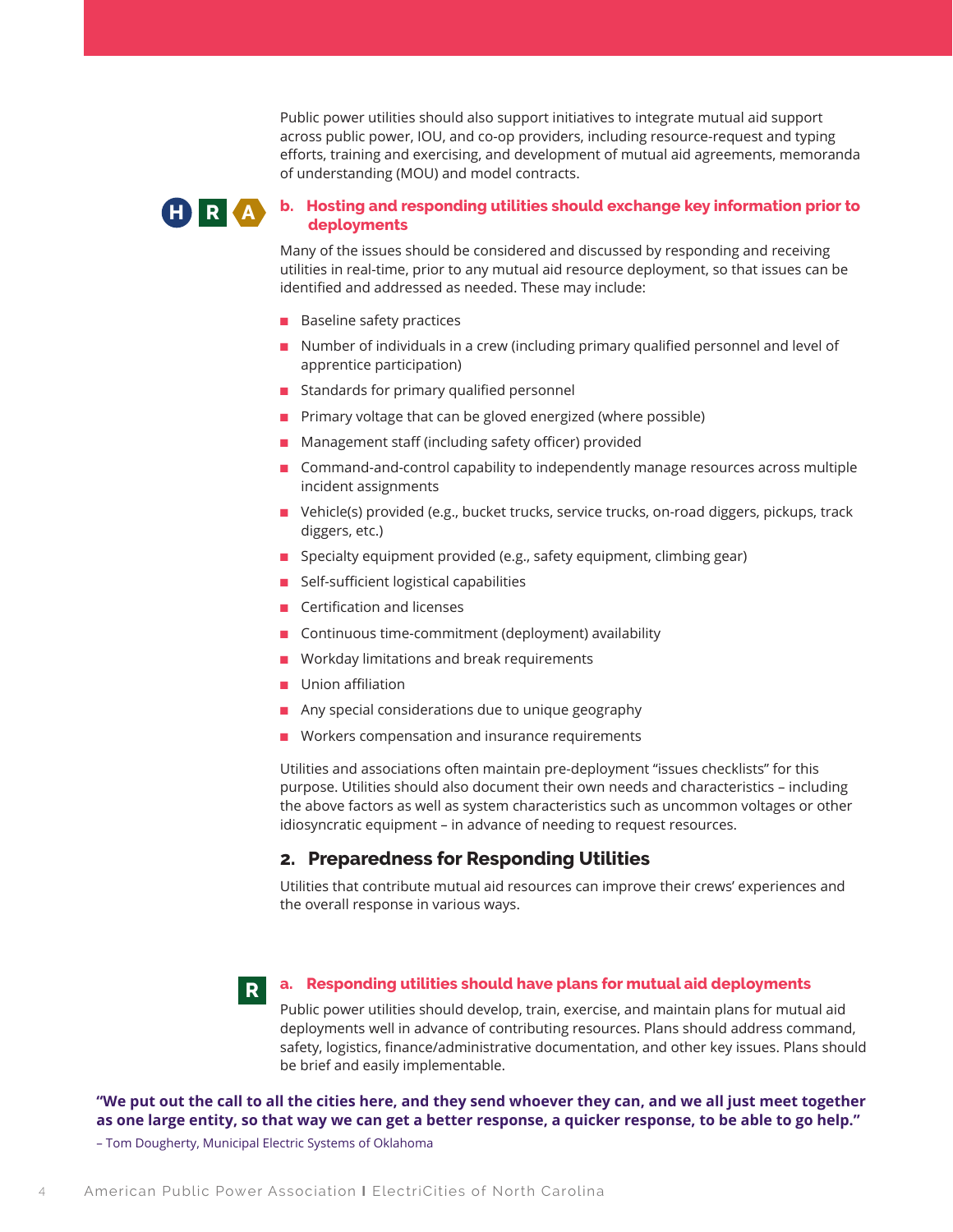**A**

#### **b. Mutual aid resources should deploy under a single command**

Public power state/regional associations and JAAs should deploy mutual aid resources under a single command (or "flag") when applicable. This is especially important in cases where numerous small utilities may be contributing resources. This practice makes it easier for a host utility to incorporate incoming resources, manage recovery operations, and maintain span-of-control.

Implementation of this concept requires advance planning and coordination across members of the public power state association, regional association or JAA to standardize and/or formalize resource typing, safety procedures, logistics management reimbursement rates, and other activities.

#### **c. Utilities deploying mutual aid should gather advance "scout" information R**

When possible, public power utilities responding to mutual aid efforts should send an advance individual or team to gather intelligence and to "scout" the situation. These staff should have sufficient logistical and operational experience and subject matter expertise. They should assess issues including the restoration plan, overall organization, safety rules, security, policies and procedures, communications, logistical concerns, etc. These staff should identify any challenges and work with the host utility and deploying resources to identify mitigation or work-arounds prior to the arrival of additional mutual aid resources.

Alternatively, if a scout is not a viable option, a detailed conference call could be conducted between the requesting and responding utilities to discuss pertinent information.

A responding utility must understand the context into which its crews will be sent (e.g., whether they will be in an urban or suburban setting with abundant accommodations and access to supplies, or in a rural or back-country setting into which everything must be transported).

# **3. Preparedness for Host Utilities**

Public power utilities use various metrics regarding their operations and past outages to determine the number and types of resources needed for a mutual aid event. Factors include number of incidents, poles, wires down, transformers, and customers. These statistics will vary based on the geographic footprint, location, and size of the utility and internal resources (staff and/or available contractors).

Utilities can conduct the following activities and plan access to required material and staff resources that lead to successful restoration operations, inclusive of the use of mutual aid.

**H**

#### **a. Host utilities should maintain awareness of forecast weather and other events.**

When an emergency event is forecasted, ElectriCities of North Carolina will provide information to all members. ElectriCities may request information from members about their available crews and equipment. To provide this information, members can visit *www.electricities.com/Extranet/Disaster/dafault.asp*.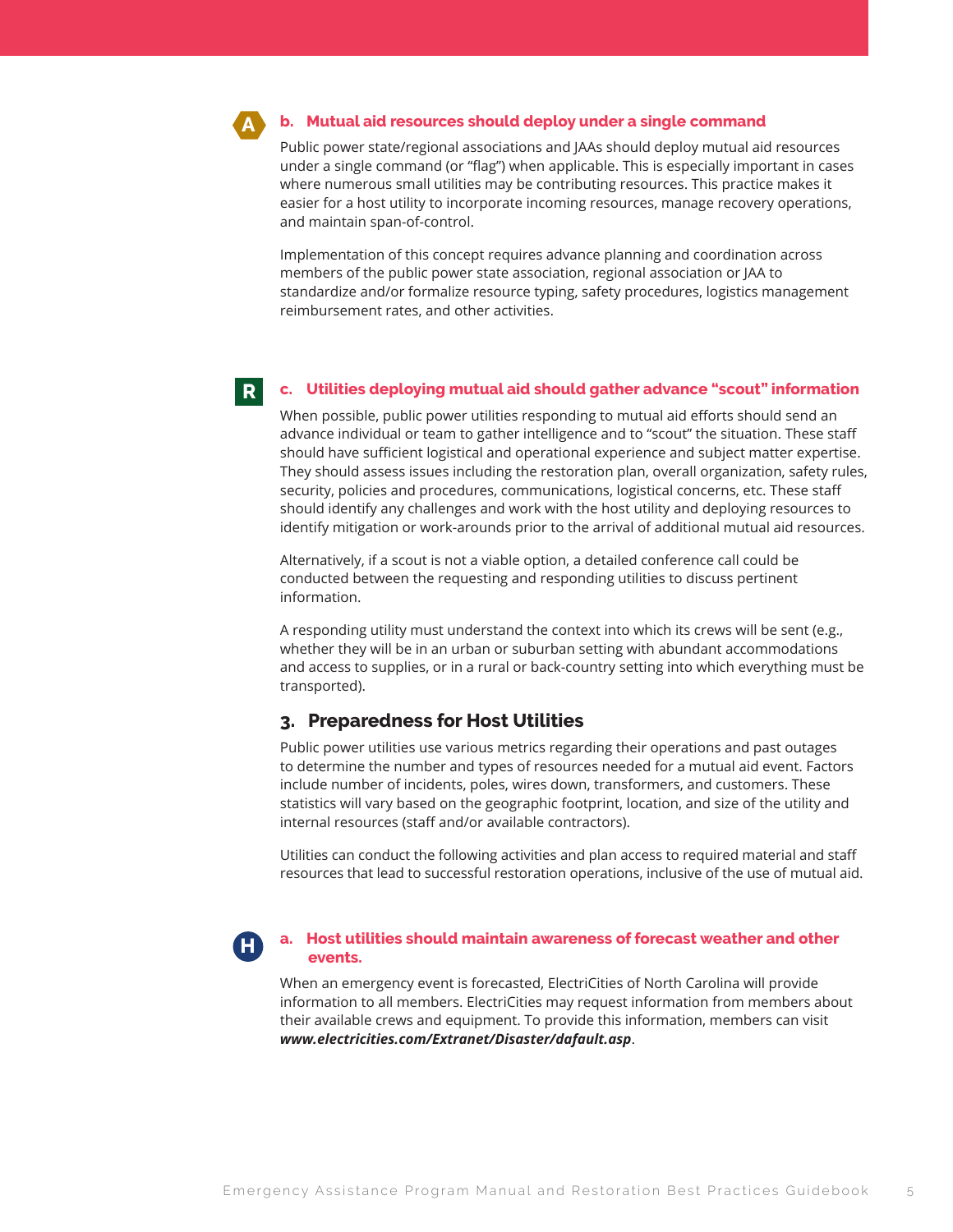

#### **b. Utilities should have a restoration plan**

All public power utilities should have a restoration plan that addresses pre-event preparations, event (response), and after-action analysis. Planning scenario(s) should allow for at least 80-100 percent loss of power to customers (though not necessarily physical distribution-asset destruction). If the utility has generation and transmission, a NERC-compliant System Restoration Plan should be addressed. Restoration plans should address pre-event, event and post event considerations for:

- Activation
- Safety
- Damage assessment
- Command structure (roles and responsibilities)
- Operational communications
- External communications (public and media)
- Government relations/ liaisons
- Restoration operations
- Operational (real-time) planning
- Logistics
- Mutual assistance, including any special considerations due to unique geography (including being on island or otherwise isolated)
- Finance/administrative functions (including procurement and contracting)
- Documentation
- "Battle rhythm" and operational periods
- Reporting requirements (internal and external)
- Training and exercises
- Plan maintenance

Details on how to plan for each of these topic areas is provided throughout this guidebook.

A restoration plan should be concise and implementable, and should include tools, forms, templates, and checklists as appropriate.

Public power utilities should also be familiar with the Association's *Mutual Aid Playbook*, their network coordinator, and relevant forms and communications protocols.

#### **"Everybody in our company knows their responsibilities. And going over that ahead of time with everybody, then everybody knows, 'If something goes bad, here's what I'm doing'."**

– Scott Sligh, Riviera Utilities (Alabama)



#### **c. Utilities should train and exercise their restoration plans**

All utility restoration plans should be regularly trained and exercised, for both notice and nonotice events. Exercising should involve discussion-based and operations-based activities. Staff should be trained and exercised in the primary and any secondary roles they may be expected to fill. A corrective action program (CAP) should be maintained and have clear program ownership. The Association's *Emergency Preparedness Tabletop Exercise in a Box* provides all necessary information and guidance for utilities to create, conduct, and evaluate disasterresponse exercises.1

1 This free product can be downloaded through the Association's Product Store via *www.PublicPower.org.*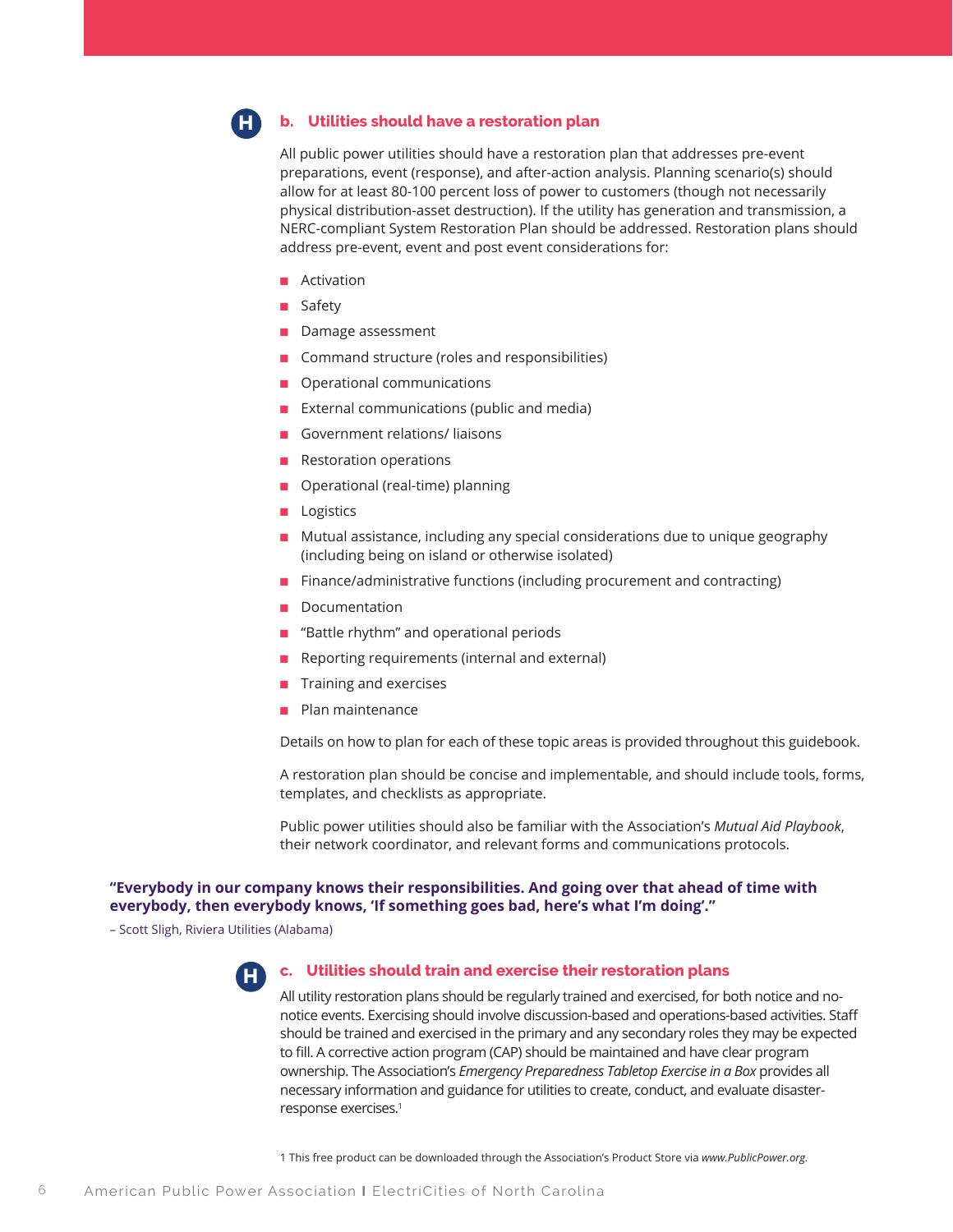**"What made our restoration efforts work so well was our utilities had every employee within their utilities in a storm-related role. Some were out dealing with customers and communicating restoration activities with different customers, making sure that those areas are being taken care of, so it allowed those involved in the direct restoration process to just focus on that."**

– Amy Zubaly, Florida Municipal Electric Association



#### **d. Utilities should fully utilize their employees during restoration, including support services**

During restoration, everyone in the organization should have a "storm role," even if this is not part of an individual's day-to-day responsibilities. Such responsibilities should be matched to the individual's skillset. Former linemen and others with operational knowledge of the system might be utilized as safety supervisors, bird dogs, or elsewhere in the restoration operation. Those with accounting or related administrative skills might keep track of invoices and payments to contractors and responding utilities. Others might support crew lodging or food logistics, or other necessary activities.

Personnel who do not perform tasks similar to what they would do in a storm role on a regular basis can maintain a level of competency through training and exercises. The restoration plan should outline position responsibilities and procedures for all storm roles, and staff should be familiar with the roles their position may entail in a storm. It is critical that persons put into a "storm role" have appropriate training, especially those in customer-facing roles.

Note that full utilization of employees during outages may require creative problem identification and solving. For example, if schools and daycares are closed during an outage, the utility may consider providing daycare for employees' children.

#### **e. Utilities should develop well-established relationships with key partners H R A**

Prior to requesting mutual aid, under blue sky conditions, it is important for public power utilities to have well-established relationships with local police, fire, emergency management, and other municipal or county departments, as well as the local government itself. Utilities should also have working relationships with the state personnel responsible for overall electricity restoration coordination – if the state has such personnel – and with their American Public Power Association Mutual Aid Network Coordinator.

Examples of key partners include:

- Local power suppliers (electric, gas, oil, etc.)
- Government disaster agencies
- Law enforcement agencies
- Hospital and health care institutions
- Private individuals dependent on life-support systems
- Social agencies who can provide disaster relief
- Telephone company
- Amateur radio organizations
- Sources of portable two-way radios
- Media outlets: newspapers, social media, radio stations, and television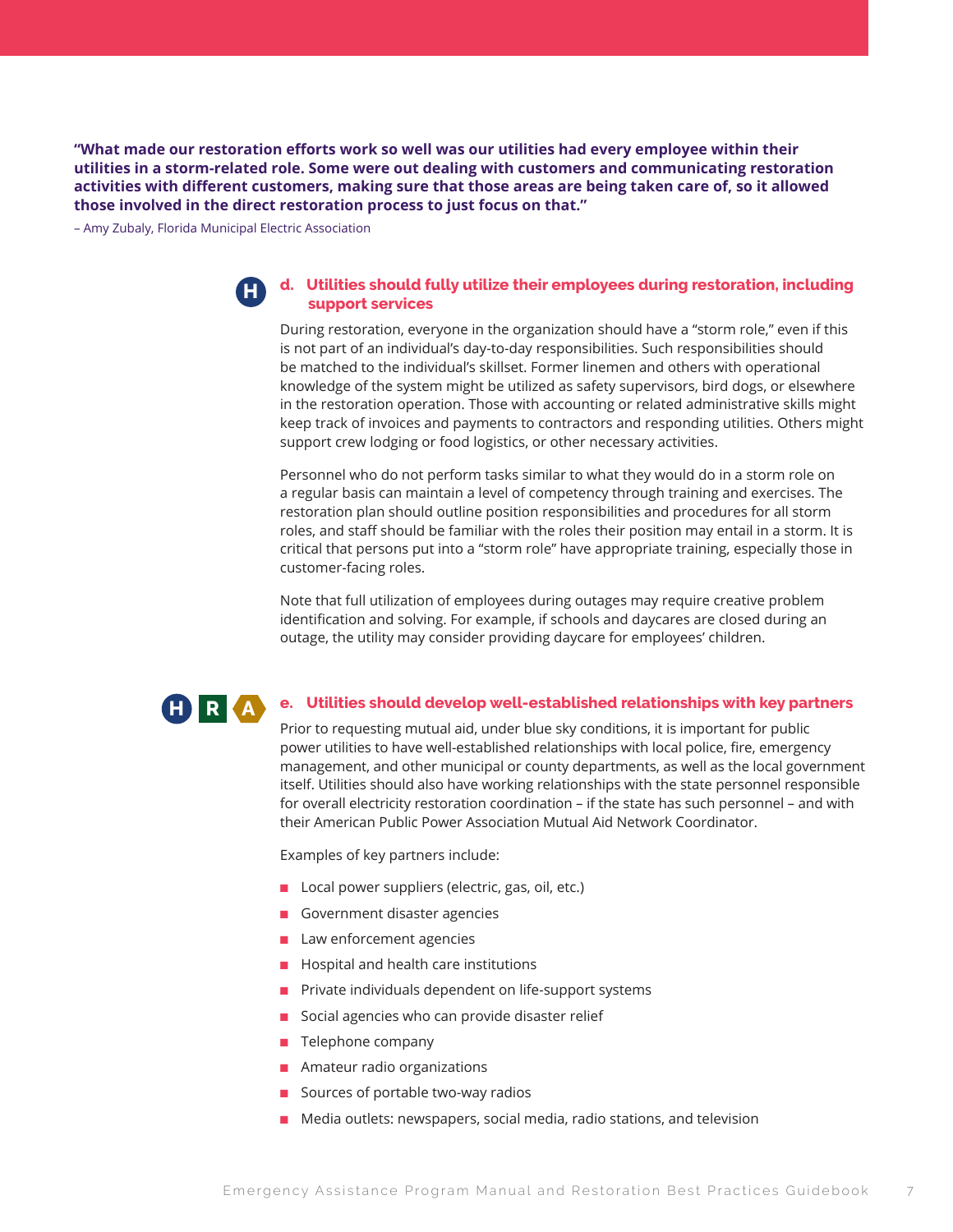- Authorized representatives of cities in your region
- Contractors
- Equipment vendors and suppliers
- Materials vendors and suppliers
- Sources of portable generators
- Sources of portable substations
- Heavy equipment repair shops
- Fuel suppliers
- System maps
- Street maps
- Procedure for coordinating assisting crews
- Lodging and food details
- Laundry

#### **f. Utilities and local governing bodies should be primed to activate mutual aid H**

Mutual aid requests must be able to be made without delay. Delays slow restoration efforts and – in a regional event – may make it more difficult to find available crews. Local governing bodies must be willing to approve utility managers' requests for mutual aid with minimal delay. This can be facilitated through pre-event education and good real-time communication. To expedite this process, utilities and local governing bodies can establish automatic triggers (for example, a set percentage of customers without power, accompanied by a minimum and number of incidents) for authorizing mutual aid requests, or utility managers may be given the authority to request mutual aid.

#### **g. Utilities should establish MOUs and contracts with potential providers of outside resources H**

It is a best practice for public power utilities to establish pre-established and signed MOUs with multiple outside utilities. Each utility has a unique landscape of possible partners, but as a rule some should be nearby, while others should be remote and therefore unlikely to be impacted by regional events.

All public power utilities and co-ops share a simple, one-page mutual aid agreement that provides a reimbursement framework for mutual aid. Such a document may be signed between utilities in real-time, but a best practice is for public power utilities to maintain a file of pre-signed MOUs with other utilities, including public power, co-ops, and IOUs.

In advance of an event, public power utilities and impacted local government offices should be familiar with the American Public Power Association's mutual aid agreement, and any concerns (such as liability or workers compensation) should be addressed within any documents that will be utilized in formalizing mutual aid.

Utilities should also establish correctly procured standby contracts with vendors and shippers to support restoration operations.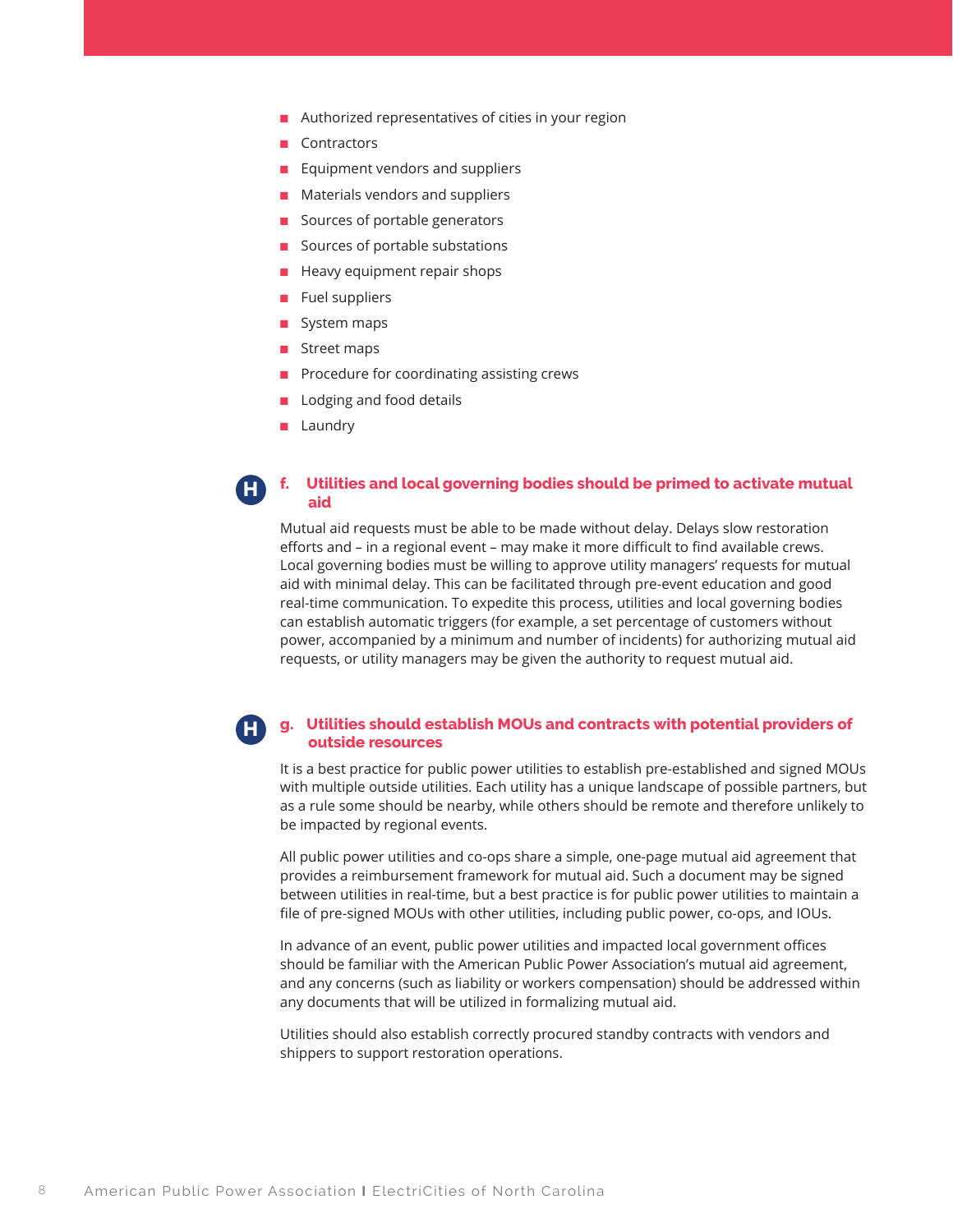### **h. Utilities should have access to all necessary equipment and material for restoration (including use of "storm trailers")**

**H**

Lack of sufficient material during restoration operations not only slows restoration, it also undermines crews' morale, as they are forced to scrounge and compete for necessary equipment. Utilities should therefore maintain a stock of necessary material and equipment. Utilities may also establish agreements with neighboring utilities to sell required materials on an at-cost basis during restoration. In such cases, a utility must be confident that the providing organization can document how suppliers are procured. Resource availability should be aligned to a utility's restoration plan, and therefore sufficient for up to and including total system outage.

Such materials may be stored and ready to deploy in storm trailers. In some cases, this could be accomplished by a regional group of utilities with similar material and equipment specifications.

Utilities that employ atypical system components (e.g., any unique or rare-voltage equipment and materials), should maintain either a stock of necessary material, and/or standby contracts with vendors and shippers to support restoration operations, up to and including total system outage.

#### **i. Utilities might consider maintaining retired, tooled trucks for restoration operations H**

Some utilities might consider maintaining a supply of staged, retired trucks so that responding utilities from distant locations would need only send crews. In order to be effective, this requires that such vehicles be fully tooled, regularly maintained, licensed, registered, and insured.

This practice is strongly indicated for utilities that might bring in crews from far away, or that might not be accessible by road (e.g., on islands or in locations with a single access road that may be compromised after a storm).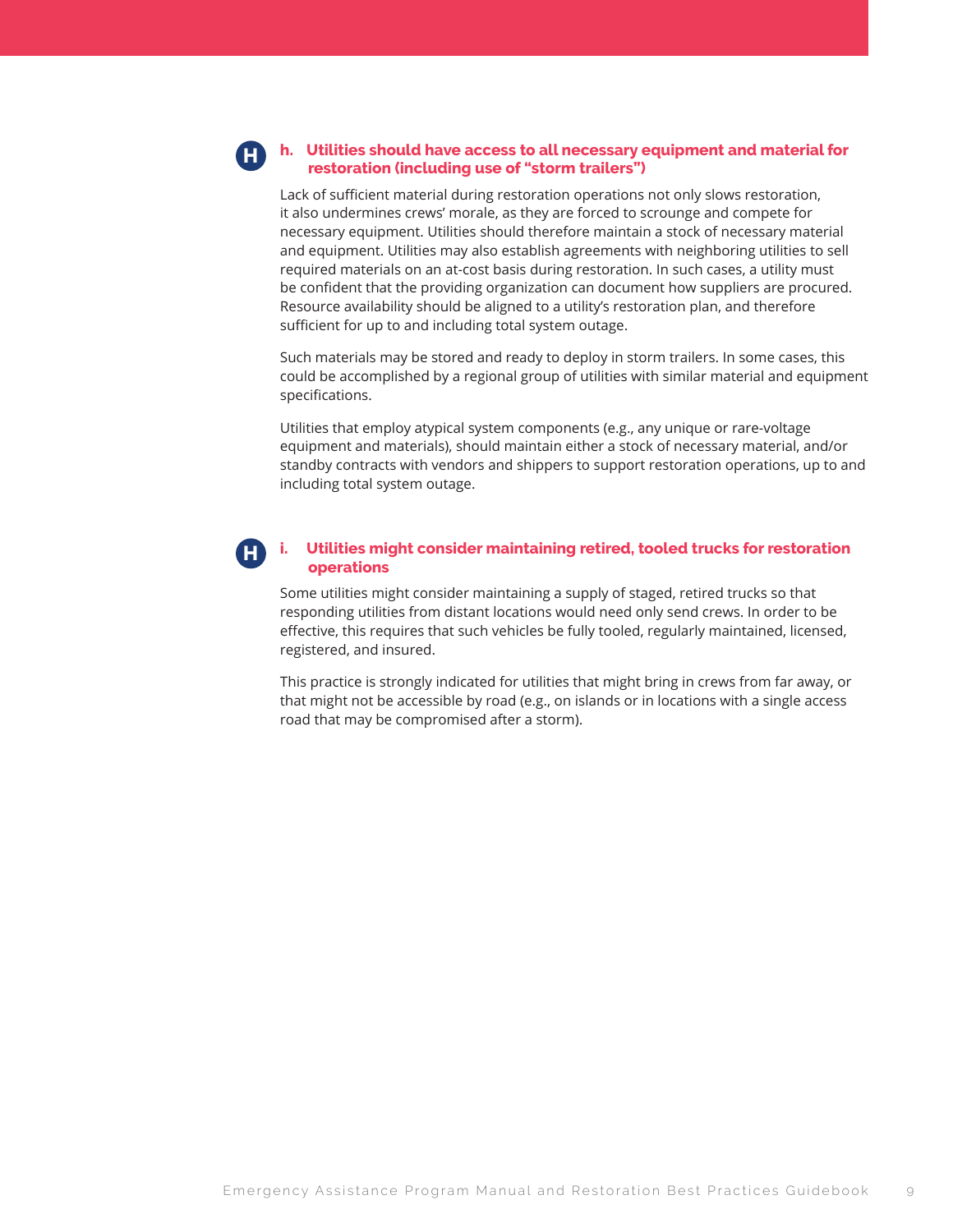# **Recommendations: Activation and Initiation**

**The below recommendations focus on considerations when determining the scope of restoration operations, including the need for pre-staging and moving incoming crews to requesting utilities' service areas.** 

# **1. Activation and Escalation of Restoration Activities**

A common finding in after-action reporting is a failure to trigger appropriate response capabilities. This is especially problematic for hazards and weather events whose impacts accrue slowly, over time, such as extended snow, ice, or wind storms. Setting up clear triggers to determine when to escalate a response allows utilities to more easily activate and execute an effective restoration.

**"[Under normal circumstances] we like to throw all our resources at trying to keep up with the number of outages coming in. [But in a major outage], we need to transition to a damage assessment mode, where we pull people back to give them rest. We do that 'timeout' to figure out where the outages are and prioritize those customers. You can run crews for 18 to 20 hours, but after that, they're spent. Once the sun clears, everybody expects their power to be restored. If you've shot all your resources out in the beginning of the storm, [then] all of your crews need to pull off and get rest."**

– Jeff Briggs, Sacramento Municipal Utility District



### **a. Utilities should establish clear triggers for escalating response capabilities**

Public power utilities should establish, and formalize in written procedures, clear triggers for standing up response operations and activating the restoration plan. This clearly outlines when a utility must pivot from working at full capacity to a more strategic, deliberate, planning-oriented posture. Knowing when a response will be escalated allows a utility to plan resource needs, operational periods, strategic objectives, staff fatigue, external communications, and more.

A utility might set an objective standard as its trigger (e.g., a certain percentage of meters out and number of incidents, or a restoration that will take more than 24 hours using inhouse resources).

**H**

#### **b. Utilities should establish clear triggers for requesting mutual aid**

Public power utilities should also have specific triggers for activation of mutual aid. Public power utilities should incorporate triggers for the activation of mutual aid and requesting assistance from local, state, regional, or other assets. These triggers could also depend on estimated restoration times (e.g., a restoration that will take more than 48 hours using

#### **Key**

The icons next to each practice identify which audience(s) should understand or follow the recommendation.



Utility requesting **R** Responding **A** Joint Action Agencies, state and regional mutual aid, or hosting **R** utilities **A** associations, and other coordinating entities associations, and other coordinating entities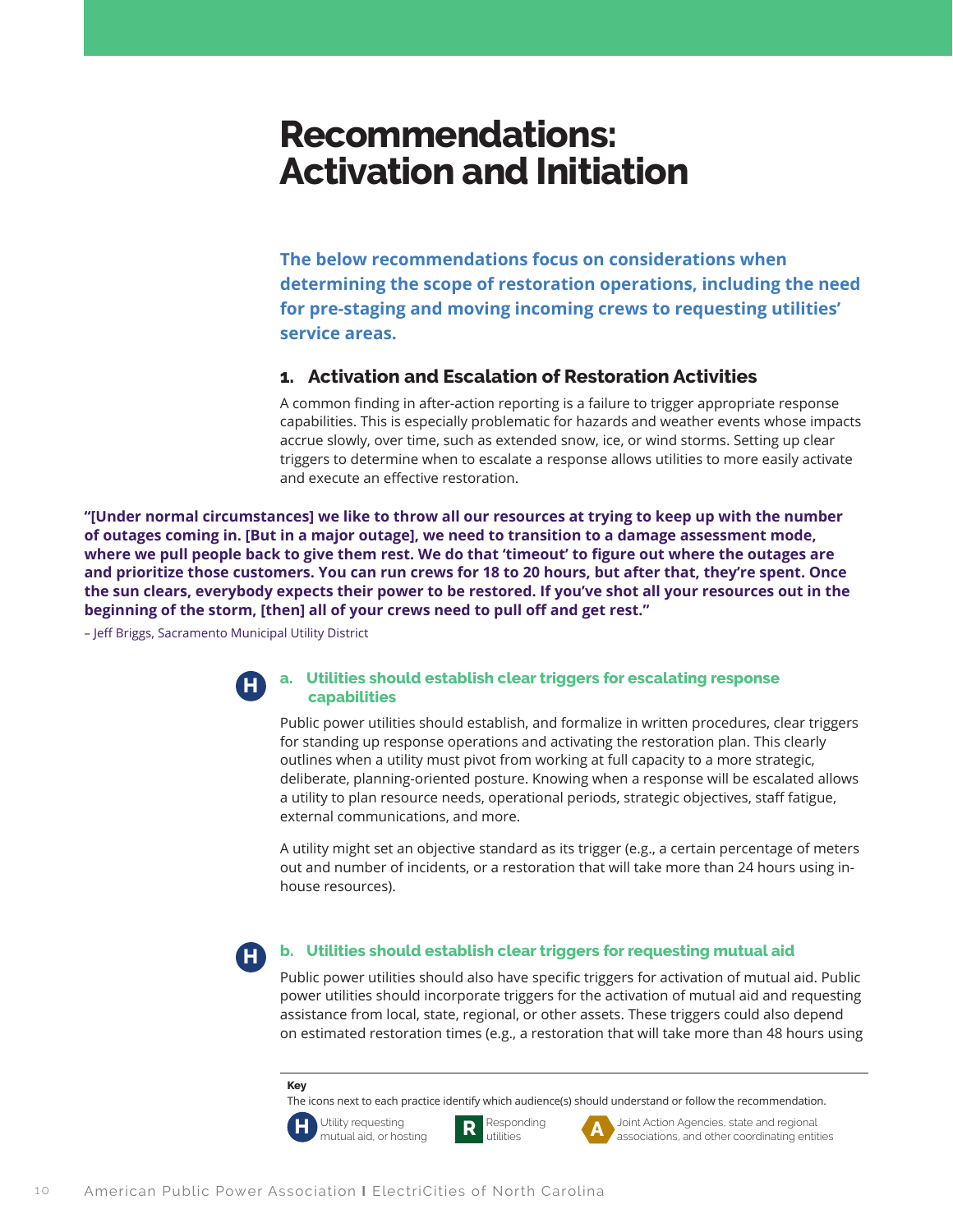in-house resources). Finally, the utility should consider the scale of the forthcoming event as mutual aid resources might be in high demand.

# **2. Pre-Staging of Resources**

Resource staging – placing crews and material in proximity to likely impacts – is a consideration for large-scale, forecasted events. These include hurricanes and tropical storms, winter storms, nor'easters, and other large weather systems. Pre-staging is not an option for no-notice events such as earthquakes, tsunamis, mudslides, and tornados. Hazards that are predictable to some degree, but that may be difficult to forecast – such as wind events, ice storms, wildfires, or cyber or physical attacks – might be candidates for pre-staging.

Whether as a host or responding utility, pre-staging can be a challenge, in particular for medium and small organizations. The high and uncertain costs of pre-staging may be prohibitive, and the small geography covered by many public power utilities means that predicting specific impacts is difficult.

#### **a. Utilities should develop a plan to provide clear guidance on pre-staging activities H**

In some states (such as Florida), both the public and state and local government expect pre-staging to occur.

Utilities that engage in pre-staging should develop and maintain a strategic plan to guide the overall staging approach and site operations and logistics.

Public power utility pre-staging sites should be:

- Out of harm's way (if possible)
- Located in an area unlikely to be isolated or cut off from damaged areas
- Positioned to quickly respond to the highest likelihood for damages
- Sufficiently dispersed such that low-likelihood or non-forecast outcomes can also be addressed

#### **b. Utilities should develop positive relationships with their governors and request early Disaster Declarations to facilitate pre-staging H**

For small and medium public power utilities, pre-staging prior to a Disaster Declaration carries additional financial risk, because reimbursement may not be forthcoming.

Utilities should therefore advise governors — under "blue skies" and in advance of major storms — that early declarations will facilitate action on pre-staging.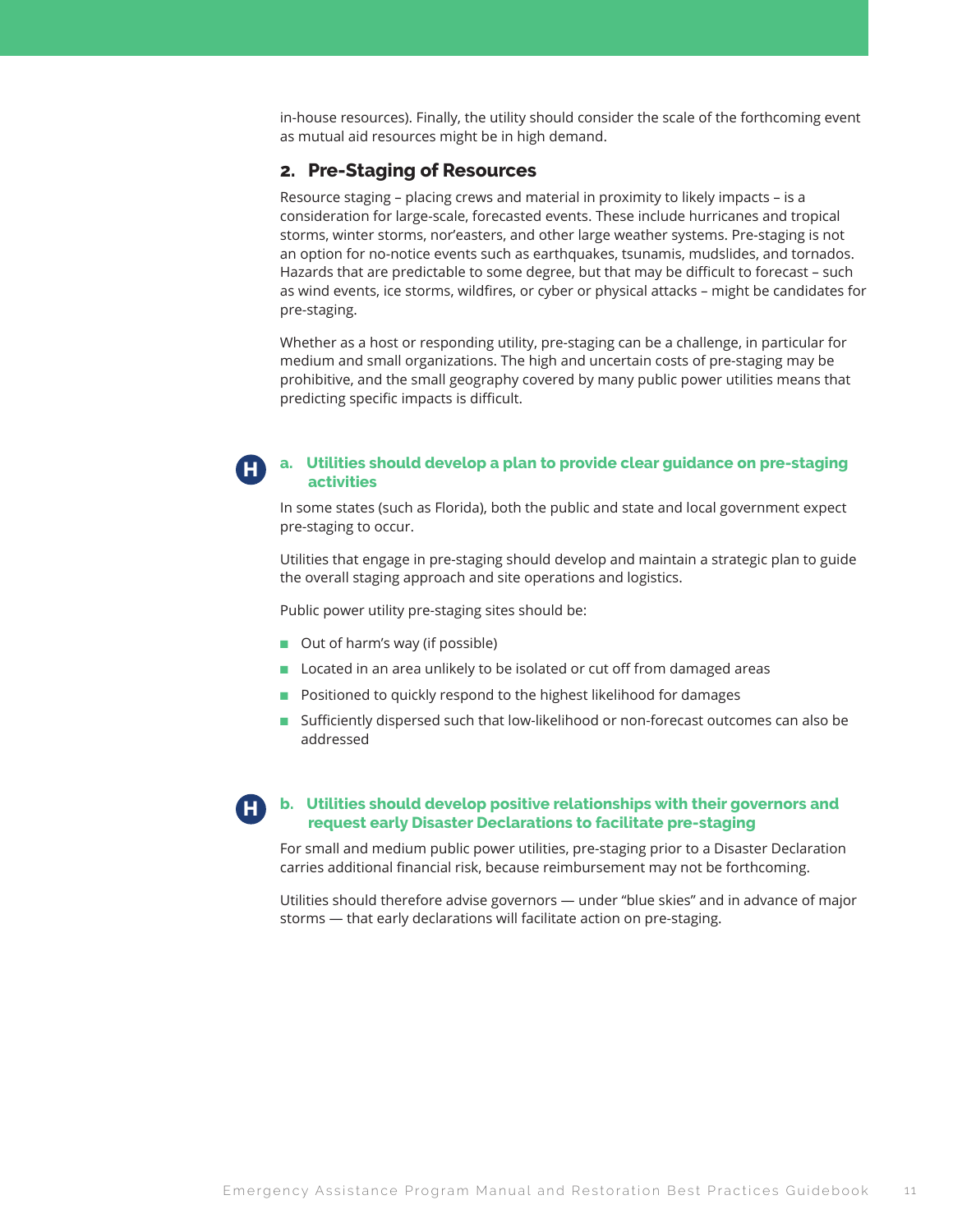# **3. Damage Assessment and Modelling**

The single most crucial element of an effective response is accurate and timely damage assessment. Damage assessment provides initial situational awareness, which drives all subsequent resource and operational decision-making, identification of resource needs (including mutual aid), estimation of restoration time, and public messaging.

**H R**

#### **a. Utilities should conduct pre-event hazard and vulnerability assessments on systems and service areas to understand the risk profiles**

Prior to an outage, a public power utility must maintain an accurate understanding of its baseline system, including its unique characteristics.

For example, a utility might assess whether lines and other infrastructure run along easy-to-access streets, or if part of the distribution system is in easements behind houses surrounded by mature trees or has areas with significant below-ground components.

Utilities must also consider what hazards are likely to impact the area, and the various implications of these hazards. Hazards might include hurricanes, floods, tsunamis, ice storms, snow, wind, mudslides, fires, and intentional hazards such as cyber or physical attacks.

Understanding a utility's vulnerabilities and hazard profile helps it to estimate potential impacts (onset, duration, impact, etc.). Understanding system characteristics helps a utility to know what type of mutual aid and skills it may need during a major outage.

#### **b. Utilities should set target deadlines post-incident for preliminary and full damage assessments, and these should not delay mutual aid requests H**

At the onset of an outage, effective response and resource requests are predicated on a fast, effective, preliminary damage assessment. An initial "windshield" assessment should therefore be conducted as soon as visibility is adequate and conditions are safe. If a utility uses Supervisory Control and Data Acquisition (SCADA) systems, such an assessment is likely possible without even going into the field.

Full damage/system assessments should be conducted within 24 hours of the preliminary assessment, if possible.

If the preliminary assessment leads command to believe that the situation is too large to complete damage/system assessment in 24 hours, then command should prioritize obtaining the information needed to place an accurate initial resource request through mutual aid (i.e., correct quantity and type).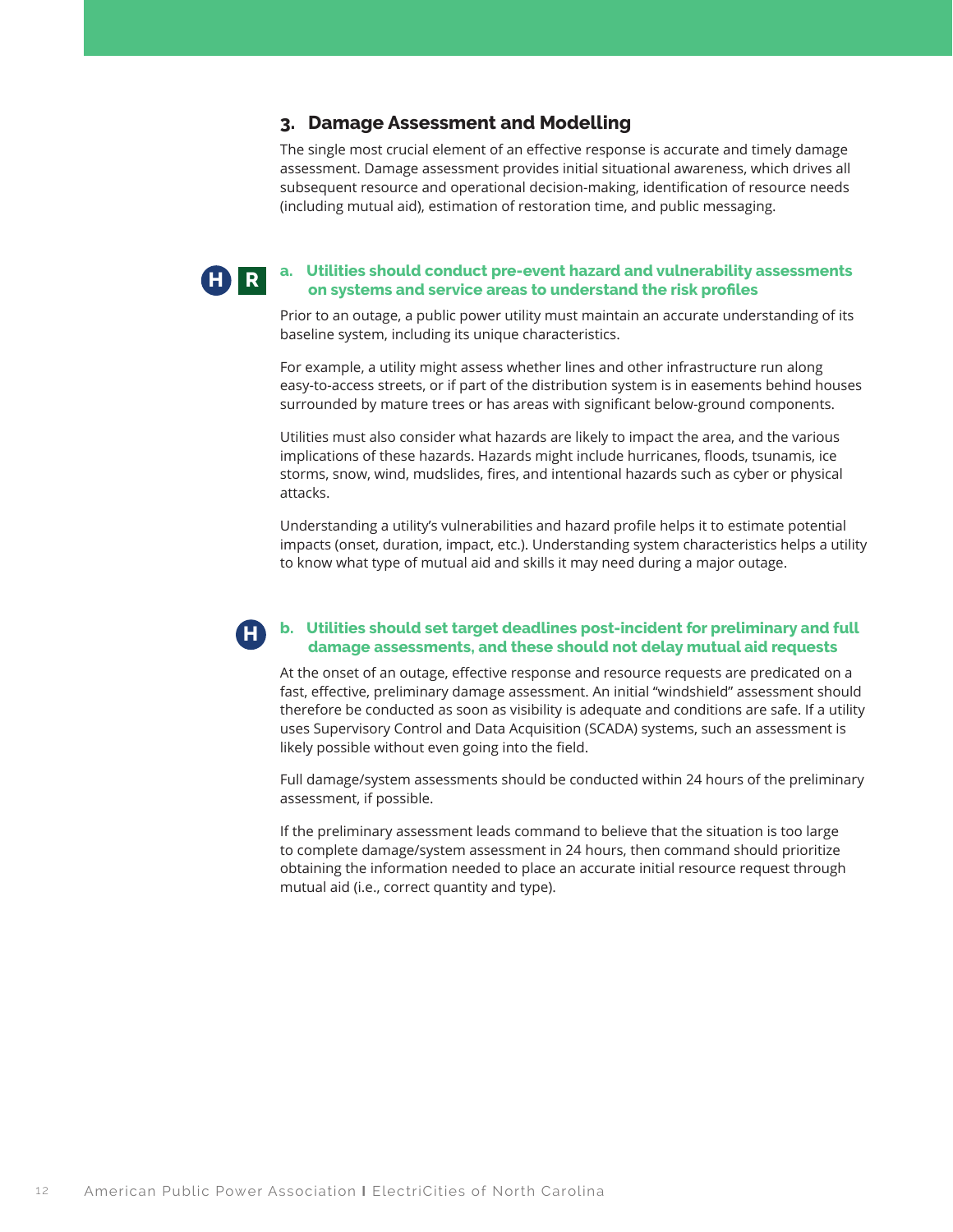#### **c. Utilities should rely on trained experts and technicians who know the electric system for damage assessments H R**

Qualified personnel should conduct damage assessments with system schematics and geographic information. Personnel may be internally designated damage assessors or qualified line crews or retirees, or they may be obtained through mutual aid. Regardless, damage assessors must have the expertise and experience to identify work needs (including tree vs line needs) and equipment needs, to phase work requests, and meet documentation required by the Federal Emergency Management Agency (FEMA).

Some costs for damage inspections might be reimbursable by FEMA if properly documented as having been conducted for the purpose of developing a damage description (DDS) or scope of work (SOW) related to the repair or restoration of a specific facility.

**"If you've done an accurate damage assessment, that means your restoration is going to go much smoother. You'll know you've got the materials in the warehouse on hand, and if you don't have them, you'll have them on the way. You'll get the right number of people to where you're maximizing effort – you're not bumping into people and you're also not just standing around. You won't have a service vehicle trying to put up transmission lines. You are able to determine, 'I've got this many locations and I've got this type of work, so I've got the right types of crews assigned to each job.' The better the assessment, the better response, and the quicker and more efficient it gets done."**

– Rick McKinley, Kirkwood Electric Department (Missouri)



#### **d. Damage assessments should be comprehensive, thorough, and accurate**

Damage assessments must be thorough and accurate. The end goal is to understand the root cause of outage(s). Leadership will need to know if a few targeted fixes will restore a large number of meters, or if it will take many crews doing a large number of small, slow repairs to restore customers.

The damage assessment process must include documenting inventory of equipment needs (e.g., number of poles, cross-arms, transformers, trucks, material, specialized equipment), necessary staff (by type) to conduct restoration work, and accessibility of the work location (including an approximate time impact of this factor).

Full and accurate damage assessments, coupled with specific knowledge of the system, represent the *only* means for placing complete and accurate resource requests.

A complete resource request should include:

- Specific type and quantity of personnel, material, and equipment needed
- Voltages working
- Construction standards
- Logistical support needed

In a major outage, full damage assessment may be time-consuming and should not delay requesting aid. In such cases, leadership should prioritize obtaining the information needed to place an accurate initial resource request through mutual aid (i.e., correct quantity and type).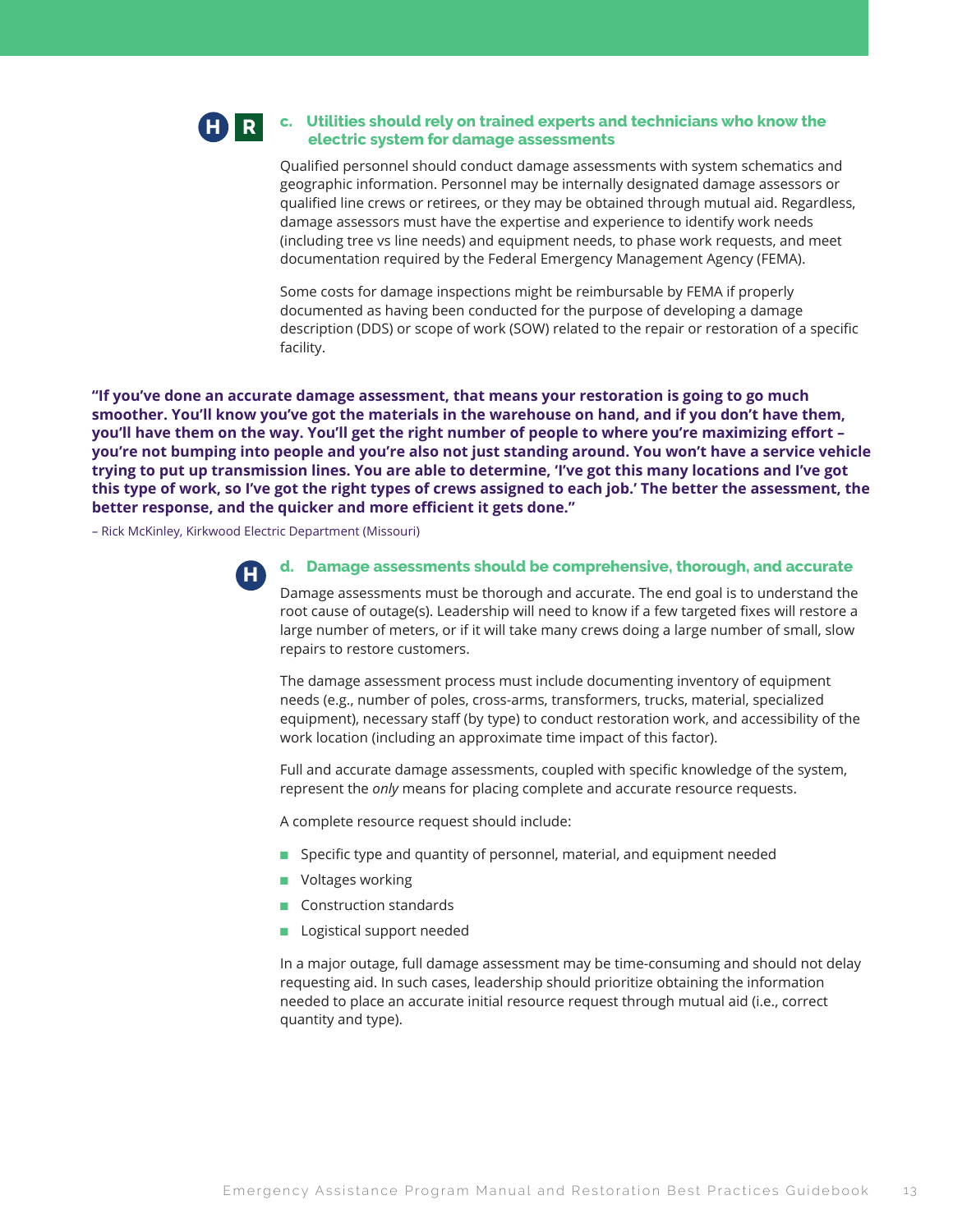#### **e. Where possible, utilities should use technology to support damage assessment H**

It is a best practice to be able to view damage from multiple perspectives as rapidly as possible. This means public power utilities should leverage technology such as outage management systems, SCADA, and aerial systems (drones or manned aircraft) to the highest degree practicable, within budget considerations.

There are limitations to the use of drones. First, the technology comes with a cost and requires trained staff support to use. Also, drones must be operated within "line of sight" to comply with existing Federal Aviation Administration (FAA) rules. This means that drones may offer limited advantage if damage is visible from the street. However, drones offer advantages if damage is tucked in easements or beyond inaccessible roads. Some of the limitations of drones may be overcome by use of manned aircraft (helicopter or fixedwing), which can assess damage in remote or otherwise inaccessible areas.

The various types of damage assessment technologies should therefore be utilized in tandem – one should not be considered to replace the other(s).

#### **f. Utilities should utilize a standard damage assessment documentation form that captures information required by FEMA**

Effective damage assessment requires documentation tools. Forms should be pre-set and formalized – whether contained on paper or in electronic format. Example damage assessment forms are widely available.2 In addition to documenting damages observed, the form should capture the assessor's qualification and the technology utilized. Using one form for each problem area supports both operational management and FEMA reimbursement.

# **4. Fleet Movement**

Fleet movement can either facilitate or impede resource movement during the activation phase. Challenges to fleet movement include, but are not limited to:

■ Weigh stations

**H**

- Fuel availability
- Trip/fuel/weight permits
- Credentialing and access
- Road closures
- Toll roads and bridges
- Door decals
- Letters of invitation
- Movement (out or back) not coinciding with the duration of federal or state Declarations and related waivers

2 FEMA, *Damage Assessment Operations Manual* (2016).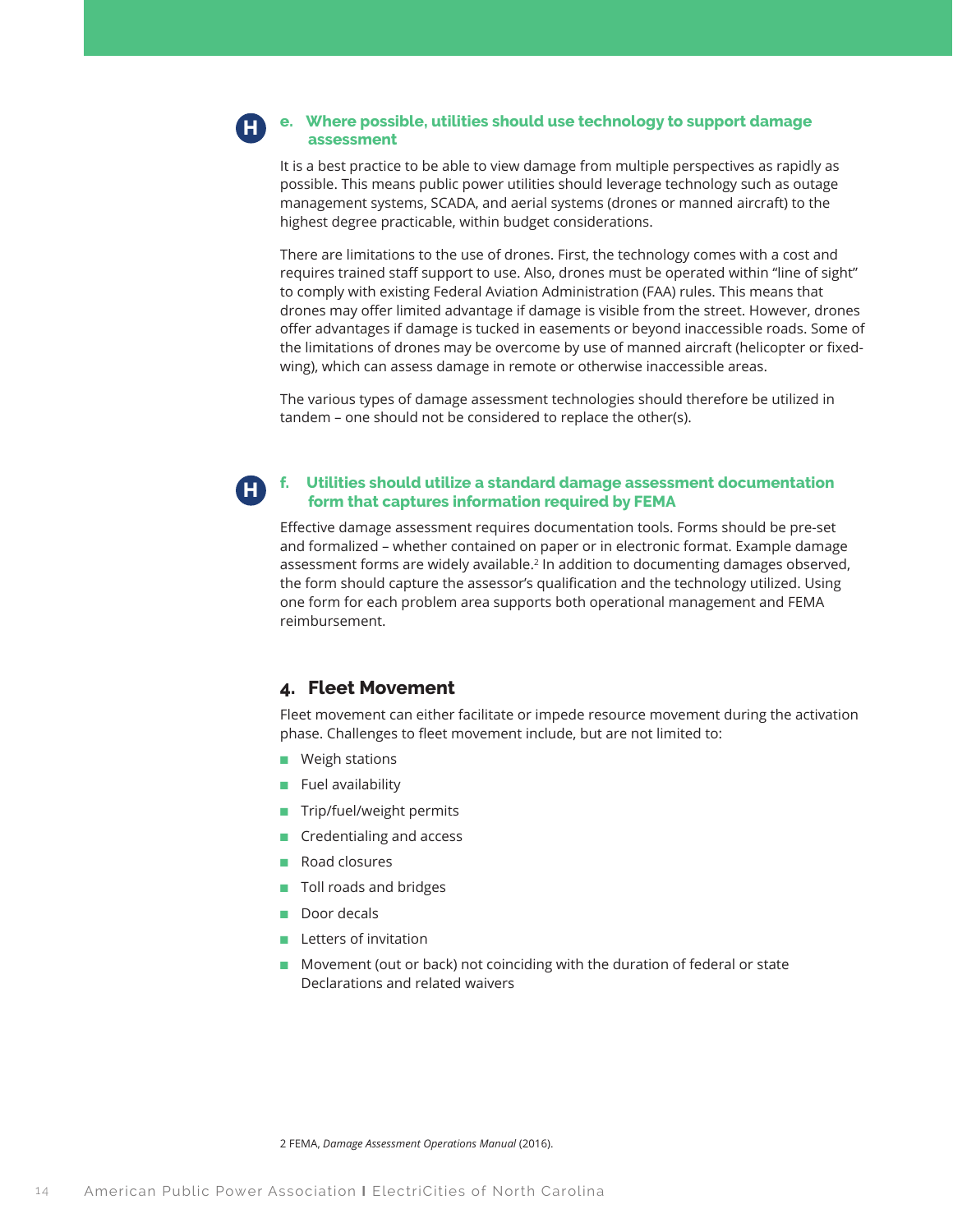#### **a. Host utilities should work with state transportation agencies to obtain necessary waivers in advance H R**

Driving to mutual aid deployments can involve a number of challenges, as listed above. In many cases waivers can be obtained, but if executed in real-time, such processes consume time and resources and are limited to specific chokepoints.

Utilities that request mutual aid should minimize the challenges for incoming crews by getting any necessary waivers from state departments of transportation (DOTs), or other state agencies as applicable. Inspection and permitting should be waived for both incoming and returning crews. Ideally, incoming mutual aid crews are treated like first responders (not "regular traffic"), including state police escorts where appropriate. Where exceptions and waivers cannot be obtained, requesting utilities should clearly communicate vehicular and driver requirements to potential contributors of mutual aid.

Any special consideration due to unique geography and weather should be identified and addressed in advance. Utilities can gather real-time information regarding any terrain- or weather-related issues on the *Safe Travel USA* online portal.3



#### **b. Public power utilities should participate in the All-Hazards Consortium Multi-State Fleet Response Working Group**

The focus of the Multi-State Fleet Response Working Group is on expediting safe and effective restoration of critical infrastructure to support community resilience. The working group strives to create trusted relationships among its stakeholders and to facilitate integrated planning across different industries and between the public and private sectors. Working group members include, among others: the American Public Power Association, state DOTs, FEMA, DOE, USDOT, EEI, and utilities throughout the country.4

As members of the working group, public power utilities can further its objective of expedited power restoration by expediting fleet movement of mutual aid crews through an integrated national system.

#### **c. Host utilities should provide clear travel orders and a point of contact to incoming crews H R**

In some instances, mutual aid providers have been deployed to an impacted state or region without specific deployment or travel orders. This leaves crews open to the whims of local jurisdictions they pass through, and it undermines the overall effectiveness of restoration efforts.

All deployed mutual aid crews should therefore be paired with a particular requesting utility and provided a specific point of contact for when they arrive.



#### **d. Utilities should send mutual aid resources in manageably sized groups**

Responding mutual aid crews should travel in smaller groups of vehicles rather than large convoys, to ease the space and time (queueing) requirements associated with fueling, parking accommodations, and other fleet movement issues.

<sup>3</sup> Iteris, Inc. *Safe Travel USA 511*. The Safe Travel USA website (*www.safetravelusa.com*) links directly to each state's current travel advisories through the state DOT website, where further information about fleet movement (e.g., permitting requirements, toll locations) can be obtained.

<sup>4</sup> All Hazards Consortium. *The Multi-State Fleet Response Working Group Fact Sheet*; visit *www.fleetresponse.org* for more information.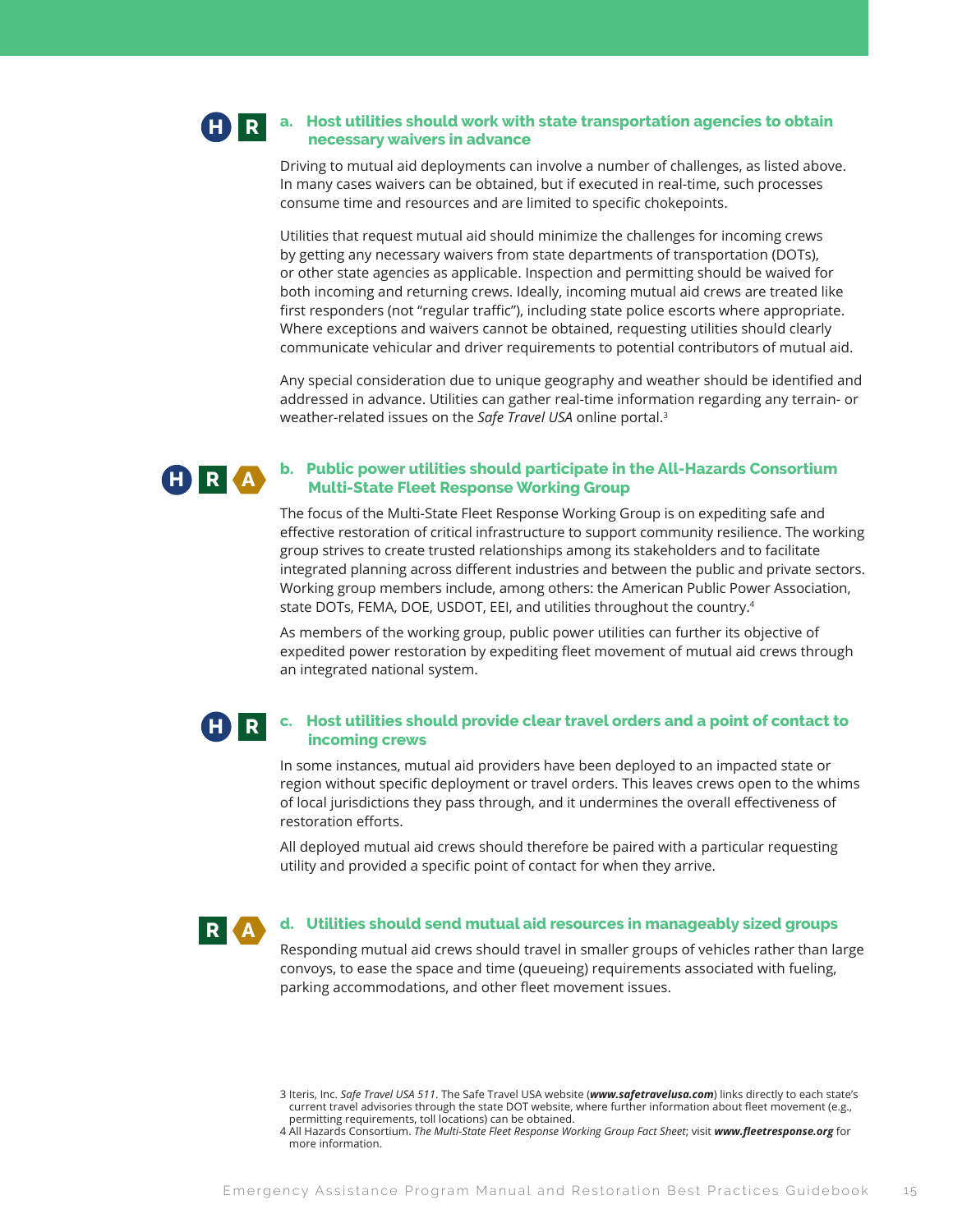

### **e. Utilities might consider shipping vehicles and equipment and flying crews to limit wear and overuse prior to actual restoration work**

Utilities should consider shipping vehicles and equipment and flying crews when traveling long distances. Driving coast-to-coast is time-consuming and results in crews arriving tired. It also implies wear on vehicles, which are not designed for long-distance drives.

**"Imagine 20 vehicles all lined up at the local gas station with a couple of credit cards. It's just not efficient. Next time we're going to break up our deployment into smaller groups, so there's only a few trucks per credit card, because what we did is we caused a lot of traffic at the fuel stations and it created problems."**

– Walter Rodriguez, Los Angeles Department of Water and Power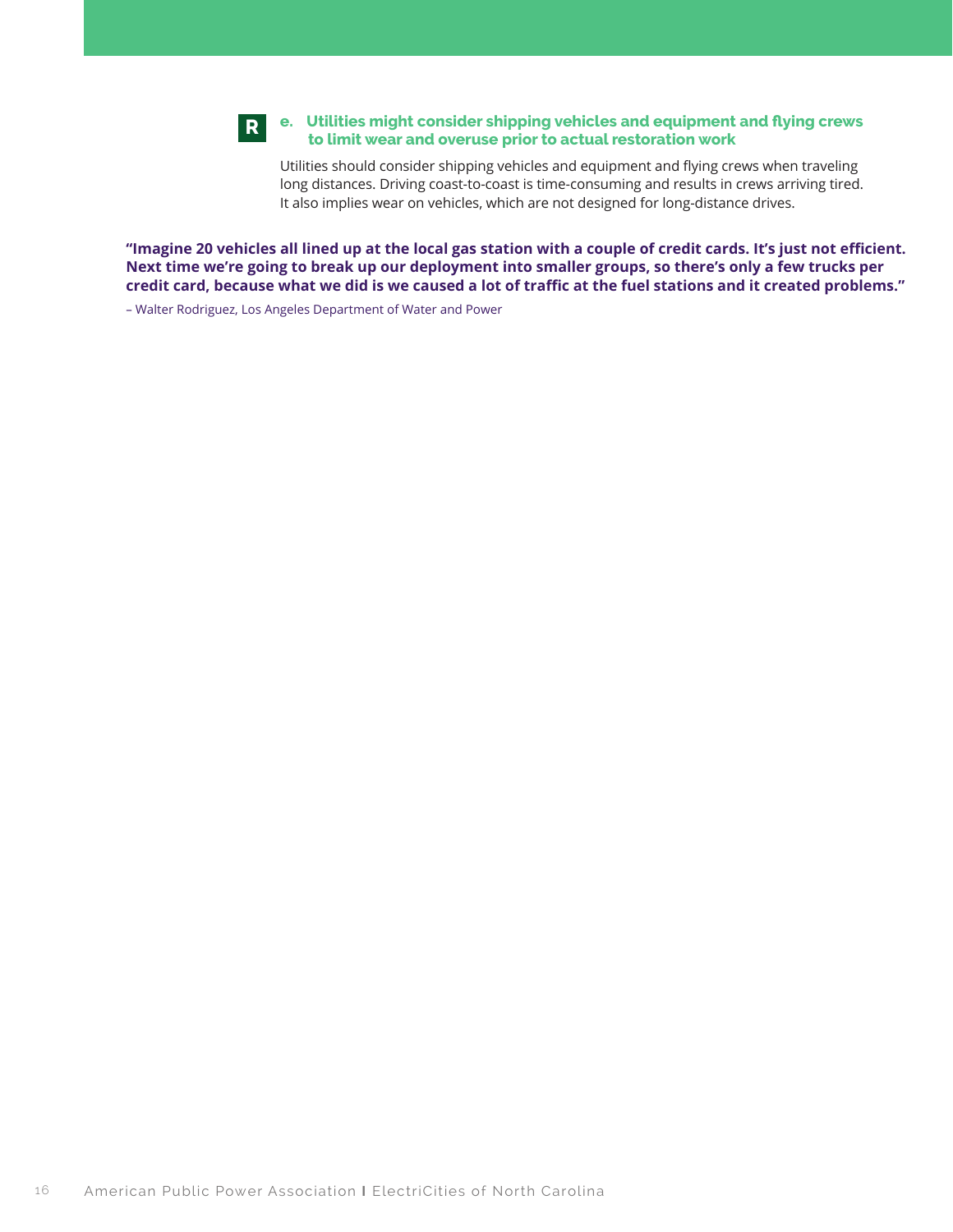# **Recommendations: Restoration Operations**

**Although every incident is unique, and no amount of planning can predict and address every aspect of the incident, factors to consider in planning for and executing restoration operations include command structure, logistics, communication, safety, onboarding, and media relations.** 

# **1. Command Structure and Coordination**

Prior to initiating restoration operations or onboarding mutual aid resources, a public power utility must have a solid concept for how it will organize its efforts.

#### **a. Utilities should establish clear lines of authority and span of control in their response structures H R**

Efficient operations during response relies on effective command and devolved authority.

First, leadership must maintain situational awareness and provide clear tasking and prioritization to crews, which are organized by circuit or substation. Command should take place according to a cycle that repeats on a pre-set schedule: understand the existing situation, assess and address resource needs, assign tasks, allow crews to do their work, assess progress, and repeat. This process allows command to effectively deploy crews.

Second, crews (whether local or mutual aid) should be empowered to operate safely with maximum autonomy, to the greatest degree possible. For delegation of authority to work, a restoration operation needs for all parties to maintain access to a good plan, effective and reliable communication with the command center, an effective "bird dog," system information (especially maps), clearly understood procedures for marking and communicating work progress, and good safety protocols (e.g., lock-out-tag-out). Communication on these items should be accomplished as near real-time as possible, rather than waiting until the end of the day to communicate progress. A management concept with sufficiently devolved authority *should* be able to function even on "autopilot," in the absence of effective real-time communication.

The same principles apply to all scales of utilities, and at smaller scales roles can be combined. However, during restoration operations, everyone should know their role and responsibility and remain in their "lane;" managers must be willing to assign and delegate tasks.

#### **Key**

The icons next to each practice identify which audience(s) should understand or follow the recommendation.



Utility requesting **R** Responding **A** Joint Action Agencies, state and regional mutual aid, or hosting **R** utilities **A** associations, and other coordinating entities associations, and other coordinating entities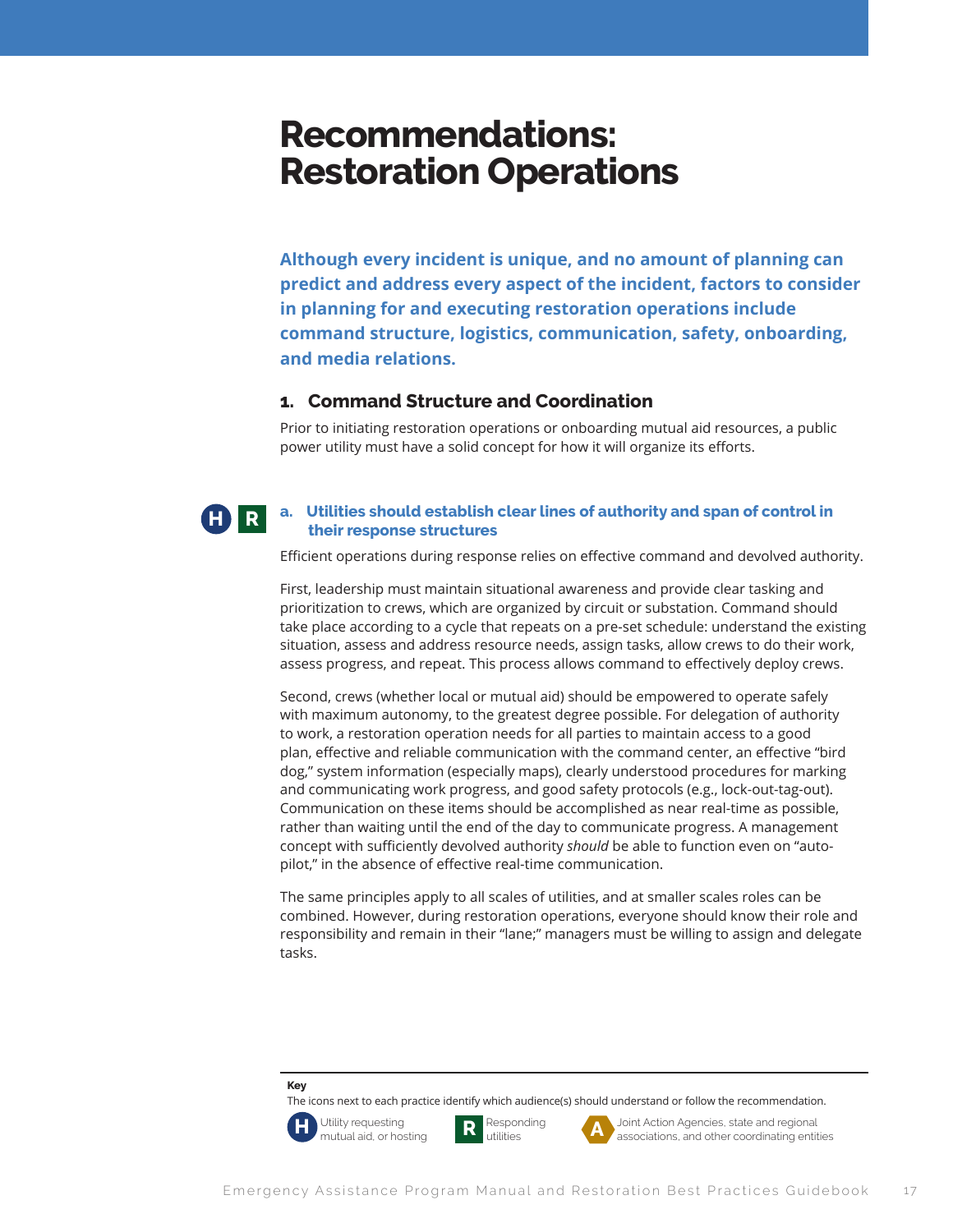#### **b. Utilities should understand and consider adapting the Incident Command System to their response organizations H R A**

Public power utilities should conceive of restoration operations as an emergency management activity, with distinct roles for command, public information, liaison, safety, operations, planning, logistics, and finance/administration. This approach is generally consistent with the Incident Command System (ICS), regardless of whether the term is used. ICS can be an effective management approach if properly adapted for use by public power utilities.5

Small and medium organizations (including state associations and JAAs) might only be minimally aware of ICS. Organizations that have some exposure perceive it to be intimidating and not customized to utilities. To be sure, ICS comprises a body of knowledge that requires time to learn, to adapt to an organization, and to train and exercise – time which staff in small and medium utilities, lacking dedicated emergency managers, may not have.

ICS provides standardized forms and information/process flows, which can be adapted to organizations such as electrical utilities. It also provides organizational structures and position checklists, including specific roles for: Incident Commander, Public Information Officer, Liaison Officer, and Safety Officer, plus Supervisory roles for operations, logistics, planning, and finance/administration.

Since all levels of government now use ICS, it is a de facto best practice. Public power utilities should gain an understanding of the principles of ICS, including its flexibility, scalability, interchangeable "parts" (staff), and its built-in accountability. Minimally, utility managers should be sufficiently conversant in ICS to be able to work with an external ICS organization or interface with local or state Emergency Operations Centers. Wider adoption of ICS would facilitate expanded use of resource typing by ICS position or packaged Incident Management Teams (IMTs).

### **c. A host utility should be prepared to incorporate mutual aid crews into its organizational structure**

One of the most important qualities of an effective restoration is its ability to scale up or down, including the seamless incorporation of mutual aid resources. If effective command is established, maintaining a reasonable "span of control," then the raw number of crews should remain manageable, in terms of operations, resources, and safety. It is a best practice to be able to manage a workforce several times larger than normal.

Host utilities must also know their incoming resources' command structure before they arrive, and plan to incorporate them (i.e., under whom, how they will get assignments, how they will request resources). Typically, mutual aid crews arrive with a supervisor (who should represent the single point-of-contact); however, this is not a standard practice. As resource typing within the Association and MAWG evolves, this should become a requirement for mutual aid deployments, with specific qualifications for the role.

**"A bird dog should be a retiree who knows the system, knows the circuits, versus somebody who's riding around and [only] knows an address. The bird dog makes sure [a crew is] settled on this particular job, and then looks at the next one and finds out if they need any special equipment or poles or whatever."**

– Jon Beasley, Electric Cities of Georgia

**H**

5 Incident Command System (ICS) is a standardized on-scene emergency management construct specifically designed to provide for an integrated organizational structure that reflects the complexity and demands of single or multiple incidents, without being hindered by jurisdictional boundaries (FEMA, *ICS Training Glossary*). ICS uses a common operational framework that enables seamless integration with all emergency response personnel across all involved response entities. Key aspects of ICS are that it is flexible and scalable; it uses common terminology; it promotes integrated communications; and it is a platform for comprehensive resource management. Under the National Incident Management System (NIMS), ICS is the standard system for public-sector response management at all levels of government in the US, and it is encouraged for private sector partners as well.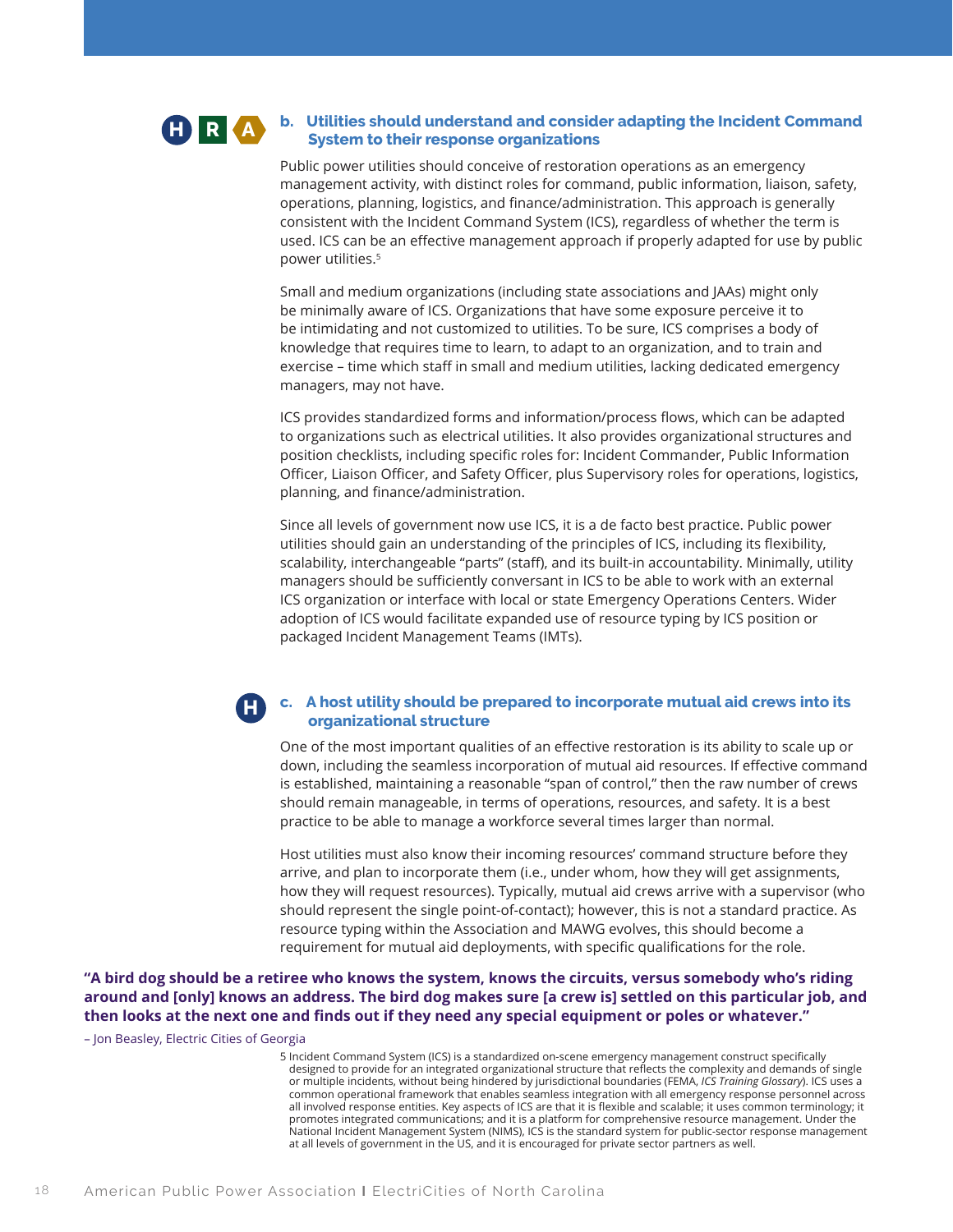#### **d. Utilities should select "bird dogs" based on experience, knowledge, and technical qualifications H**

A crucial and unique element in a utility's ability to manage and scale its resources in the field is the effective use of "bird dogs," or crew guides. A bird dog serves as facilitator, guide, liaison, manager, scout, and troubleshooter for mutual aid crews in the field. Bird dogs therefore must be experienced, knowledgeable, and technically qualified for field work and understand line work, safety rules, and system schematics. They could be former line personnel that now hold a different position in the utility, qualified retirees, substation personnel, or current line personnel.

For small restorations, bird dogs may be assigned to crews on a one-to-one basis, but as operations scale up, this will not suffice. Utilities that have matched one bird dog per mutual aid crew have found themselves unable to scale up and as a result, were unable to accept enough mutual aid resources to support an effective restoration. A single bird dog can facilitate the work of multiple crews, if each crew is empowered with clear tasking, effective real-time radio communications, and good map information. In the most effective operations, the bird dog can make work assignments and then scope the next worksite, troubleshoot issues in advance, and ensure correct and adequate resources. The number of bird dogs needed will vary depending on the technology the mutual assistance crews have and the type of restoration, circuit base, regional base, and/or incident base.

#### **e. Host utilities should provide crew leaders with geographical and electrical system data H**

To be effective, crew leaders need geographical and system data, including control points, fuse sizes, construction standards, etc. These can be AutoCAD-based paper maps, although maps accessible online via tablet or smartphone are preferable and can be color-coded in real time to indicate work status.

#### **f. A utility's restoration organization should not substantially diverge from its day-to-day processes H**

Whether or not organizations adopt or adapt ICS, they should not reserve their response/ restoration organizational structure or processes for emergencies or outages. Response operations – and ICS in particular – require consistent practice to be effective in restorations. Therefore, these should be used for day-today management and tracking of work in line, tree, troubleshooting, warehouse, and other operations.

Day-to-day use of ICS means there is less need to "transition" to emergency operations or storm response mode – it is simply "scaling up." Many organizations already use ICS in this manner.

# **H R A**

### **g. Utilities should train at least three staff members for each key role in the organizational structure**

All key roles in a restoration organization should be cross-trained and redundant. No individual in an organization should centralize knowledge or institutional memory so as to become a "single point of failure." This principle can be difficult to enact, particularly in medium and small organizations. However, formalized plans and procedures, adequately trained and exercised, can support the ability of alternate staff to assume key roles.

For utilities that have sufficient staff, a minimum of three personnel per role should be designated and trained for all incident management structure positions, including as bird dogs.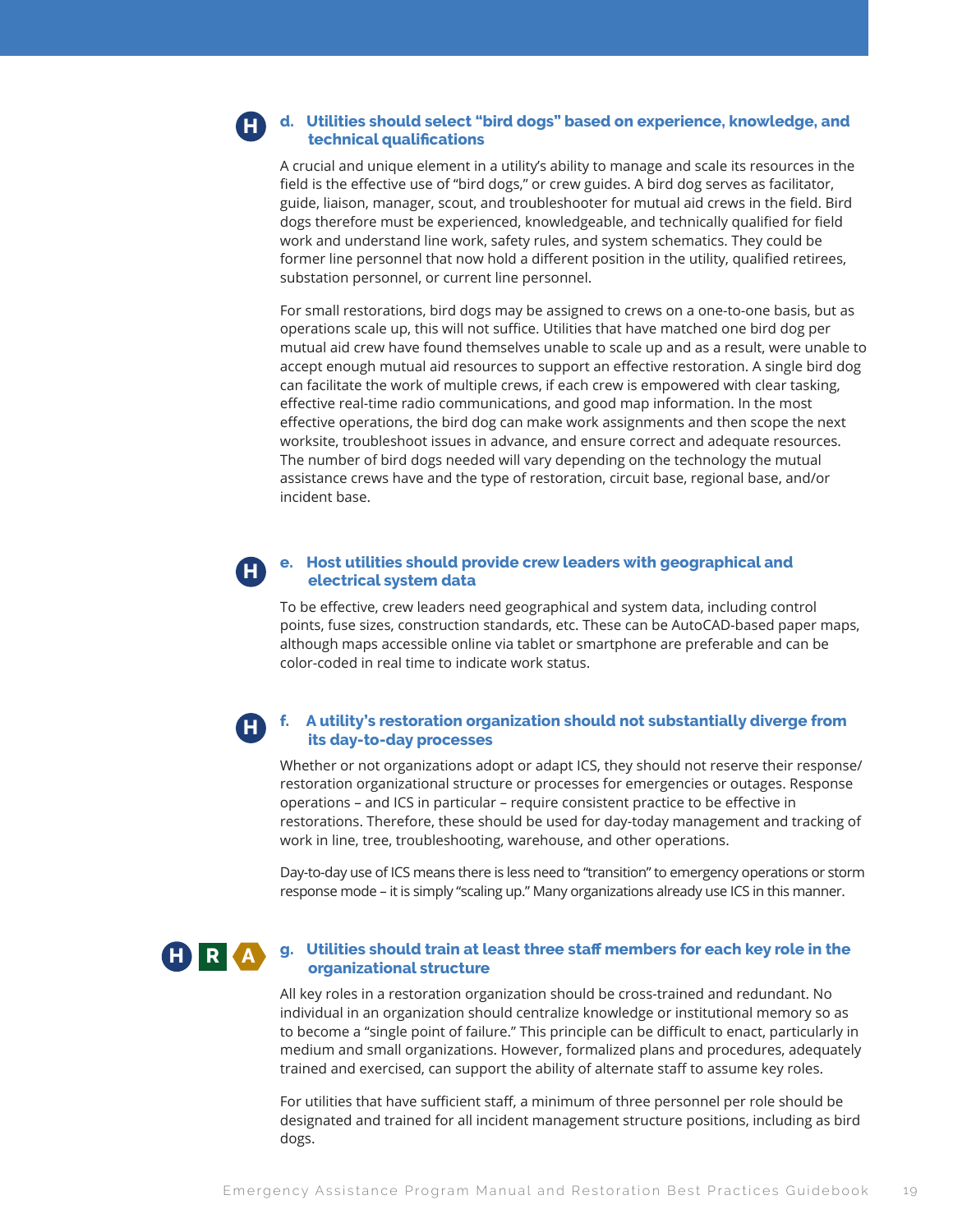#### **h. Utilities should activate a command center to coordinate information and resource deployment H**

Another key aspect of effective organizations is the utilization of a *physical* command center. Standing up a physical space for command facilitates direct, face-to-face interaction among restoration command staff and senior leadership, as they all work to set strategy and objectives (but not tactics), coordinate resources, and execute public and governmental communications.

It is often useful to have a non-operational policy-level senior manager present as a liaison to management.

#### **i. Utilities might consider using a crisis management team to support restoration operations H**

For significant restoration events, public power utilities should consider standing up an all-hazards crisis management team (CMT). The CMT works in parallel to the restoration operation, typically with representation in (or adjacent to) the command center. It is typically staffed by day-to-day senior managers operating in crisis mode. The CMT focuses on strategic risk and impacts to the organization, and strategic communications and external relations. CMTs are typical only in medium or large organizations.

### **2. Safety**

In the field, safety is the preeminent operational concern. Integrating and managing safety standards and cultures from multiple organizations during restoration operations is therefore a high priority.



#### **a. Utilities should adopt a Safety Manual**

Most public power utilities have adopted the Association's *Safety Manual* (which mirrors OSHA 1910-269 and the National Electric Safety Code).<sup>6</sup> Following the guidance in the *Safety Manual* is a best practice and should be adopted by all members. Any exceptions made to this guidance should reflect enhanced requirements or address particular characteristics of equipment or the utility's system.

#### **"We follow our own safety rules, and we use the APPA manual. We make it known to our employees that we will follow our own safety work practices wherever we go."**

– Walter Rodriguez, Los Angeles Department of Water and Power



#### **b. In the case of variances, utilities should follow their own safety procedures**

Regardless of standards adopted across organizations, variance in safety practices, equipment, and culture should be expected in mutual aid activations.

In such cases, crews should be allowed to adhere to their own safety standards and practices, unless such practices are patently unsafe or will cause intolerable operational impacts. This is because crews will generally be safer in practice if they are utilizing familiar procedures and equipment.

Regardless, all variance in safety standards, and any operational impacts thereof, should be addressed at the command level and communicated clearly to all personnel prior to deploying crews into the field.

6 American Public Power Association. *Safety Manual for an Electric Utility*, 16th ed. (2017).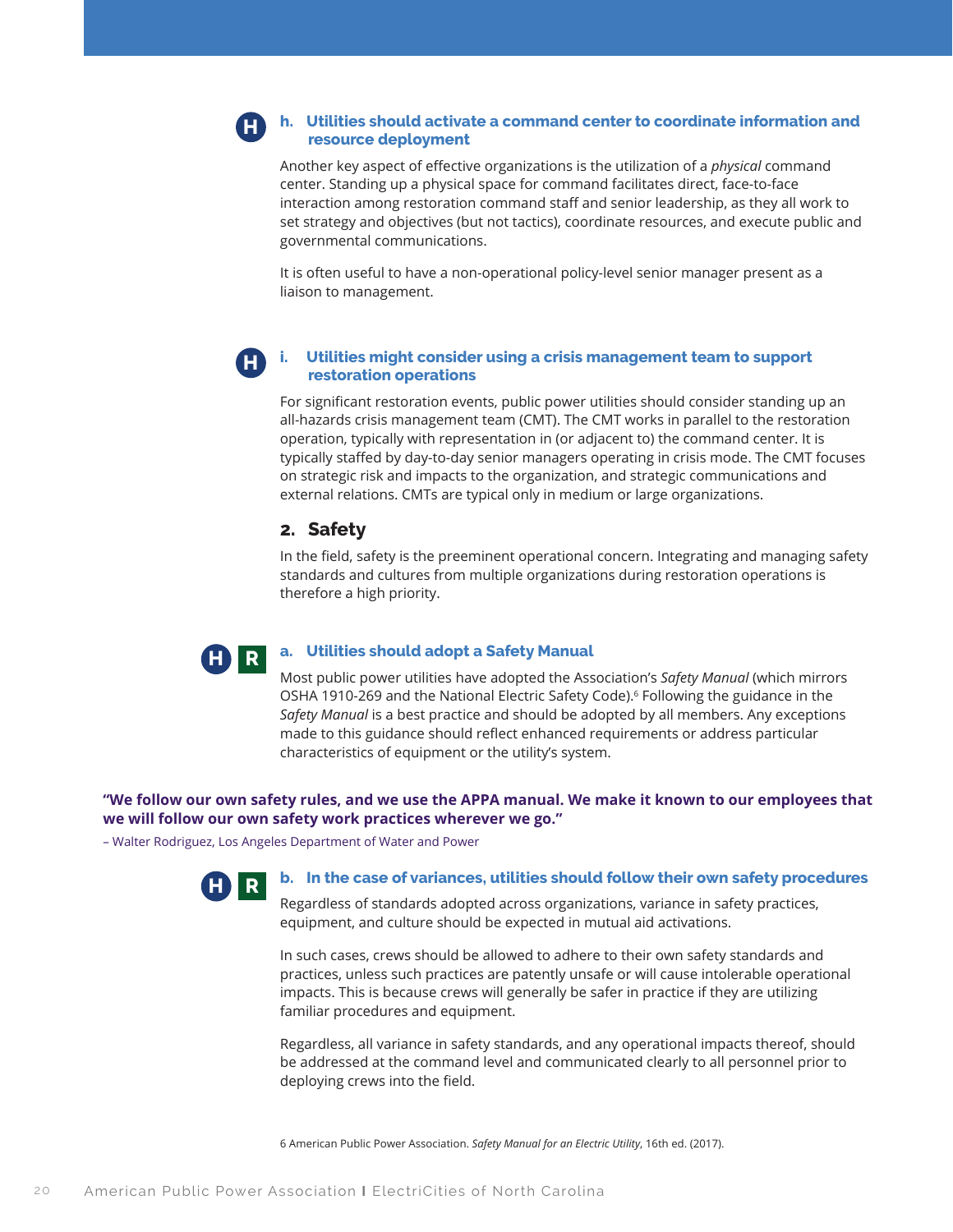**R**

**H**

#### **c. Responding utilities should send safety officers**

In any response operation, safety must be monitored if it is to be maintained. However, during large restoration efforts, supervisory staff may be spread thin. It is therefore a best practice for mutual aid crews to send their own safety officer(s), when possible.

**d. Host utilities should activate a safety officer in their response structure**

It is a best practice to staff a safety officer within command, inclusive of responsibility for:

- overall operational safety;
- safety briefings;
- integrating rest, breaks, and time off into crew shift schedules to support safe operations (and in some cases, compliance with union rules); and
- ensuring rest and breaks for command staff to maintain mental sharpness and effectiveness.

**"Onboarding really makes for a smooth transition with people from out of town: having someone [from the host utility] talking to [mutual aid crews] when they're an hour out. Telling them where to go, where they're going to be staying, what they can expect, like, 'We're going to have a safety briefing, we're going to have to do this, do that, and I want you to be over here, and just kind of getting them prepped before they even get there.' That really works well."**

– Scott Sligh, Riviera Utilities (Alabama)

### **3. Onboarding and In-Briefing**

Restoration operations, especially after a disaster, inherently stress those involved. It is imperative for host and responding utilities to work together to minimize stress on incoming mutual aid crews by providing them with the necessary information, equipment, and other resources to help them succeed.



#### **a. Host utilities should provide pre-arrival information to incoming crews**

Prior to the arrival of mutual aid resources, the host utility should provide a point of contact who will monitor any logistical challenges and update the crews' estimated time of arrival. Mutual aid crews should be provided an agenda of their onboarding briefing prior to arrival, including any key read-ahead materials including the safety manual, construction standards, etc. Host utilities should also provide incoming crews with information on available and recommended lodging, meals, fuel, and other relevant logistical information.

**"When you bring in some mutual aid crews that are working on your system – in an orientation process, you [should be] covering your system with them, your switching, the process by which you're going to start restoring power. The better your coordination is on that, the better the entire restoration picture is, that's for sure."**

– Kenny Roberts, ElectriCities of North Carolina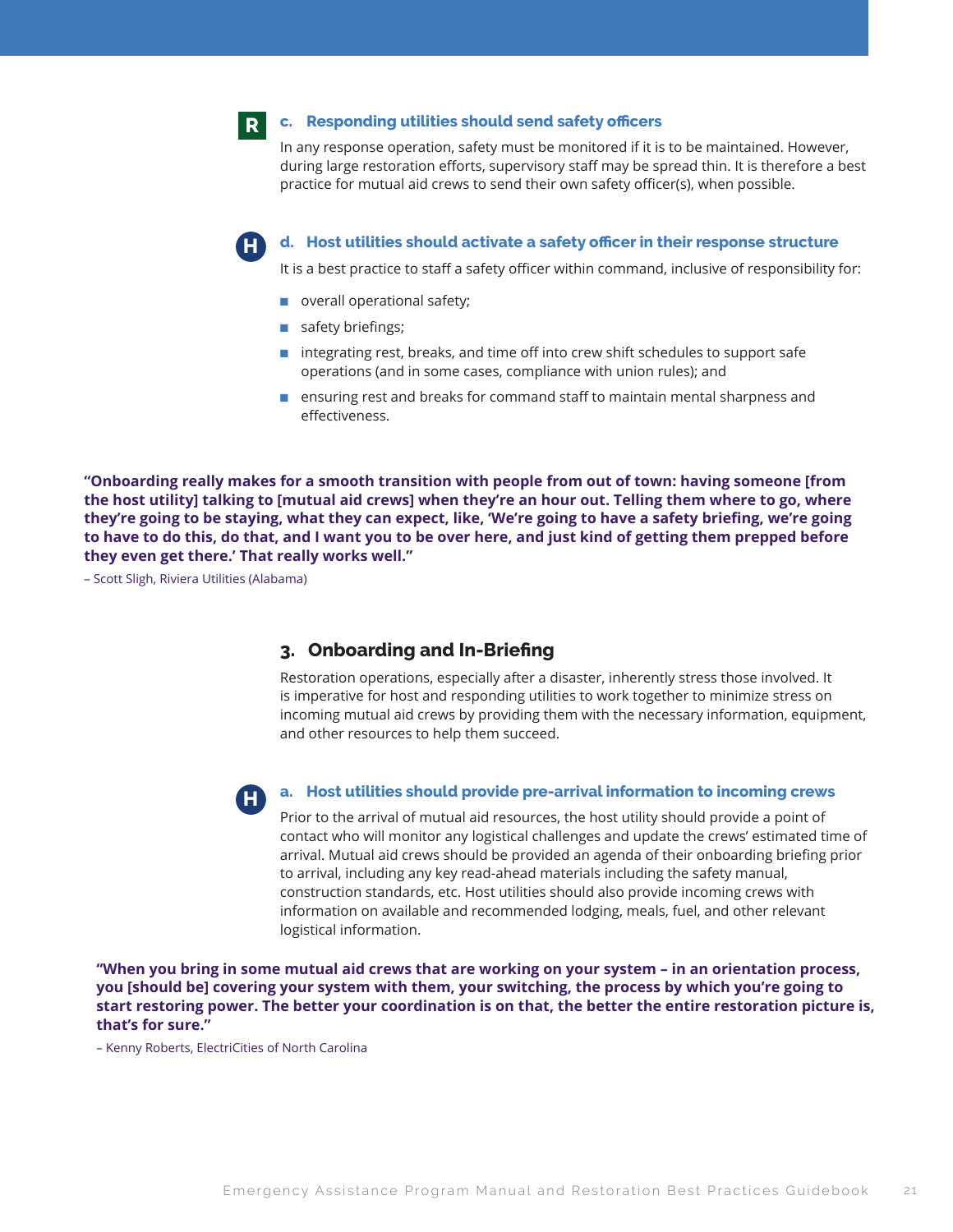#### **b. Host utilities should provide an in-depth onboarding orientation prior to deploying incoming crews H**

Prior to deployment into the field, host utilities should provide all incoming mutual aid crews with a thorough and formal onboarding briefing covering all aspects of safety, operations and procedures (i.e., the restoration plan), relevant technical system information, communications protocols, etc. Crews should also be provided reference materials including electrical system information and circuit maps. Finally, crews should be introduced to relevant personnel, including the command team and their bird dog.

# **4. Crew Logistics**

Every mutual aid crew has stories about deploying only to find inadequate provisions for basic logistical needs. This can directly cause safety or operational problems, and it can also undermine morale, which can have secondary impacts on safety, incident command, and other areas. It can also undermine a utility's ability to secure mutual aid in the future.

**"Having a logistics person – a point person who is responsible for receiving crews and making sure they have motel rooms and letting people know where to eat at, where to get fuel at – that's what makes mutual aid successful."**

– Jon Beasley, Electric Cities of Georgia



### **a. Utilities should develop, maintain, and staff a Logistics Plan, including checklists that identify expectations for both host and assisting utilities**

Utilities requesting mutual aid must develop logistics checklists and plans prior to a mutual aid event, and then have staff to oversee the plans during an event. This is a core responsibility of utilities requesting mutual aid. Advance planning reduces adverse effects on the restoration. A logistics plan should address a worst-case scenario, and cover how crews will access:

- Lodging
- Food
- Laundry
- Bathing
- Power/generators
- Security
- Fuel

Some of these items may require standby vendor relationships or other pre-planning and outreach.

**"We have pre-set lodging for smaller-size crews identified in our mobilization plan with the local fire department. We also have some cots, some sheets, some towels, so if we need to mobilize crews to come in from out of town, we at least have these things available. We also have a warehouse, so worst-case visiting linemen can sleep in our warehouse – it gets them out of their trucks."**

– Rick McKinley, Kirkwood Electric Department (Missouri)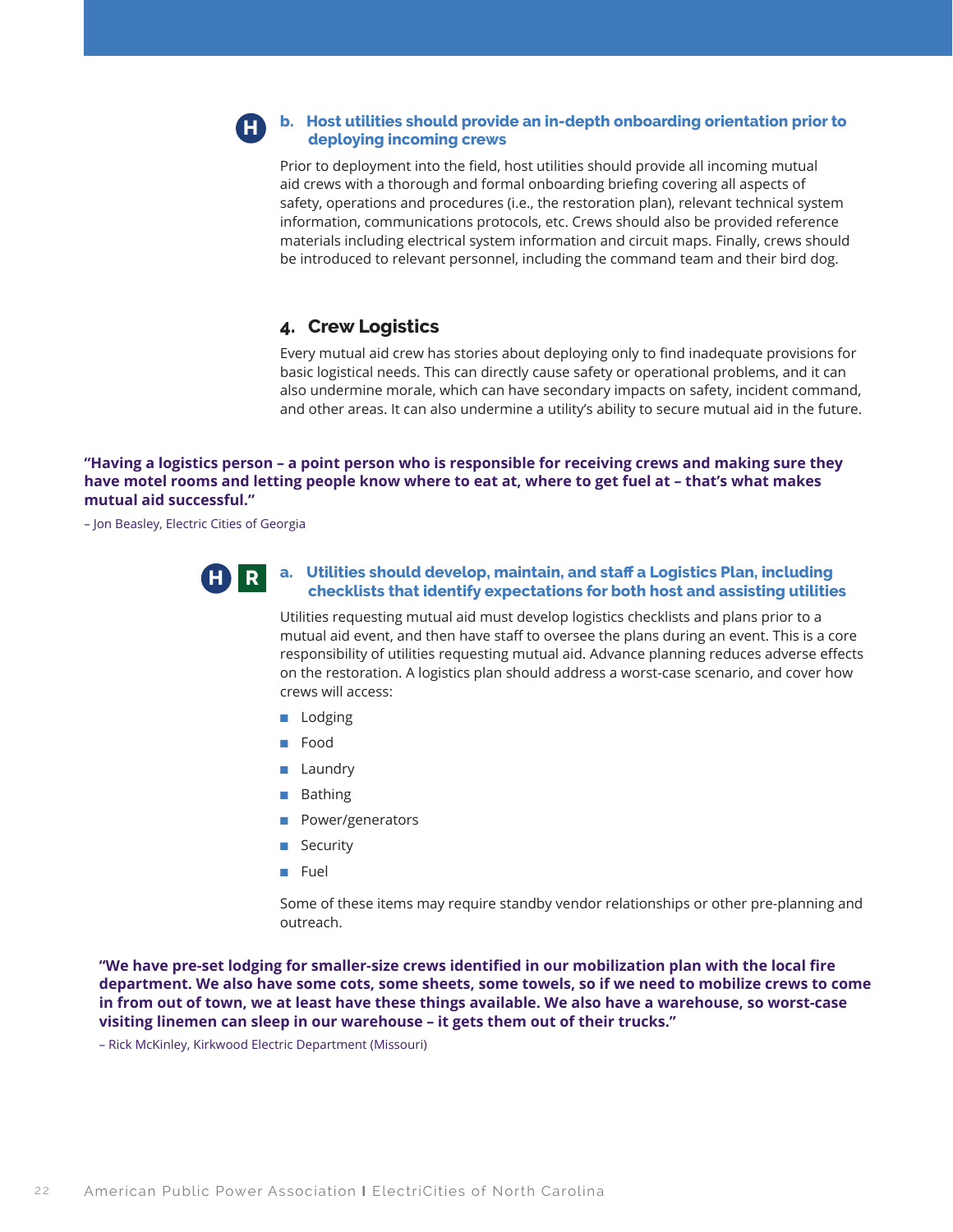

#### **b. Utilities should identify and maintain agreements for provision of lodging**

Lodging is the most pressing logistical need. Utilities should have standing relationships with hotels and motels, if possible. Lodging does not always mean hotels. Hotels might be unavailable to utility crews due to competition from residents and other utilities, or from damage to hotel accommodations. Public power utilities should therefore be creative in seeking comfortable solutions for crews, which may include military bases, fire houses, schools, police stations, convention facilities, cruise ships, churches or church residences, community colleges, heated utility warehouses, or bunk trailers.

Public power utilities should work with neighboring jurisdictions to host or share management of incoming crews' logistics, as well as with jurisdictions that are beyond a hazard impact area. This can be done during both the pre-event and post-incident phases.

If non-hotel accommodations are contemplated, utilities should consider securing and maintaining a supply of linens, cots, towels, and other items for accommodating incoming crews.

During exigent circumstances in which restoration operations are remote, or it is not possible to secure sufficient accommodations, public power utilities may consider implementing a "basecamp" model. A "basecamp" model is one in which utilities would hire a contractor to set up sleeping tents or trailers, food tents, laundry, etc. in an open space. It should be noted that many crews dislike such accommodations, and they require a scale that may be too large for some public power utilities.

**"In one instance we had a contractor on standby, and they came in and set up bunkhouses, shower houses, laundry houses, and [they] cooked three meals a day for us and all the mutual aid crews who came in. Without them, we would have been in really bad shape, because our entire system and surrounding systems were out of power. We couldn't get groceries, no hotels open, nothing to feed and house people."**

– Kenny Roberts, ElectriCities of North Carolina

**H**

#### **c. Utilities should maintain standby contracts for logistical support**

It is a best practice to maintain a standby contract with a vendor that can assist with accommodations, in the event that logistical needs exceed a utility's capacity. Such contractors bring in and provide bunks, showers, laundry, and food on an extended basis.



#### **d. Utilities should be aware of and prepared for mutual assistance contingencies for extreme events with atypical characteristics, including island operations**

The hurricanes of 2017 and the subsequent mutual aid provided by public power organizations to Puerto Rico and the US Virgin Islands demonstrated unique issues associated with supporting organizations on islands.

Utilities operating in these unique geographies face inherent limitations once their resources are depleted. Their daily inventory of equipment and resources might not be adequate to support operations during disasters. Utilities providing mutual aid to island locations might take on more responsibilities compared with mutual aid on the mainland, which can lead to higher levels of liability, cost, and logistical complexity.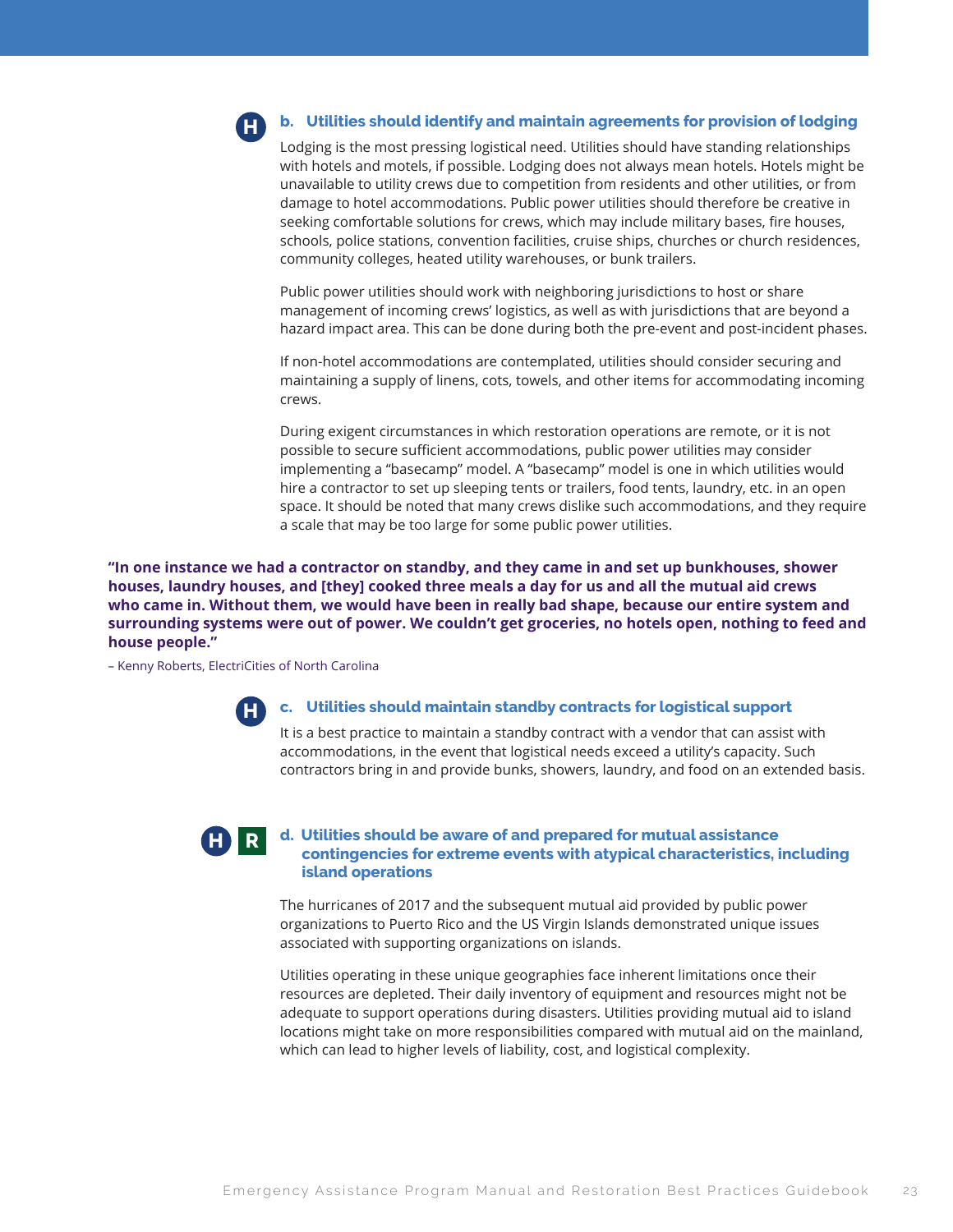Questions for island utilities as well as responding utilities to consider include:

- What additional equipment, vehicles, or provisions are required for island deployments?
- What equipment (e.g., ramps, cranes) is available on the island to support loading/ unloading vehicles and other equipment? Do responding utilities need to bring their own loading/unloading equipment?
- If there is a delay in loading or unloading, is there a storage charge at the port, whether on mainland or island? Who will bear this cost?
- Which utility is responsible for the financial burden of, and coordination with, the US Coast Guard, ensuring vehicles meet fuel level regulations?
- What are relevant insurance requirements and liabilities, and how will these be reflected in or impacted by the mutual agreement with the host utility?
- Who will be responsible for any extra fees for a delayed departure due to natural forces (e.g., bad weather)?
- What is the requirement for utilizing a Marine Surveyor?

With island deployments, there are special considerations for regulations, permitting, and customary practices, especially relating to port/border security when returning from island territories. These requirements must often be obtained in a piecemeal fashion from various agencies. Some points to consider include:

- Vehicles and equipment must be free of any plant material, dirt, or soil prior to loading (USDA)
- An Ocean Bill of Lading (OBL) and a cargo list of vehicles and equipment (manifest) must be presented to comply with USDA requirements, allowing for a "stamp" of satisfactory inspection (USDA)
- A request for inspection from USDA must be scheduled. It may be several days before they can schedule an inspection, so plan your return accordingly (USDA)
- A list of all vehicles loaded has to be presented at port when returning (Customs and Border Protection)
- All regulations as stated in 49 CFR (US Coast Guard)
- Shipping company specific rules and requirements

### **5. Restoration Planning and Operations**

Effective execution of restoration can occur when the preconditions for restoration operations – resources, damage assessment, command structure, safety, crew logistics, and communications – are met. This section provides specific recommendations for the minimum required considerations when planning for restoration activities. Restoration plans created prior to a disaster, during "blue sky" days, are most beneficial.



#### **a. Utilities must address downed power lines**

A municipality's duty is to maintain the safety of its streets and other areas under its control. In the event of downed power lines on streets or affected areas it is the responsibility of municipal employees to ensure that affected areas are made safe.

A municipal employee should take reasonable steps to ensure that a downed power line will not cause injury or damage. What constitutes reasonable action will depend on the attendant circumstances (nature of lines, areas and individuals affected, and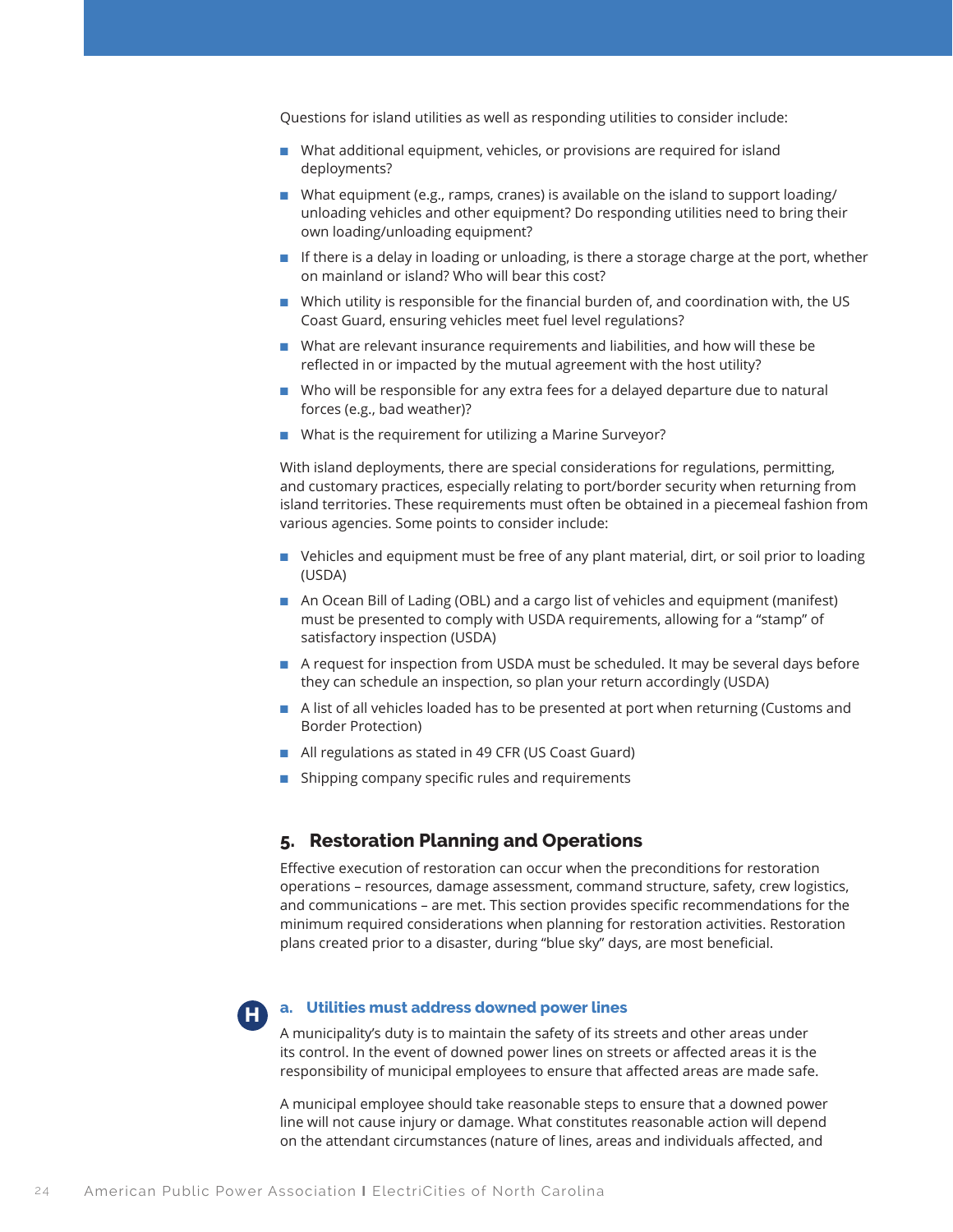the experience of the municipal employee with electrical systems). When a municipal employee discovers downed power lines on private property, the employee should take appropriate actions to protect children or other persons of limited ability to understand the danger created by the downed line.

The owner of the property where there is a downed line should be notified as soon as possible. Care should be taken to minimize the public's exposure to hazardous situations. The employee's primary responsibility is to protect the public from harm and he then may be responsible for fixing the downed power line.

#### **b. Utilities should follow a standard restoration prioritization**

It is best practice to approach restoration priorities as described below.

For large utilities, or utilities with multiple functions, the overall sequence is always:

1. Generation

**H**

- 2. Transmission
- 3. Distribution

Within distribution, restoration should be sequenced as follows:

- 1. Dangerous situations (if these do not have high restoration value, they may just be made safe without repairs)
- 2. Critical customers and critical infrastructure/key resources (CI/KR), including publicsafety buildings, hospitals, nursing homes, emergency shelters, and schools (if in use)
- 3. Commercial areas that provide basic necessities such as gas and groceries
- 4. Repairs that energize the largest number of individuals (*not* meters)

Utilities may further define various restoration concepts for response, depending on whether the impacts are of an incident, regional, and/or circuit-base nature.

Public power utilities should also coordinate in advance (and during restoration) with local and state emergency management agencies on CI/KR and other related restoration priorities. Although many communities maintain a medical priority list, these tend to contain self-identified individuals and should be used only in consultation with local emergency management agencies regarding their validity.

#### **c. Host utilities should determine how they will manage crews' work assignments H**

The first requirement of effective leadership (i.e., command) is clearly defined operational areas. Whether organized by circuit base, region, and/or incident base, the operating area must have common definitions among command and field crews.

As command makes work assignments, the more complex or idiosyncratic tasks should always be tasked to local crews.

Beyond this, crews should be assigned work in a way that maximizes their autonomy. A preferred method is to assign crews responsibility for a given location, and instruct them to work in a set progression, making repairs as they are identified by the crew or its bird dog. Progress is reported as work is completed, and the bird dog handles any equipment needs. Assigning mutual aid crews to a specific geography allows the crew to gain familiarity with the area and need progressively less oversight.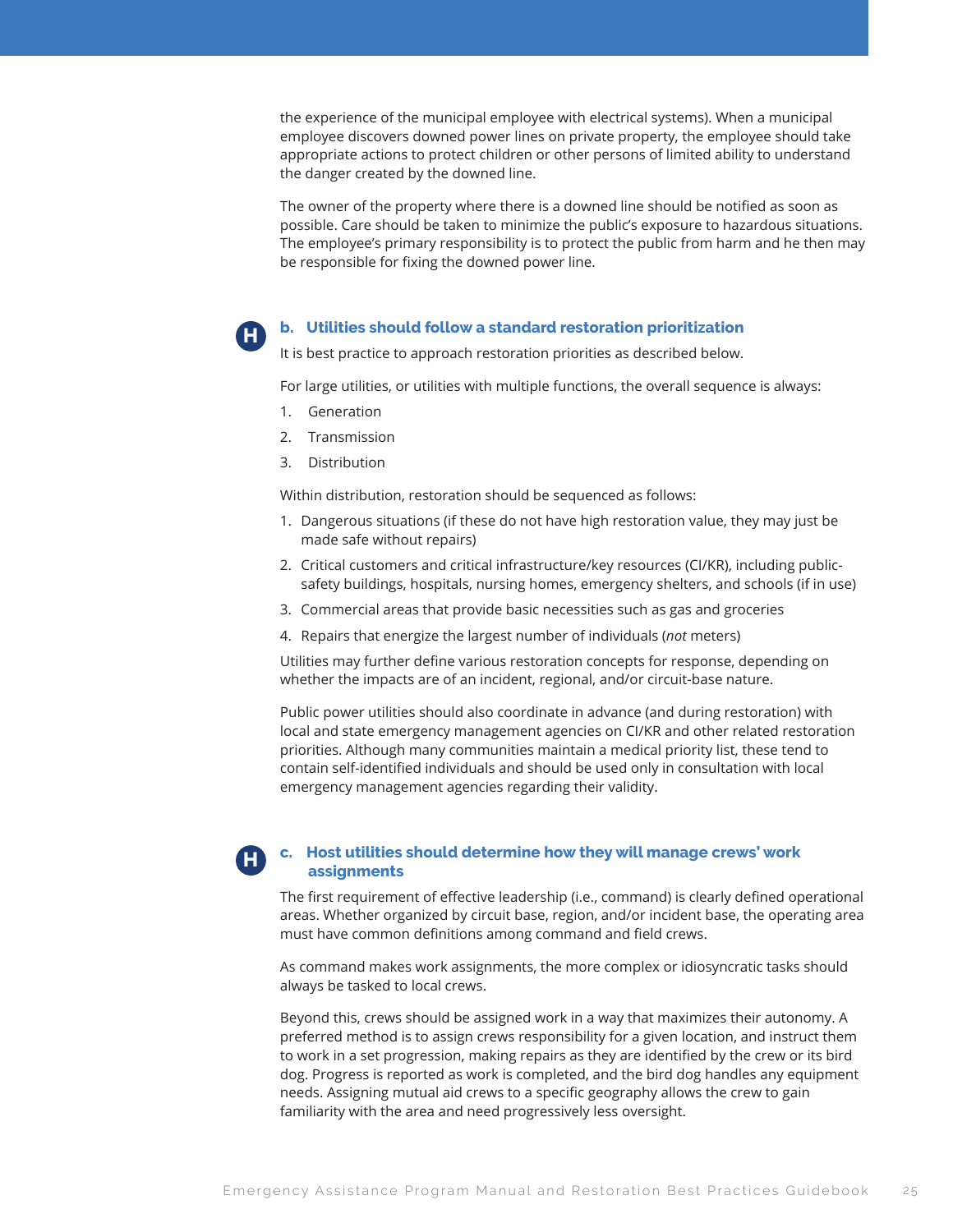It is important for command to coordinate the activities of the various crews in the field so as to avoid unsafe conditions, such as one crew authorizing energizing lines on which another crew is working. Command also must coordinate and sequence the work of different crew types (e.g., tree and right-of-way crews and line crews), and it must ensure that the correct crew types are assigned to particular tasks (e.g., bucket trucks for street work vs. climbers for backyard/easement work). In some cases, use of combined "strike teams" can be effective.

#### **d. When practicable, utilities should work mutual aid crews only during daytime hours H R**

Although not ideal, nighttime operations are a requirement in many parts of the country and during some large-scale restorations. However, for both safety and effectiveness, utilities should give preference to assigning mutual aid crews only during daylight hours. When possible, mutual aid crews should not be assigned complex, sensitive, or dangerous tasks during darkness.

### **"I've seen a big difference in utilities that have an outage management system and crew truck GPS tied together – that helps coordination a lot. I highly recommend that people get that. That makes it a much safer working environment, helps coordinate priorities of restoration, and helps set up better boundaries."**

– Kenny Roberts, ElectriCities of North Carolina



#### **e. Where possible, utilities should leverage technology to manage system and restoration operations**

Most large public power utilities, and many medium-sized organizations, have implemented outage management systems (OMS). Such systems allow full visibility of the distribution network and grid, meaning a utility is not reliant on calls for situational awareness. OMS are able to pinpoint the likely repair needed – e.g., which fuse or transformer needs work – and to generate an estimated time of restoration (ETR). OMS can also automate web-based reporting to external partners and the public. Combined with SCADA and global positioning system (GPS)-enabled vehicles, OMS are a powerful tool for automating operations, managing restorations, and maintaining situational awareness. Any investment in OMS or other systems should be implemented strategically, so as to integrate with and leverage potential future technology investments (e.g., interactive voice recognition).

In many places, the public expects the information and features associated with an OMS – especially if neighboring utilities have implemented such systems. Implementation of OMS requires time, money, and training, but the benefits are clear. Therefore, OMS should be considered a best practice for systems of medium or large size. And utilities who do implement an OMS should ensure that it is scalable to handle worst-case outage events.

For smaller utilities, OMS (and SCADA) may not be cost effective, due to the limited number of meters served. Moreover, OMS are resource-intensive, and without dedicated staffing to manage the system, an OMS will not be sustainable or convey its promised benefits. Utilities that do not have an OMS must maintain an adequate call center and a documented procedure for tracking, analyzing, and assigning work.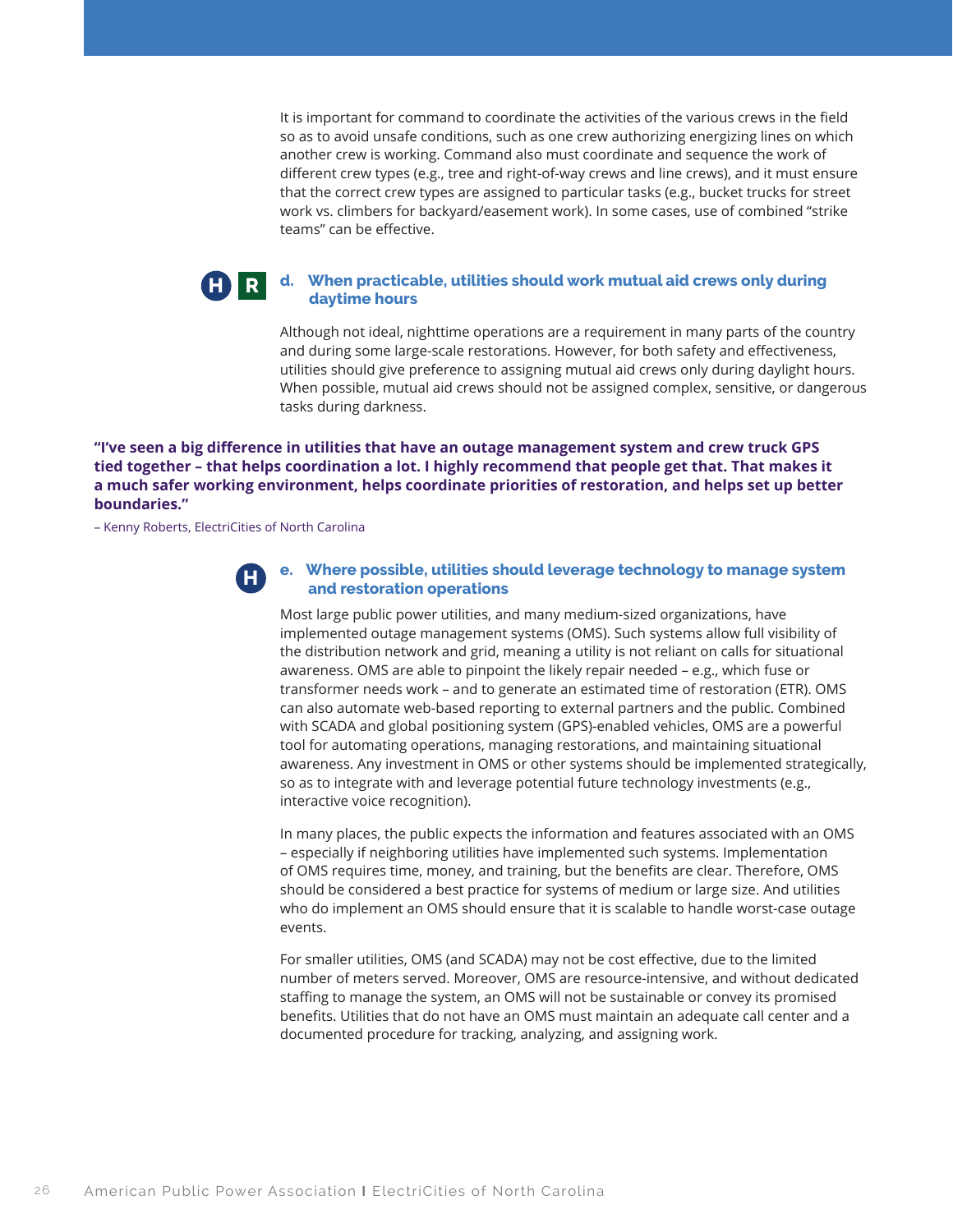#### **f. Utilities should manage the assignment of resources and equipment to crews H**

Procurement, staging, distribution, utilization, and tracking of restoration equipment and material should be effectively planned and managed as part of restoration operations. Warehouse operations should be staffed and supervised, and neither crews nor bird dogs should have unaccountable access to supplies.

Planning for restoration logistics should address worst-case needs for resources including materials, supplies, equipment, fuel, and staging site.

# **6. Operational Communications**

Effective and reliable operational communication is required for an effective operation.

#### **a. Utilities should pursue redundancy in communication modes**

Restoration operations must have reliable real-time communication between command and the field, and neither cell service nor voice over internet protocol (VoIP) should be considered reliable options.

If an operation must rely on cell service, the utility should consider working with vendors to have portable cell towers available. At a minimum, utilities should meet with cell service providers on blue sky days to plan and identify restoration priorities. However, cell phones should not be considered reliable for operational communications to the field, due to unreliability of coverage.

If an operation must in any way rely on landline phone service for short or long-distance communications, it should have access to copper line phones (which do not require power), or ensure that VoIP has extended generator backup and/or uninterrupted power supply (UPS); however, VoIP still remains vulnerable to internet or internet service provider (ISP) failures.

Finally, if an operation must rely on satellite phones, then it should establish protocols in advance and/or at the onset of an outage regarding pre-set times-of-day for regular communications, since satellite phones require specific conditions and locations to get a signal.



**H**

#### **b. Utilities should use two-way radios**

Given the challenges described above, a best practice is to use two-way radio. The trend of moving from radio to cell communications for day-to-day operations is not sustainable during restorations. Utilities should maintain a cache of radio equipment, including handhelds, bases, and repeaters as necessary. Alternatively, utilities can establish preevent vendor contracts or mutual aid relationships to obtain adequate supplies, or JAAs or state associations can maintain caches of this equipment.

It is also a best practice to establish and exercise radio interoperability with city, county, or state emergency responders.

**"Reliable communication is one of the most important things out there when you're trying to get the restoration done. If you've got crews coming in from all over the state, they don't have a way to communicate with each other. We're moving to a statewide channel that we can all access. So once you roll up on one of these storms, you can go to that particular channel, and then you would have communications with anybody across the state when they come in to help you – they don't lose their radio communications."**

– Tom Dougherty, Municipal Electric Systems of Oklahoma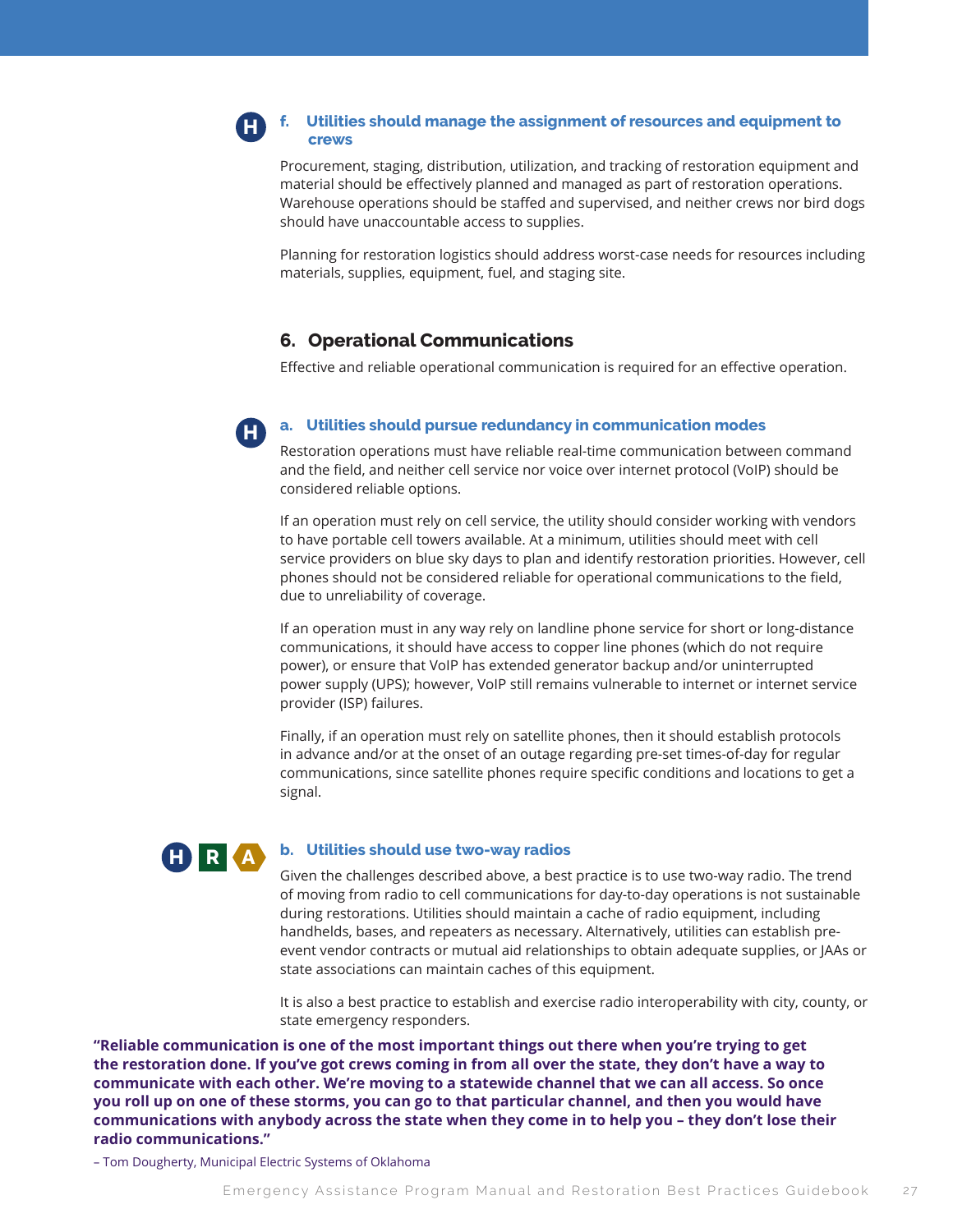#### **c. Utilities should designate pre-established radio channels for restoration operations H R A**

Public power utilities should coordinate with each other during the preparedness phase (i.e., during "blue skies"), through appropriate entities, to pre-designate radio channels for use in coordinating operational activities and command-and-control during restoration operations.

#### **d. Utilities should determine a schedule for regularly testing communications equipment H R A**

Unless bound by a higher standard (e.g., the North American Electric Reliability Corporation (NERC)), thorough monthly testing of communications hardware and paths, and documentation of needs related to restoration operations, must be part of preparedness. This recommendation also applies to systems that are used regularly.

# **7. Media/ Public Affairs and Government Relations**

Restoring power is only part of the task during a large outage; communicating with the media and the public, and managing their expectations, is also critical. With the increased use of social media over the last decade, the expectation for public information has accelerated.

During emergency situations, the media will be one of the ways utilties communicate with their customers. It is best to update the media at regular intervals and be as responsive as possible.

The Association's Integrated Media and Communications team is available to advise and support Association members during preparedness and response on messaging, strategy, social media, and other related issues. ElectriCities of North Carolina's *Storm Communications Plan* is included as an Appendix to this Guidebook.

#### **a. Utilities should develop and maintain a crisis communications plan and, depending on size, a crisis management plan H**

Public power utilities should have a plan for managing media and public communications during an outage or other significant crisis. This may be a stand-alone plan, integrated into a restoration plan, or a subset of a broader communications plan. Communications and government relations may or may not be addressed in the same plan.

If the utility has dedicated communication staff, they should "own" this plan, in coordination with the department that owns the restoration plan.

The plan should lay out basic concepts for:

- Communications staffing
- Internal (staff) messaging
- Communications directly to customers
- Event-driven communications to the media
- Media and social media monitoring
- Responses to unique requests and crises
- Government relations (if not addressed under a separate plan)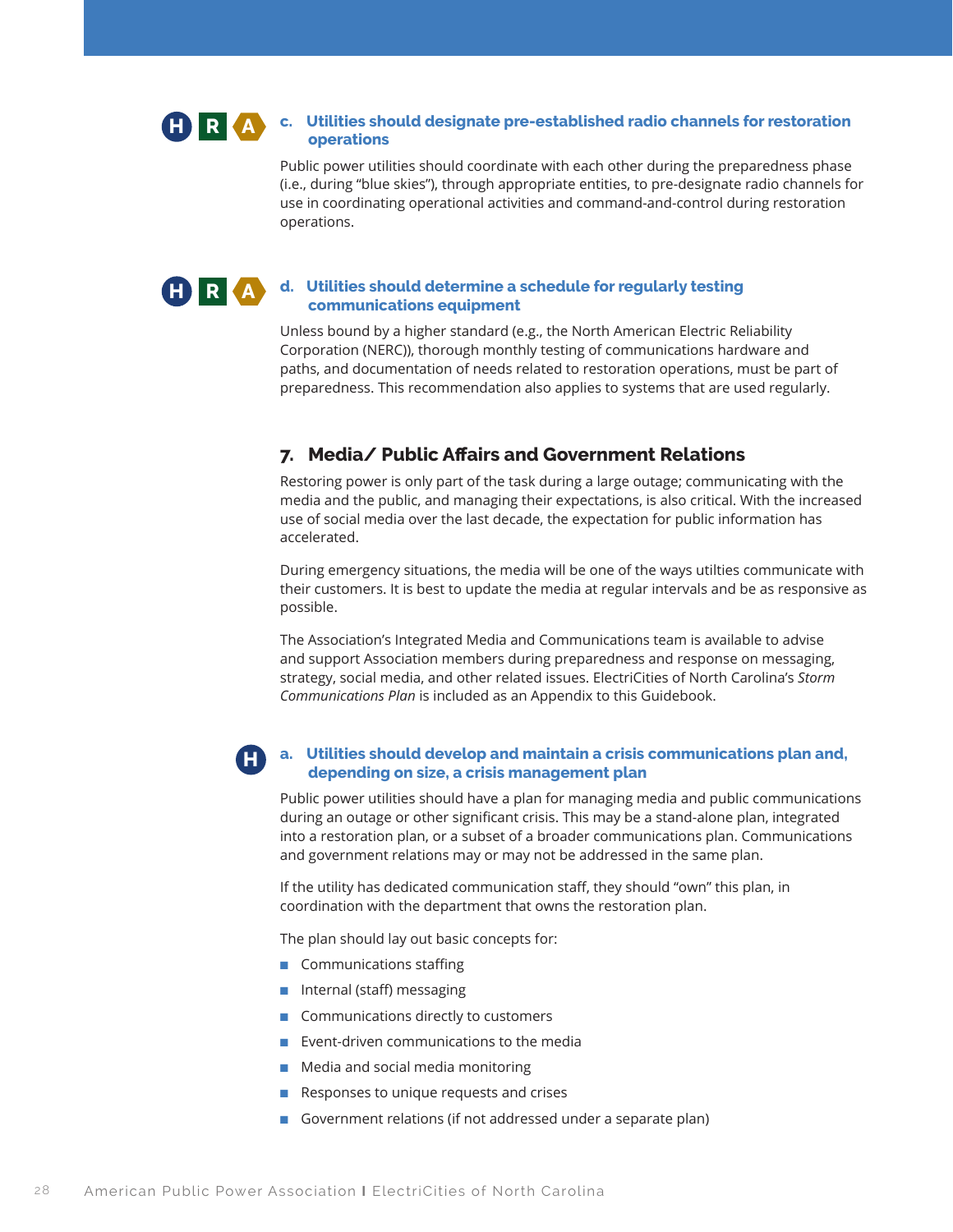- Communications templates
- Communications approval

The Association developed a guidance document for its members, which provides information for working with the media and communicating with stakeholders before, during, and after a storm. The guide includes a list of "do's and don'ts," checklists, and sample messaging.<sup>7</sup>

Additional detail on select plan components is provided below.

**"We had a CEO/General Manager, and he did a tremendous job acting as PIO – answering customer questions about restoration times, and why this group has lights and the others didn't. So they can be invaluable in a situation like that. Somebody that is well-versed in the operations of your system can really, really do a good job to make your organization look good."**

– Kim Culpepper, Tennessee Valley Public Power Association



**b. Utilities should staff an effective public/government relations team** 

During restoration operations, all roles should be clearly delineated – even if one person must perform several roles, as is common in small and medium organizations.

There are at least several roles key to an effective communications operation:

- Designate one individual as a public information officer (PIO). This person oversees media and public communications, including overall unity of message, content for delivery to media and social media, internal messaging, and talking points for media appearances. They coordinate with an external Emergency Operations Center (EOC) $8$ or Joint Information Center ( $|IC$ ),<sup>9</sup> and identify a media spokesperson. Except in a very small organization, the responsibilities of this position should not fall to someone with significant operational responsibilities. Ideally, a PIO is on call 24/7, during restoration and under blue skies.
- A separate, distinct role that must be assigned is a media spokesperson. This person must have authority in the organization and project a confident, calming face to the media and the public. It is preferable for this person to have experience in talking with the media.
- An effective response organization may also have a dedicated social media expert.
- If government relations is not a stand-alone function in the organization, this role should also be described as part of the communications function.
- Finally, all communications must be closely coordinated with and vetted by the overall operational commander, and such a person may directly support the media spokesperson by providing technical information to the media. It is also important that all information presented as fact originate from operations.

In a large organization, each of the above will be different individuals; in a very small organization, one or two individuals may fulfill all of these roles. Regardless, face-to-face coordination among these roles, in a utility command center, is a best practice.

<sup>7</sup> American Public Power Association. *Storm Communications Guide for Public Power Utilities*; members can download a complimentary electronic copy from (https://ebiz.publicpower.org/APPAEbiz/ProductCatalog/Product. aspx?ID=6448).

<sup>8</sup> An Emergency Operations Center (EOC) is the physical location at which the coordination of information and resources to support on-scene operations takes place (FEMA, *ICS Training Glossary*). EOCs may be activated at the municipal, county, and/or state level. Typically, the key external EOC for a public power utility will be the local jurisdiction's EOC. This facility will be overseeing emergency operations and are a focal point to collect and disseminate information, identify and provide resources, facilitate communications, and provide overall coordination support for all entities involved in emergency response.

<sup>9</sup> A Joint Information Center (JIC) is a facility that may be established to coordinate all incident-related public information activities, across various jurisdictions, levels of government, and private organizations. It serves as the central point of contact for all news media. Public information officials from all participating agencies should co-locate at the JIC. (FEMA, *ICS Training Glossary*).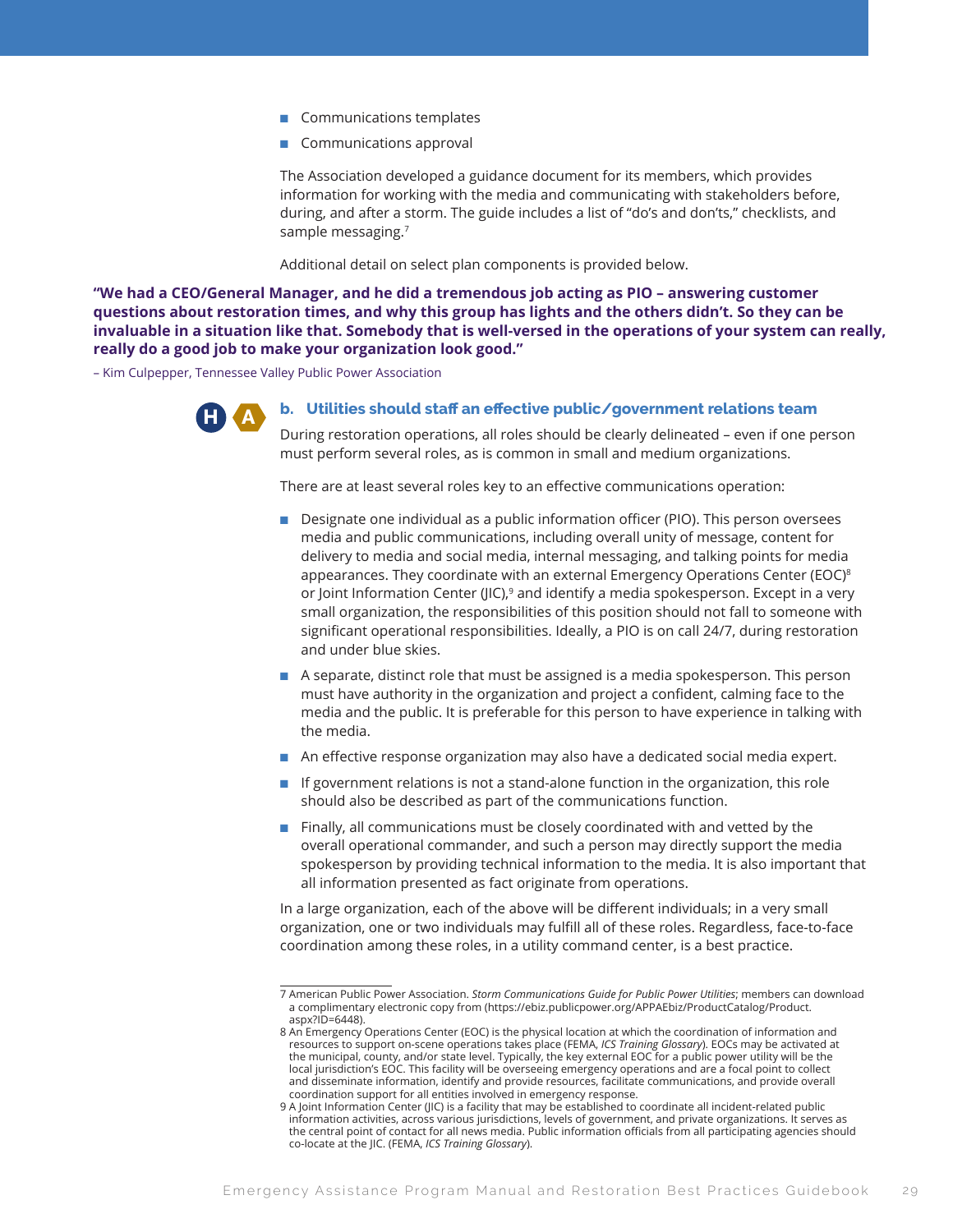#### **c. Utilities should distribute timely and accurate communications via multiple media H R**

Information should be conveyed to the public directly using multiple outlets, including the utility's website, social media, public service announcements (PSA), and call centers. A good communications operation will share pre-incident information and be proactive, putting information out on its own timeline and initiative, rather than only reacting to queries.

An effective media relations team will know its media partners in advance, and it will communicate with them under blue skies as well, to provide helpful information and to educate media partners on basic electric utility and restoration operations.

As with most cases in communications, the more substantive information that can be provided regarding actions and expected outcomes during a utility outage, the less frustration and hostility will be experienced. Even "holding statements" without new information are prefererable to silence. In short: more communication is better.



#### **d. Utilities should leverage general-purpose messaging**

Content generation for communications during an outage should leverage pre-scripted, general-purpose messaging (often called "evergreen" content), customized with "tactical" (incident-specific) content about the specific situation, including information on ETR. Evergreen content should include public safety messaging (e.g., not to use outdoor gas cooking appliances for heat, or not to allow home generators to feed into the system and endanger linemen).

All organizations can benefit from pre-scripted messaging and talking points for likely hazard impacts, although the need is most acute for those without dedicated external communications staff. Example pre-scripted messaging is available in the American Public Power Association's Storm Communications Guide and the ElectriCities Storm Communications Plan (Appendix C), as well as in the related resources identified in Appendix B.

**H**

#### **e. Utilities should leverage technology as they are able**

As possible, public power utilities should consider how tools such as a dedicated website, OMS, Advanced Metering Infrastructure (AMI), or a sophisticated call center can help with communication. Every utility faces constraints; some small and medium sized utilities may not have the budget or the staff to support such investments.

Whatever investments a utility does make must be integrated into a cohesive communications strategy, plan, and staffing structure. However, outside of the time to develop and distribute messages, many effective communications channels, including earned media and social media, have low or no cost to the utility.

**H**

#### **f. Utilities should monitor social media**

Residents turn to social media channels to report and receive information. A utility's customers see a utility's activity on social media and establish expectations (reasonable or otherwise) for communication, compare these expectations to neighboring utilities, and can allow or stop worst-case stories and rumors from spreading quickly on it. Social media should therefore be leveraged as an amplifier of content that goes out over traditional media channels.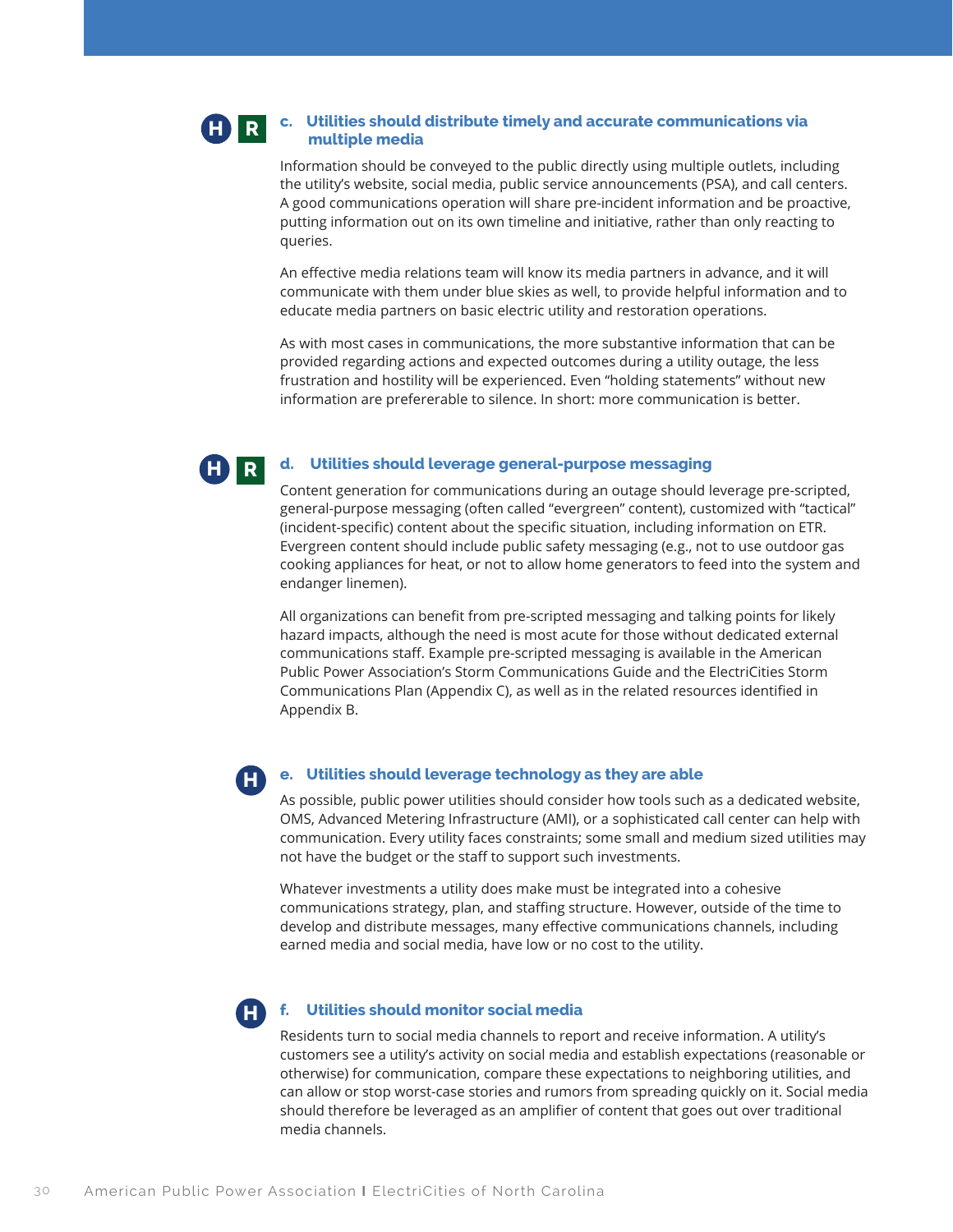Unlike traditional media, social media are two-way modes, and so a utility's communications staff must treat these tools as having different qualities and legitimate operational/ intelligence value.

Communications staff should monitor social media for trending themes, including accurate information and inaccurate rumors ("rumor control"). Both should be proactively addressed by the utility, using social and traditional media.

Beyond "chatter," social media can also provide operational intelligence. Residents will commonly call for help, report on what they are seeing, and ask legitimate questions via social media – especially Twitter.

Ideally, an organization will staff a dedicated social media position under the PIO, who can provide constant updates, helpful hints, direct responses to queries, and relay operational intelligence of situational awareness to operational staff. Communications staff should use social media under normal day-to-day, blue sky situations, as well as during response, so that both they and the public are familiar with these resources and accounts.



#### **g. Utilities should activate an adequately staffed call-center function**

Impacted utilities should have call-in advice capability for customers, hosted by live people with reliable information. The service must have adequate staffing and technical capacity, including reliable power. The public should be reminded of the call center function via media and social media messaging.

Some public power utilities may rely on other municipal departments to support call center capabilities. Others may rely on contracted services. Call center capabilities should also be a resource that is made available through mutual aid.

#### **h. Utilities should communicate regularly with government partners, leveraging relationships and channels established pre-event H**

A utility's communications (or dedicated government relations) staff should establish outreach to local, state, and federal partners during pre-event phase, and should utilize these channels to provide information during response. As a rule, the greater the quantity of useful information (situational awareness or situational reports) that is regularly and proactively provided to external government partners, the less inclined they will be to involve themselves in utility or restoration operations.

**"When you see accurate restoration times that are out there, or estimates, that's better than telling folks you're going to be on in three hours but it actually takes thirteen hours. If we've got a six hour job, we'll tell customers eight. I'd rather be heavy on that end than short. Regardless what mechanism it's done with, a mayor with a press conference or an OMS or your website, being conservative with restoration times is key."**

– Owen McIntee, Village of Spencerport Municipal Electric (New York)



**i. Utilities should provide** *accurate* **ETRs to the public, even if these are less**  *specific* 

Communicating restoration goals can be a nettlesome issue during restoration. In some states, the government establishes target restoration goals (in Florida, for example, the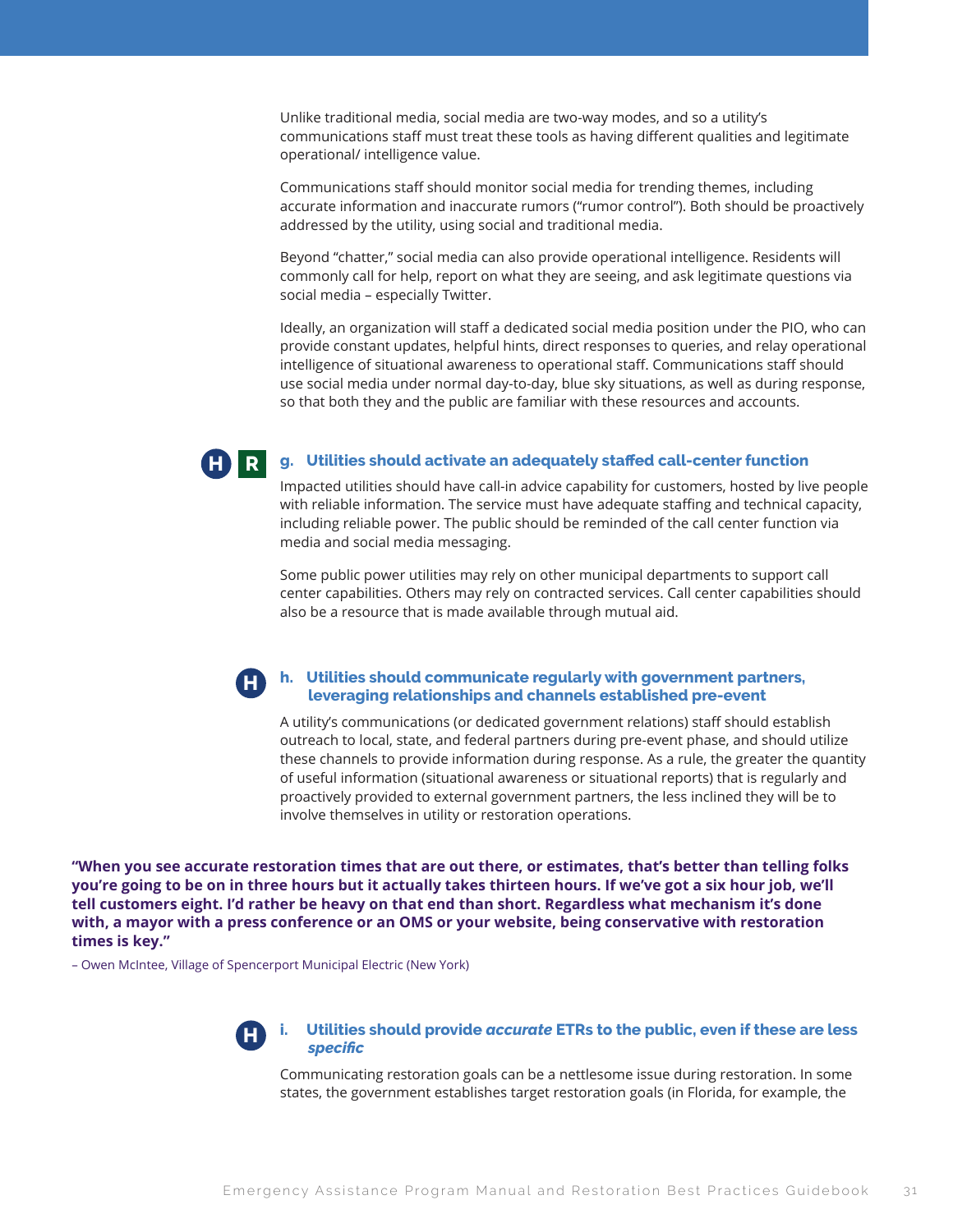standard goal is 72 hours).<sup>10</sup> External pressure notwithstanding, it is typically best practice to provide general, but likely accurate, ETR targets (e.g., "later in the week") to the public rather than specific, but potentially inaccurate, ones (e.g., "Thursday by noon"); accuracy is also supported by citing the conservative end of any spectrum of uncertainty or estimates.

In reporting progress, use of "percent restored" as a metric is often problematic due to the difference between meters or system capacity restored versus residents' power restored. Metrics focused on residents are always preferable.

Utilities using OMS to provide real-time ETRs to customers via a website or mobile application should also consider messaging that tempers expectations of the specificity of such projections, and perhaps explain the systems' defaults and assumptions.

# **8. Liaison with External Operational Partners**

Restoration operations often requires communicating with, and sometimes even assistance from, agencies and organizations outside of the utility sector. It is helpful to develop and maintain positive relationships with these entities in order to streamline interorganizational relations during an outage.

#### **a. Utilities should have a dedicated seat in the local government EOC**

It is a best practice for public power utilities to have a dedicated seat and workstation in the city or county EOC, and to have a line of communication to the state EOC, whether by having a seat there as well or by working with a JAA or state association that does. Utilities should also have access to any emergency management IT platforms that their local or state EOCs utilize. This allows for real-time exchange of situational information.

Public power utilities, in their own estimation, are better at doing the work of restoration than advertising it. But providing operational situational awareness and reporting up the line – e.g., both to local partners and to the Association (which reports to DOE via Emergency Support Function 12 (ESF12)) – is a crucial element of supporting the broader response and recovery from major outages. Information should be relayed regarding outage and restoration status, ETR, resources in the field, and challenges being encountered.



**H A**

#### **b. Utilities should understand the support roles played by federal partners**

Public power utilities should be familiar with the roles that federal partners play. During preparedness, the DOE works through industry groups (including the Association), local and state governments, and other federal agencies to support electric-utility sector readiness (This guidebook is an example of a DOE-supported initiative). FEMA plays a similar role in supporting broader state and local readiness efforts. Utilities should maintain awareness of these agencies' activities and the resources they support. They should also maintain active relationships with representatives of the Federal Bureau of Investigation (FBI), fusion centers, and other sources of risk and threat intelligence.

During restoration operations, the federal partners have no direct role in a utility's decision-making on items such as operations, logistics, and resources. Instead, DOE is the lead coordinating entity for ESF 12 under the National Response Framework (NRF). ESF 12 is a component of the National Response Coordination Center (NRCC), which is overseen by FEMA.

10 Amy Zubaly, Florida Municipal Electric Association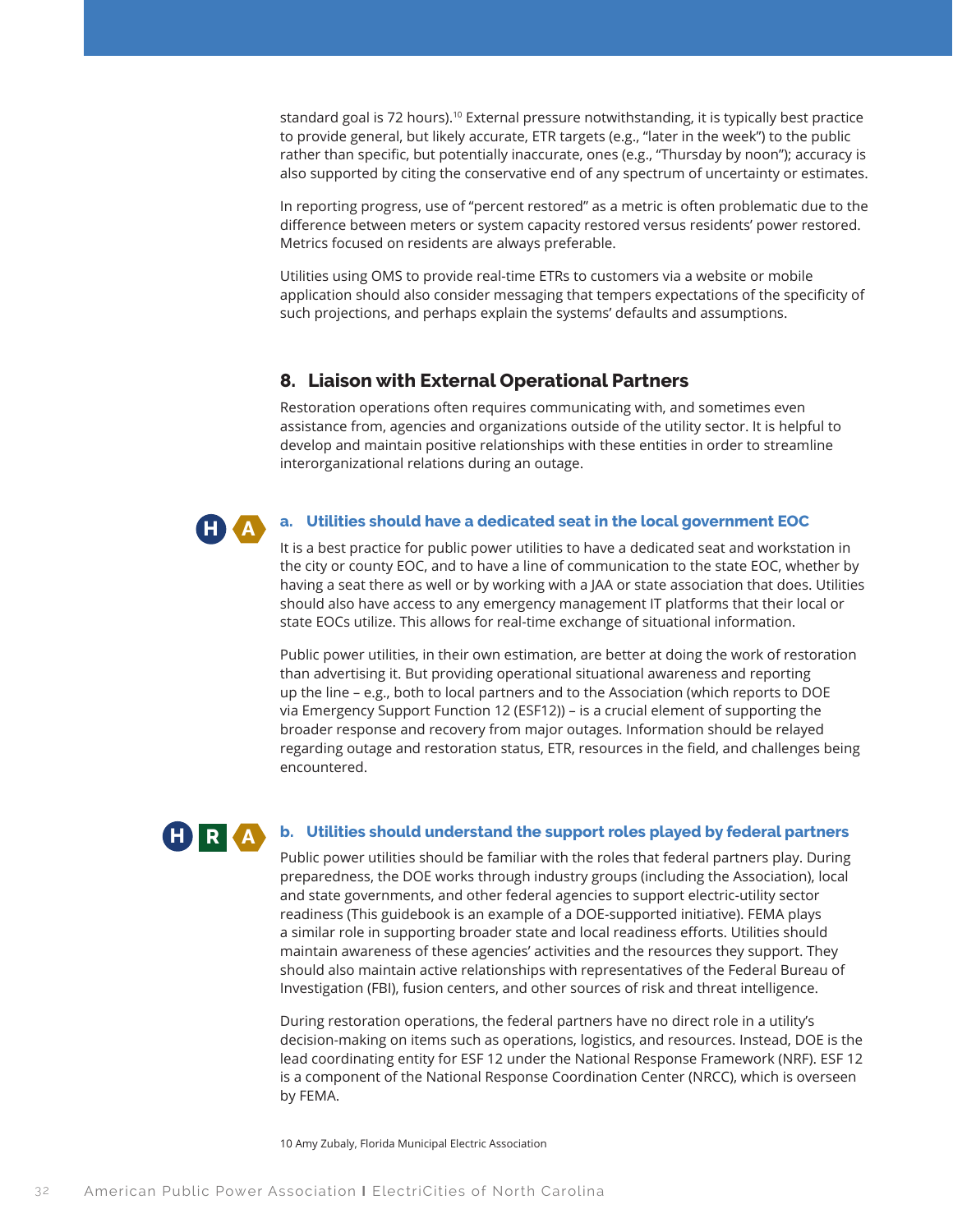ESF 12 works with industry representatives – including the Association, NRECA, and EEI – to collect and assess information for development of situation reports (SitReps). ESF 12 also receives situational information from required Federal Energy Regulatory Commission (FERC)/NERC reporting, as well as DOE Electric Emergency Incident and Disturbance Reports (OE 417). From these, ESF 12 develops SitReps that describe the situation, who is affected, response activities, and timelines, as well as identifying gaps where the federal government can assist, e.g., by facilitating transportation, regulatory waivers, logistics, access, credentials, communications, prioritization, and information sharing. ESF 12 also works directly to communicate and address identified challenges, using all available partners and resources.

For complex responses, ESF 12 stands up an industry room, where trade groups are able to be physically represented at the Emergency Response Organization (ERO). ESF 12 also provides technical assistance and advice to FEMA, the US Army Corps of Engineers (USACE), and other agencies, and it works to maintain unity of message among all parties.

After a restoration, FEMA also plays a crucial role in reimbursement.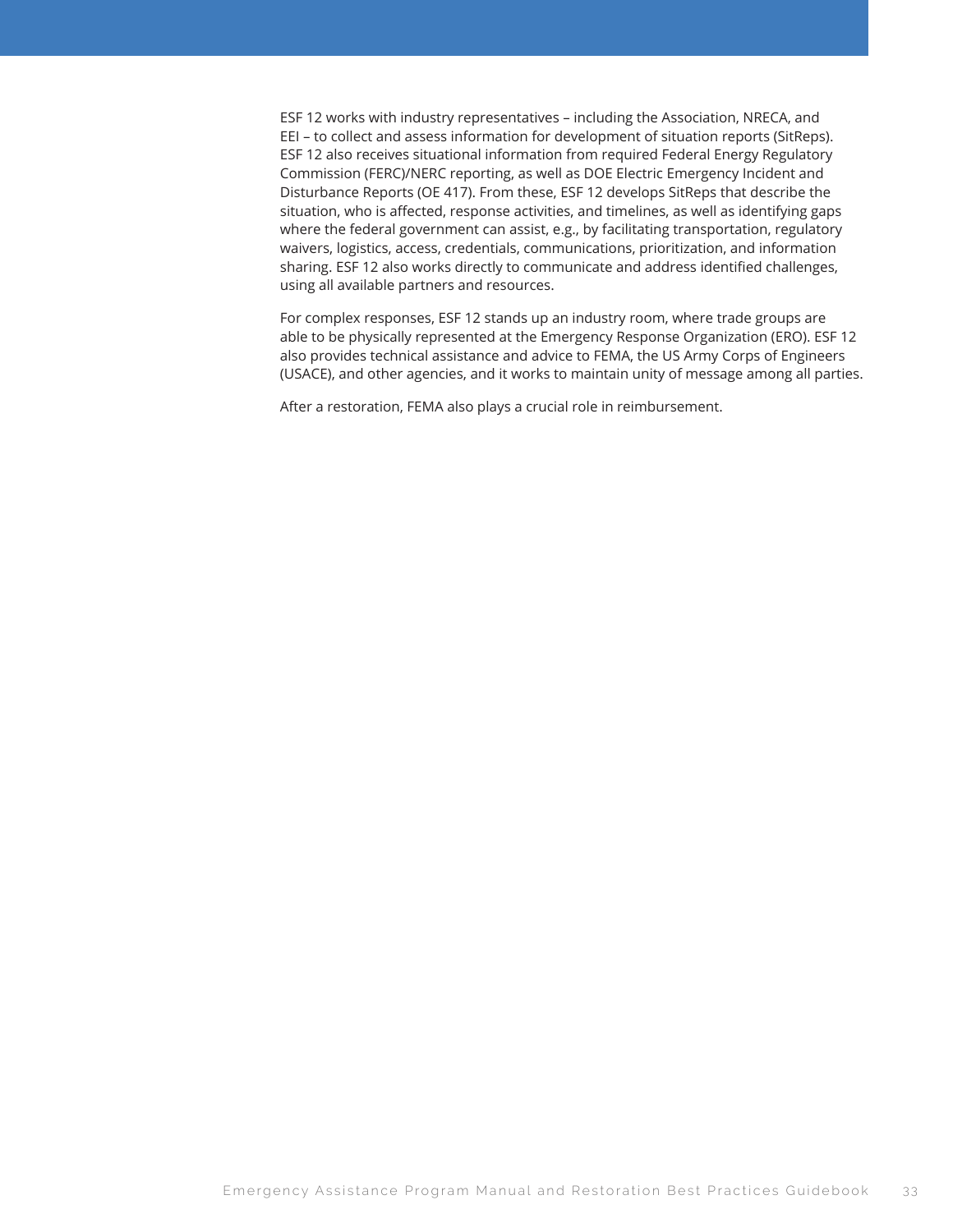# **Recommendations: Cost Recovery and Mitigation**

**FEMA provides reimbursement to public power utilities for costs related to Declared Disasters, including restoration and mitigation. From the perspective of an impacted utility, the primary goal in dealing with FEMA is to not "leave money on the table."**

**Many public power utilities are already familiar with FEMA grant programs. The Association includes guidance for getting public assistance from FEMA in the** *FEMA Public Assistance and Federal Procurement Toolkit for Public Power Utilities (2018).*

# **1. Working with FEMA**

It is important for public power utilities to have some understanding and expectations regarding interactions with FEMA.

### **a. Utilities should be familiar with FEMA eligibility guidance and how it is applied**

In order to receive reimbursement from FEMA, utilities need to understand FEMA's established policies and procedures.

However, FEMA's rules and regulations are open to some interpretation, and FEMA employees and contractors do not always give the same guidance on issues such as eligible costs or documentation. FEMA's rules on these and other issues has been observed to change from incident to incident and applicant to applicant. Additionally, each of FEMA's ten regions (to which FEMA project specialists report) operates according to its own "customary set of practices," which also affect interpretations of rules and regulations. Such variability often leads to applicants disagreeing with a FEMA determination, which is redressed through the dispute and appeal process (see below).

# **H A**

**H**

#### **b. Utilities should be familiar with their FEMA counterparts**

Due to the sometimes complex nature of interactions with FEMA, it is a best practice for local governments, utilities, as well as state associations and JAAs, to have annual discussions with a representative of their FEMA region. Knowing potential partners and understanding their perspectives in advance typically results in more amicable relations and smoother operations during and after a disaster. In addition, advance discussions between a utility and FEMA might help to smooth out workflow issues that can otherwise occur during a response.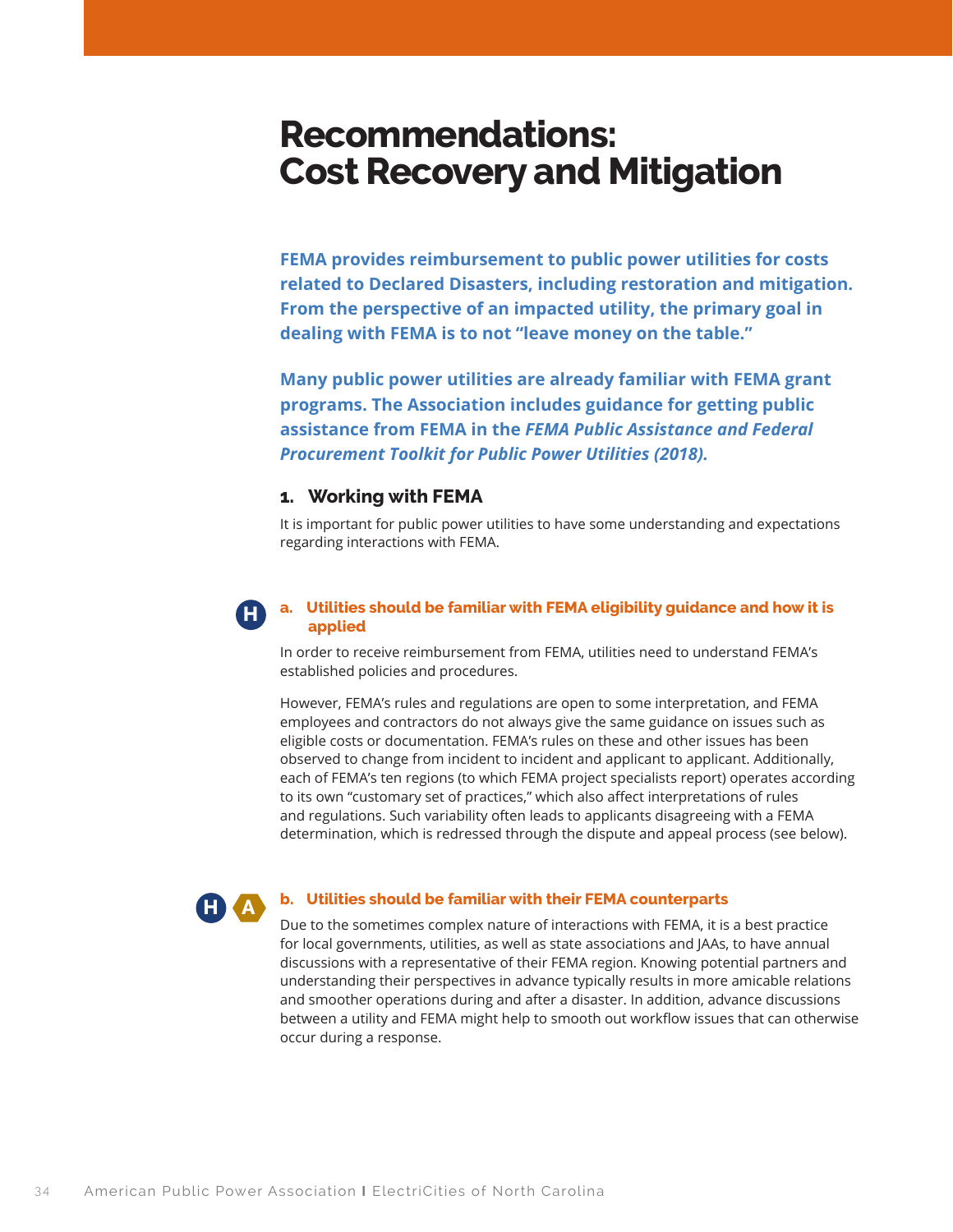

**H**

#### **c. Utilities should designate a FEMA specialist**

FEMA requirements can be intimidating and frustrating for those unfamiliar with FEMA and its processes. It is therefore a best practice to dedicate staff to this specialized area of expertise.

During response, in larger operations, FEMA interactions and documentation should fall under the finance function (the Finance/Administration Section in an ICS command structure). This should be a defined and trained role, staffed by someone with grant management expertise and – if possible – experience in working with FEMA. They should refer regularly to the Association's *FEMA Public Assistance and Federal Procurement Toolkit* and embed the guidance in restoration plans and procedures.

Use of ICS is also a best practice for working with FEMA. Many of the forms utilized in ICS, and the structured system for moving those forms through the organization, are effective at capturing information that FEMA will request. FEMA's Public Assistance grant program captures project documentation through Project Worksheets (PWs). Coordination with a local EOC that utilizes ICS forms can also help support documentation.

#### **d. Utilities should leverage political partners to support Disaster Declarations H**

Disaster-related costs are only reimbursable for disasters that receive a federal Declaration under the Stafford Act, and Declarations are issued on a county-by-county basis. Therefore, utilities should be aggressive in working with their governor and congressional delegation to support getting a Declaration for the utility's county.

#### **e. Utilities should understand their rights to appeal, where indicated**

Utility applicants may disagree with FEMA eligibility determinations. In some cases, redress or compromise may be possible through simple conversations with FEMA, especially if a utility already knows its FEMA counterparts. That failing, an applicant may appeal.

FEMA has a two-stage appeal process. First appeals go to the FEMA Regional Office, which is staffed by colleagues of those who made the disputed determination. If the first appeal is successful, the process ends there. If the first appeal is unsuccessful, the applicant has the option of filing a second appeal with FEMA Headquarters. It is important to note that all of the applicant's arguments must be entered into the "administrative record" during the first appeal, as no new arguments can be subsequently offered.

Some applicants are successful in staffing their own appeals, but sometimes outside subject-matter expertise can be useful. FEMA reimburses contractor support for *successful* appeals as direct administrative costs (DAC) at a rate of 75 percent or 90 percent, depending on the disaster.11

#### **Key**

The icons next to each practice identify which audience(s) should understand or follow the recommendation.





**H** Utility requesting **R** Responding **A** Joint Action Agencies, state and regional mutual aid, or hosting **R** utilities **A** associations, and other coordinating entities

11 FEMA. *Public Assistance Program and Policy Guide* (January 2018); a new alternative is that FEMA funds DACs at 4 percent of the PW value, with additional incentives for early close-out.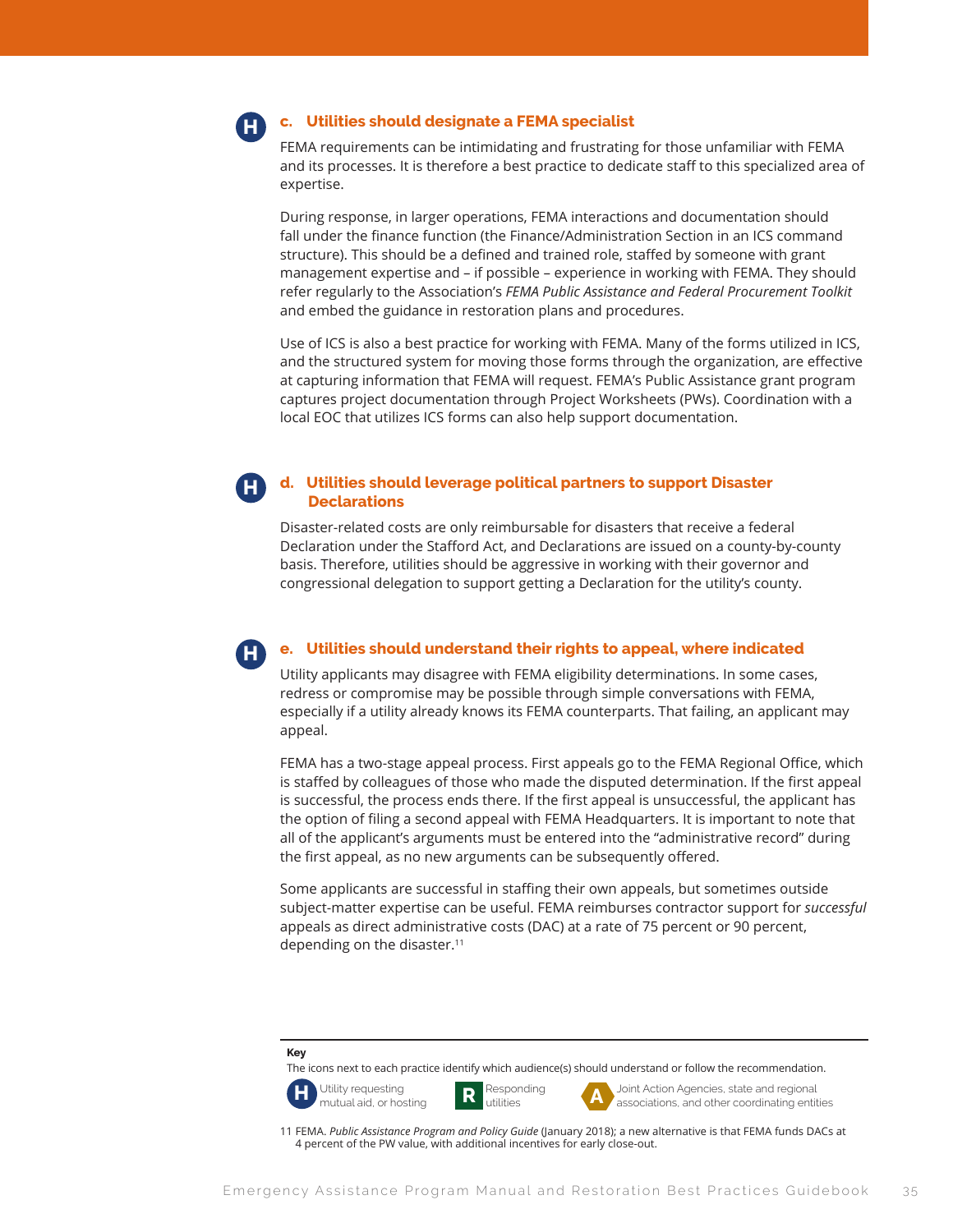**"We work with the city, county, [and] state emergency management all the time. Because we're looking for the power outages on our side, and they're looking at the whole big picture, so they might have something that would influence our restoration. We work with them very closely. It helps us out quite a bit."**

– Ken Lewis, Salt River Project

### **2. FEMA Public Assistance**

The majority of federal reimbursement assistance to public power utilities comes from FEMA's Public Assistance grant program. It is therefore crucial to understand the rules and practices around PA. Additional detail and guidance on each of the recommended practices below is provided in the Association's *FEMA Public Assistance Toolkit*.

#### **a. Utilities should understand the FEMA reimbursement and process H R**

There are four basic phases to the FEMA PA grant process. The process may take several months or many years, depending on the nature and extent of damages and the time required to repair or restore damaged facilities.

- 1. *Apply for eligibility*. An applicant makes a Request for Public Assistance (RPA) to FEMA to determine eligibility to receive FEMA funding. If approved, FEMA will hold a kickoff or scoping meeting with the applicant. Within 60 days of the initial scoping meeting with FEMA, applicants must provide a high-level inventory of damages. This should list what is damaged and where, as well as costs from emergency protective measures and debris removal. Once this is submitted, no additions can be made unless something was undiscovered.
- 2. *Carefully document damages and repairs through Project Worksheets*. Project worksheets (PWs) require a high level of granularity in the development of a Damage Description (DDS) and Statement of Work (SOW) that detail the needs to restore a damaged facility to its pre-disaster condition. PWs must be developed for each "facility," which FEMA defines as, "a building, works, system, or equipment, built or manufactured, or an improved and maintained natural feature." In terms of utilities, this may mean any eligible structure that can be meaningfully delineated from others – i.e., a substation, pole, circuit, roadway, or some defined miles of line. A best practice is for applicants to work with FEMA to define large enough "facilities" that the number of PWs remains reasonable. Circuits are a typical "facility."
- 3. *Repair and restore*. During this phase, engineering and design documents are developed, repair estimates refined, mitigation opportunities are identified, and repair and restoration commences. A utility might amend the SOW or conduct a scope alignment with FEMA during this phase. It is also during this phase that the applicant begins drawing down FEMA funds to reimburse money expended on the approved SOW.
- 4. *Project closeout***.** The final phase occurs after the repair or restoration of a facility is completed. This is when the PWs are effectively audited, and either closed out or – if the closeout officer determines there is a problem – additional documentation may be requested, or funds may be clawed back ("de-obligated") from an applicant. Closeout may happen years after an event, and the reviewer may not be familiar with the event. Therefore, it is essential that PWs are written to clearly describe what happened, demonstrate that the disaster caused the damage, and document and link all associated costs. PWs must tell a story, and when developing a PW with FEMA, an applicant should be asking if someone reading the PW years from now would clearly understand that story.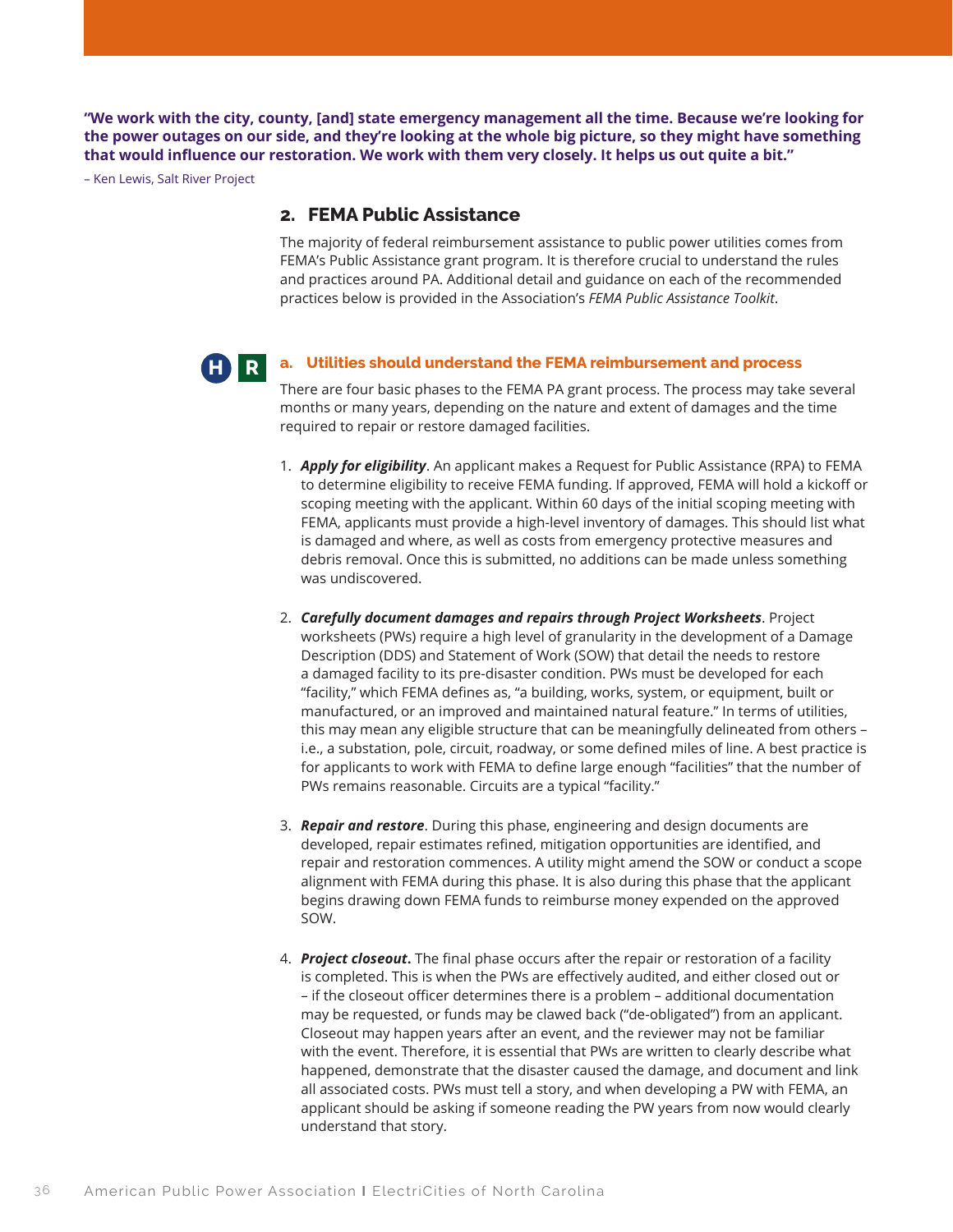

**H**

#### **b. Utilities should always maintain FEMA-compliant documentation**

Thorough and accurate documentation is essential for FEMA reimbursement. During the damage assessment process, costs should be linked to specific damage sites and event locations, and from then on, all associated staff, equipment, and material usage should be coded accordingly. This should be done at the smallest reasonable geography. It is easier to consolidate documentation later for PWs if allowed, rather than the difficult task of breaking out undifferentiated documentation after the fact.

Always maintain damage and repair documentation to meet standards of thoroughness and clarity required for submitting a PW, even if a Declaration is uncertain or not expected. This way, there is no need to make a decision or change documentation protocols in order to comply with FEMA requirements. Tablet-based apps that document damage and associate it with photographs, geo-codes, etc. can be a great help in compiling FEMA-compliant documentation.12

### **c. Utilities should conduct all procurement and contracting in compliance with FEMA standards**

Costs associated with contracted goods or services must demonstrate proper procurement in order to be eligible for FEMA reimbursement. A utility's procurement procedure must comply with the most stringent of applicable local, state, and federal procurement standards. Contracts must also be of the appropriate type (time and materials, firm fixed price, cost-plus, etc.). Emergency contracting is allowed, but limited to 60 or 90 days, after which the work must be competitively bid; however, there are exceptions for small contracts.13 Above all, procurement must be documented adequately, and contracts must themselves contain specific language for compliance with federal standards.<sup>14</sup>

All procurement and contracting must be done in compliance with FEMA standards, so that a contract would not present an issue for FEMA reimbursement. It should be noted that use of mutual aid is considered appropriate by FEMA, but mutual aid agreements should contain clear terms and conditions describing the type of aid to be provided, the scope of work, and the terms of reimbursement for the work, including costs associated with travel, meals, and lodging.

Utilities should have properly procured pre-event contracts for goods and services. Utilities should also maintain blank, FEMA-compliant contracts ready to utilize – and be properly procured – during an outage.15

12 Some example tablet-based applications include: ARCOS Damage Assessment and Field Inspection, ArcGIS Damage Assessment Collector, Clearion Damage Assessment, and Hexagon Damage Assessment.

- 13 APPA. *FEMA PA Toolkit*.
- 14 APPA. *FEMA PA Toolkit*.
- 15 APPA. *FEMA PA Toolkit*.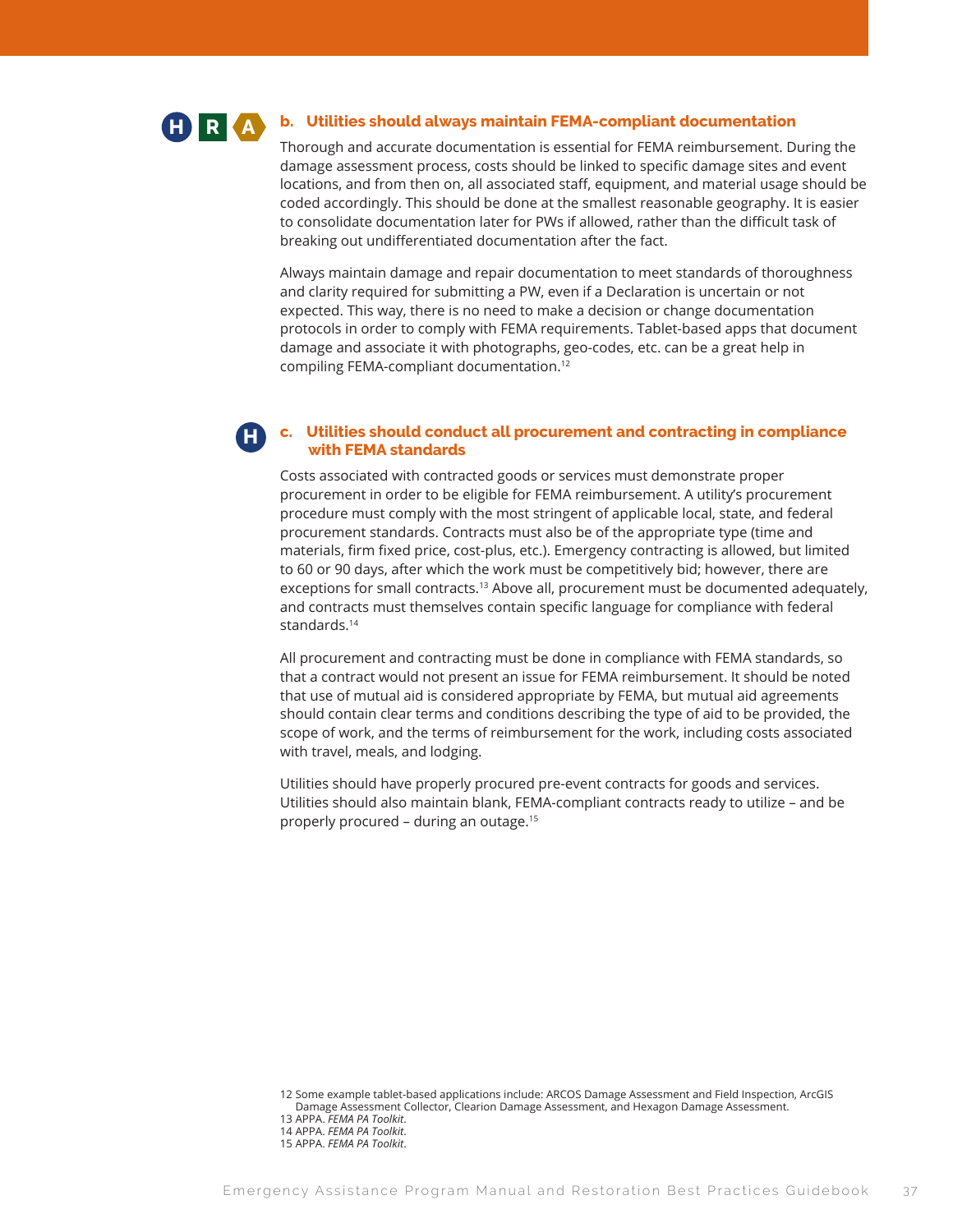#### **d. Utilities should understand FEMA requirements for documenting time and labor H R A**

A public power utility's use of its own resources in restoration is an eligible expense. This includes labor costs associated with emergency protective measures, debris, and repairs, and is inclusive of salary and benefit costs for both regular hours and overtime. In order for equipment costs to be eligible, their use must be linked to a specific operator for an eligible project. In order to be reimbursed for its materials, a utility must demonstrate when these went into stock, what they cost, where they were used, and how.

Any staff in the field or providing for public safety are eligible costs; however, many roles in restoration that do *not* directly provide restoration – such as PIOs or damage assessors – are generally *in*eligible. Standby time and duplicative roles are not eligible. Utilities should be conscious of how they characterize labor and how they record time.

#### **e. Utilities should document regular maintenance and inspections H R**

FEMA will not pay for repairs that it deems to have resulted from deferred maintenance, neglect, or previous damage. Therefore, utilities must be able to document that any facilities it claims to have been damaged by a disaster had been properly and regularly inspected and maintained. Utilities should similarly be able to document a regular treetrimming schedule and frequent line inspections.

#### **f. Utilities should regularly review and update deductibles and asset value statements with an insurance broker H R**

FEMA requires adequate insurance, and it only pays damages to the extent not covered by insurance. Public power utilities should self-assess their assets to ensure an accurate statement of values, and that all insurance is adequate. Utilities also must abide by "obtain and maintain" requirements from projects funded by prior FEMA grants.

# **3. Mitigation and System Hardening**

Restoration presents an opportunity for upgrades to the system, including hardening and mitigation.

# **H**

#### **a. Utilities should improve system components during repair to higher standards than required**

As damaged elements of a system are restored, it is a best practice to harden the components as indicated. This practice may be funded through several FEMA sources, including PA program funds (sec. 406), or Hazard Mitigation Program Grant (HMPG) funds (sec. 404). Such improvements should be prescribed in a plan, in advance of any outage.

It is typically a cost-effective practice to build the system to withstand incrementally more than the existing risk profile would indicate. This practice should be implemented both during restoration and as part of normal maintenance and system upgrades. Using the National Electrical Safety Code (NESC) as a basis,16 key system components might be elevated with additional freeboard above the base flood elevation, be hardened to one performance "class" greater than required for hazards that are typically experienced, or other factors.

16 IEEE Standards Association. *2017 National Electrical Safety Code (NESC*) (August 2016).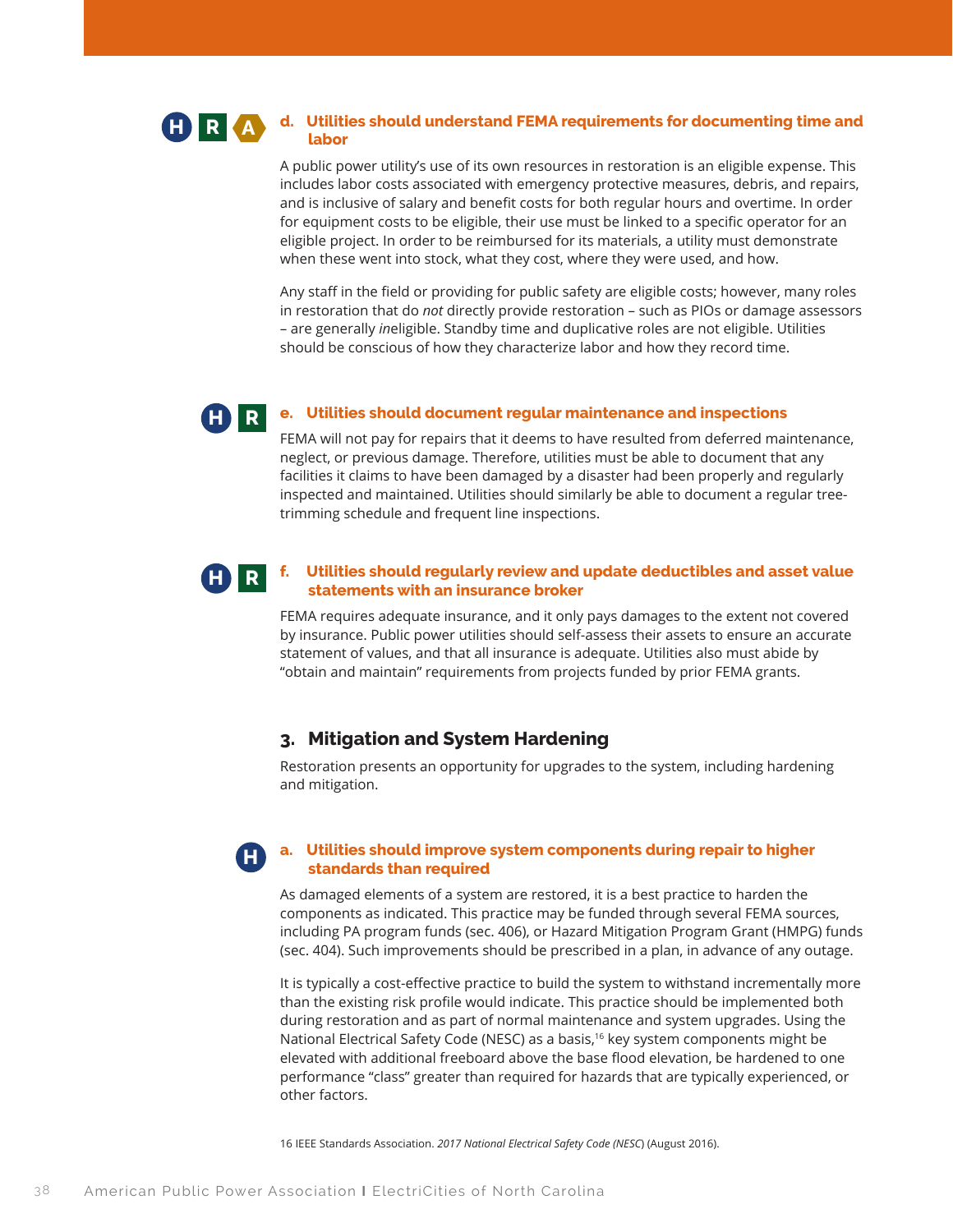#### **b. Utilities should have a FEMA-approved Hazard Mitigation Plan, or participate in a municipal/county plan H**

In order to access FEMA HMGP funds, a utility must have – or participate in – a FEMAapproved Hazard Mitigation Plan. It is a best practice for public power utilities to include mitigation initiatives in municipal or county Hazard Mitigation Plans.

HMGP is addressed in the Association's new PA guidance and is referenced in federal rules.17 Public power utilities wishing to pursue 404 or 406 mitigation funds should staff a FEMA specialist position or consider hiring a consultant on a pre-event basis (which may be covered as a direct administrative cost).



### **c. Utilities could develop and maintain Readiness Plans**

Alternately, public power utilities could draft and file Readiness Plans describing intended seasonal upgrades and hardening. These could provide a basis for additional investment to city councils or boards during restoration.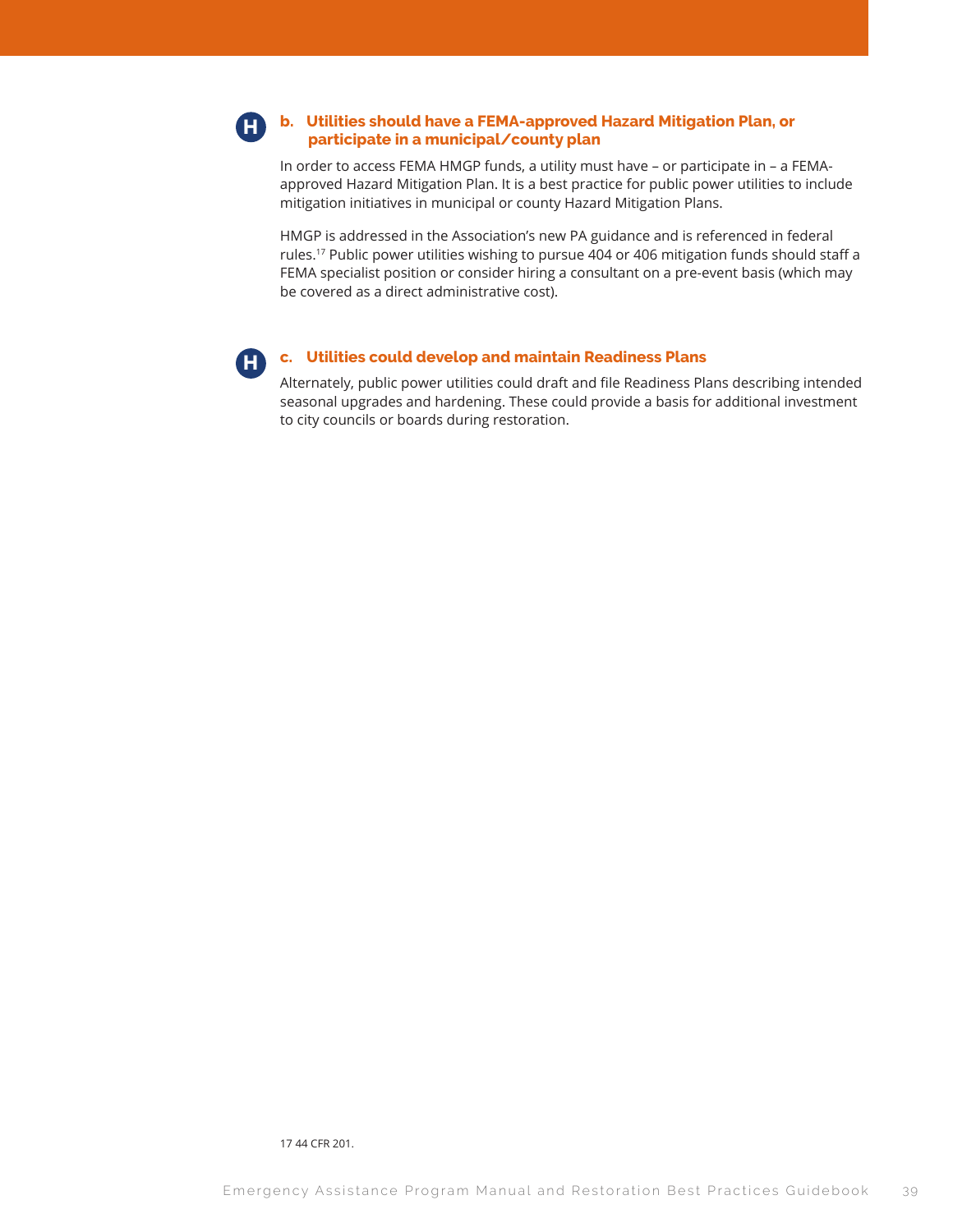# **APPENDICES**

# **Acronyms and Abbreviations**

| AMI           | Advanced Metering Infrastructure                  |   |
|---------------|---------------------------------------------------|---|
| CAD           | Computer-Aided Design                             | J |
| CI/KR         | Critical Infrastructure and Key<br>Resources      | J |
| <b>CMT</b>    | Crisis Management Team                            |   |
| <b>CNG</b>    | <b>Compressed Natural Gas</b>                     |   |
| <b>CUEA</b>   | California Utility Emergency<br>Association       |   |
| DA            | Damage Assessment                                 |   |
| <b>DAC</b>    | <b>Direct Administrative Cost</b>                 |   |
| DDS           | Damage Description                                |   |
| <b>DHS</b>    | Department of Homeland Security                   | I |
| DOE           | Department of Energy                              |   |
| DOT           | Department of Transportation                      |   |
| EEI           | Edison Electric Institute                         |   |
| <b>EMA</b>    | <b>Emergency Management Agency</b>                |   |
| <b>EMAC</b>   | <b>Emergency Management Assistance</b><br>Compact |   |
| EOC           | <b>Emergency Operations Center</b>                |   |
| ERO           | <b>Emergency Response Organization</b>            |   |
| <b>ESF 12</b> | <b>Emergency Support Function 12:</b><br>Energy   |   |
| ERT           | <b>Estimated Restoration Time</b>                 |   |
| ETR           | <b>Estimated Time of Restoration</b>              |   |
| FAA           | <b>Federal Aviation Administration</b>            |   |
| FBI           | Federal Bureau of Investigation                   |   |
| <b>FEMA</b>   | Federal Emergency Management<br>Agency            |   |
| <b>FERC</b>   | Federal Energy Regulatory<br>Commission           | í |
| <b>FTE</b>    | Full-Time Equivalent                              |   |
| GPS           | <b>Global Positioning System</b>                  |   |
| <b>HMPG</b>   | Hazard Mitigation Program Grant                   |   |
| ICS           | Incident Command System                           |   |
| IMT           | Incident Management Team                          |   |
|               |                                                   |   |

- IOU Investor-Owned Utility
- ISP Internet Service Provider

| ΙT          | <b>Information Technology</b>                      |
|-------------|----------------------------------------------------|
| JAA         | Joint Action Agency                                |
| JIC         | Joint Information Center                           |
| МA          | Mutual Aid or Mutual Assistance                    |
| MAWG        | Mutual Aid Working Group                           |
| MOU         | Memorandum of Understanding                        |
| NERC        | North American Electric Reliability<br>Corporation |
| NESC        | National Electrical Safety Code                    |
| <b>NFPA</b> | National Fire Protection<br>Administration         |
| NRCC        | National Response Coordination<br>Center           |
| NRF         | National Response Framework                        |
| NRECA       | National Rural Electric Cooperative<br>Association |
| OMS         | Outage Management System                           |
| OSHA        | Occupational Safety and Health<br>Administration   |
| PА          | <b>Public Assistance</b>                           |
| PIO         | <b>Public Information Officer</b>                  |
| PSA         | <b>Public Service Announcement</b>                 |
| PW          | Project Worksheet                                  |
| RMAG        | Regional Mutual Assistance Group                   |
| <b>ROW</b>  | Right of Way                                       |
| RPA         | Request for Public Assistance                      |
| SCADA       | Supervisory Control and Data<br>Acquisition        |
| SOW         | Scope of Work                                      |
| SitRep      | <b>Situation Report</b>                            |
| SOP         | <b>Standard Operating Procedure</b>                |
| <b>UPS</b>  | Uninterrupted Power Supply                         |
| USACE       | US Army Corps of Engineers                         |
| VoIP        | Voice over Internet Protocol                       |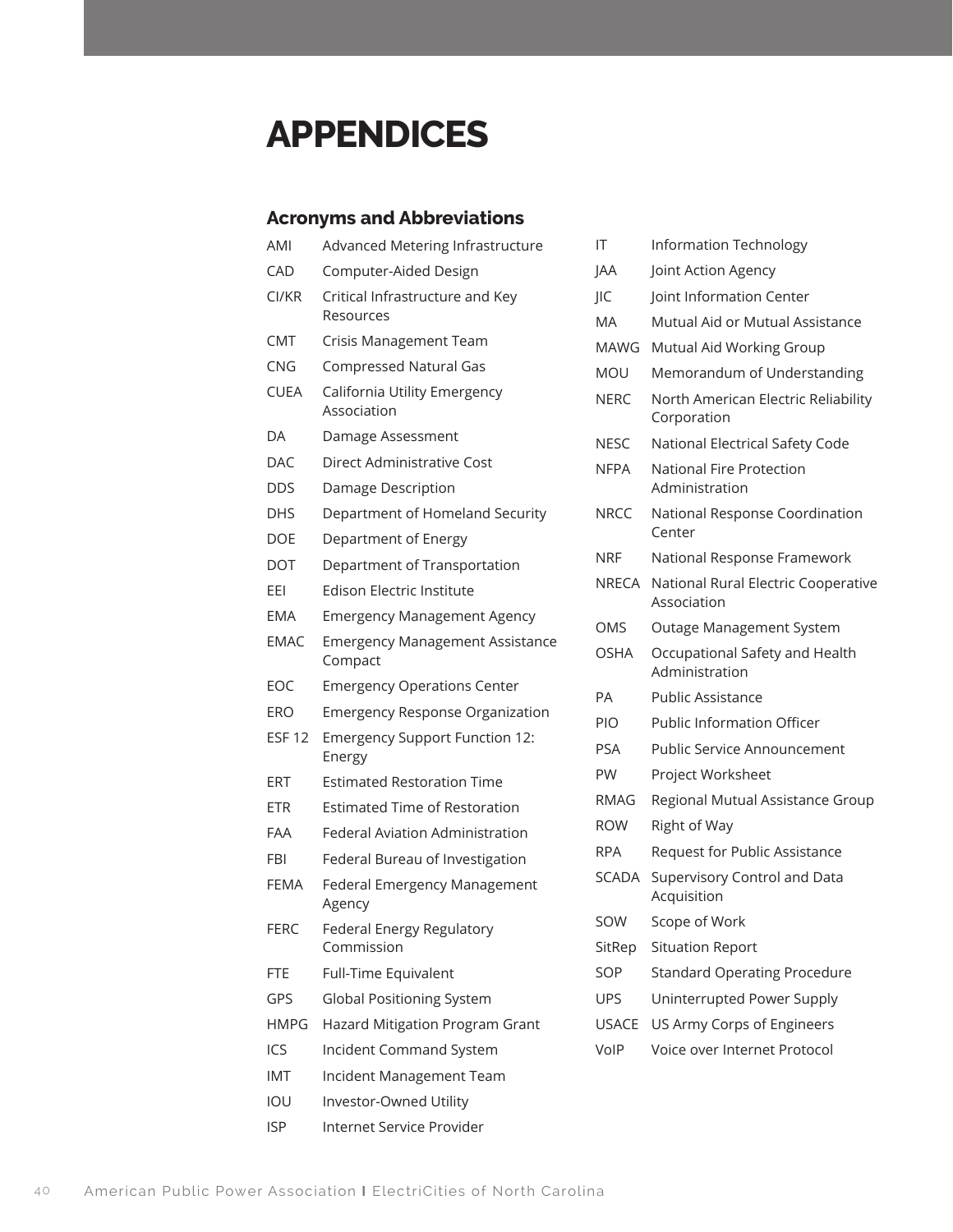### **Resources**

The following resources from the American Public Power Association will be of use in implementing the best practices described in this Guidebook. The below are available through the Association's website, *www.PublicPower.org/Resource/Restoration-Best-Practices-Guidebook*.

- *All-Hazards Guidebook for Public Power Utilities* (forthcoming)
- Communications plan template
- Emergency Preparedness Tabletop Exercise in Box
- Example communications messaging
- Example emergency assistance agreement
- Mutual Aid Agreement
- *Mutual Aid Playbook*
- *Public Assistance and Federal Procurement Toolkit* (forthcoming)
- Sample public-private utility mutual assistance protocol (from New York State)
- Sample state-level mutual aid playbook (from New York State)
- Sample utility-level mutual assistance crew's guidebook (from LADWP)
- *Safety Manual for an Electric Utility*, 16th Ed.,
- Storm Communications Guide for Public Power Utilities

# **ElectriCities of North Carolina resources**

The following resources from ElectriCities of North Carolina will also be of use. They are available through the ElectriCities' website, *www.electricities.com/services/emergencyassistance/*.

- ElectriCities In-State Mutual Aid Agreement
- ElectriCities of North Carolina Emergency Assistance Agreement
- RP3 Nationally Accepted APPA/NRECA Mutual Aid Agreement Form
- Additional information and resources are available behind the ElectriCities member log-in: member directory, addresses, profiles, and maps.

### **Emergency management courses**

FEMA offers free, online courses on emergency management topics, which can be accessed at *https://training.fema.gov/is/.* Related courses include:

- IS-29: Public Information Officer Awareness
- IS-100.b: Introduction to Incident Command System (ICS)
- IS-200.b: ICS for Single Resources and Initial Action Incidents
- IS-235.b: Emergency Planning
- IS-700.a: National Incident Management System (NIMS): An Introduction
- IS-800.b: National Response Framework (NRF): An Introduction
- ction (ESF) #12 Energy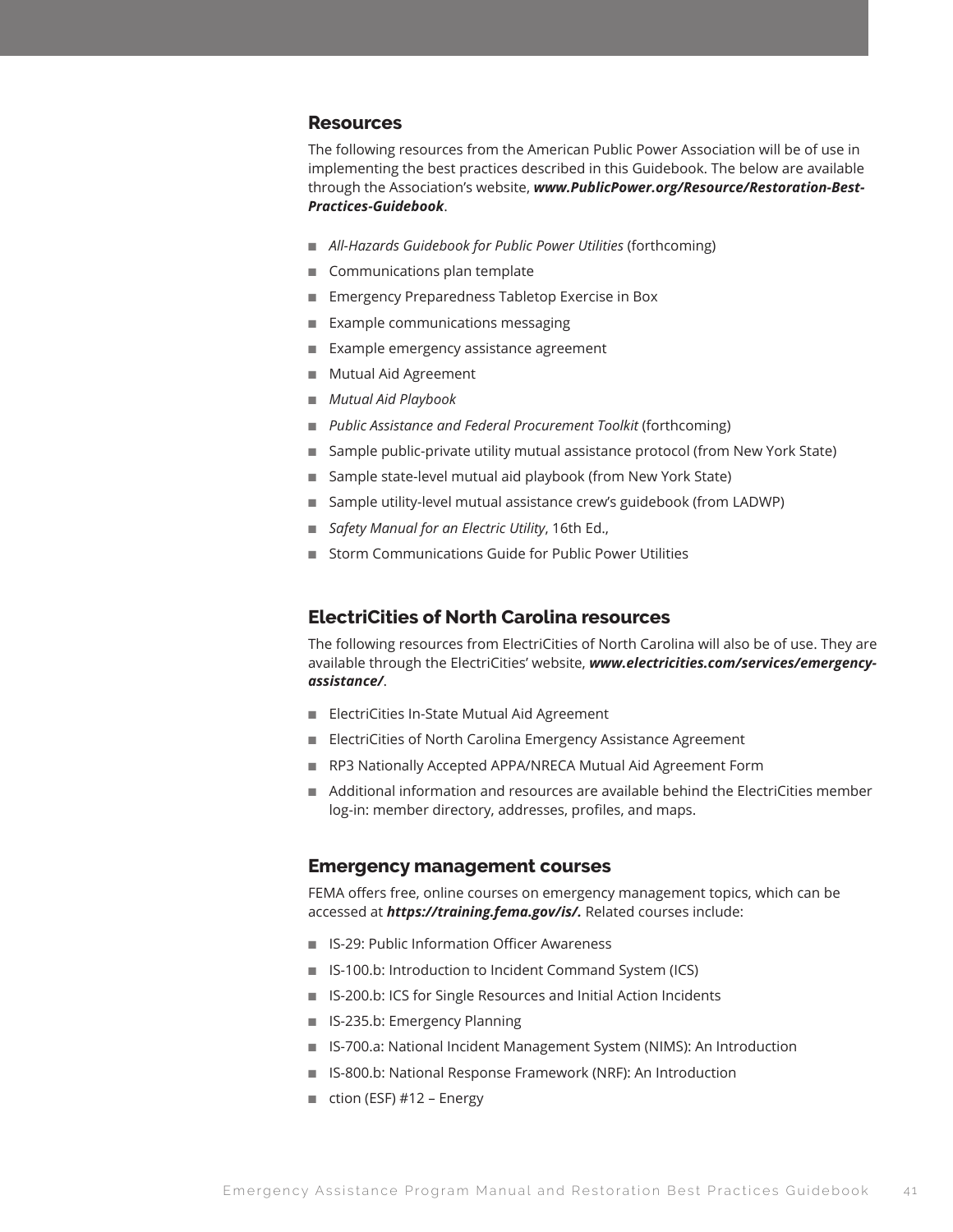# **ElectriCities Storm Communications Plan**

#### *[revised April 2019]*

**Purpose: The storm communications plan exists to ensure our stakeholders are kept informed of outages affecting public power communities during storms and extreme weather events. ElectriCities' primary role during storms is to provide safety information and aggregated outage numbers to show the overall impact on public power communities. ElectriCities typically does not communicate locally on behalf of any member community.**

**Responsibility:** ElectriCities Corporate Communications Department

#### **Contacts: Plan Execution**

- Michelle Vaught, VP, Corporate Communications; 919.760.6334 (office); mvaught@ electricities.org
- Katie Diefes, Senior Public Affairs Specialist; 919.760.6285 (office); kdiefes@electricities. org

#### **Contacts: Media**

- Michelle Vaught, VP, Corporate Communications; 919.760.6334 (office); mvaught@ electricities.org
- Katie Diefes, Senior Public Affairs Specialist; 919.760.6285 (office); kdiefes@electricities.org

# **Before the Storm**

ElectriCities initiates the storm communications plan whenever a severe weather event is forecast. In the case of hurricanes that are predicted to make landfall in North Carolina, or severely affect North Carolina, the communications can often start five days or more before expected landfall.

Steps taken in this phase include:

- 1. Communications with employees, all City/Town Managers, Utility Directors, Mayors, Public Information Officers, ElectriCities Board of Directors, NCEMPA and NCMPA1 Board of Commissioners
	- Email messages are sent to communicate any steps taken by ElectriCities in preparation for the storm.

A sample message is shown below:

TO: ElectriCities Board of Directors, NC Mayors, NC City Managers, NC Utility Directors, NCEMPA/NCMPA1 Board of Commissioners, Public Information Officers, ElectriCities Employees

We are monitoring Tropical Storm Andrea as it travels through Florida and is predicted to follow a path up the east coast. Current forecasts have Andrea passing through eastern North Carolina on Friday and producing two to four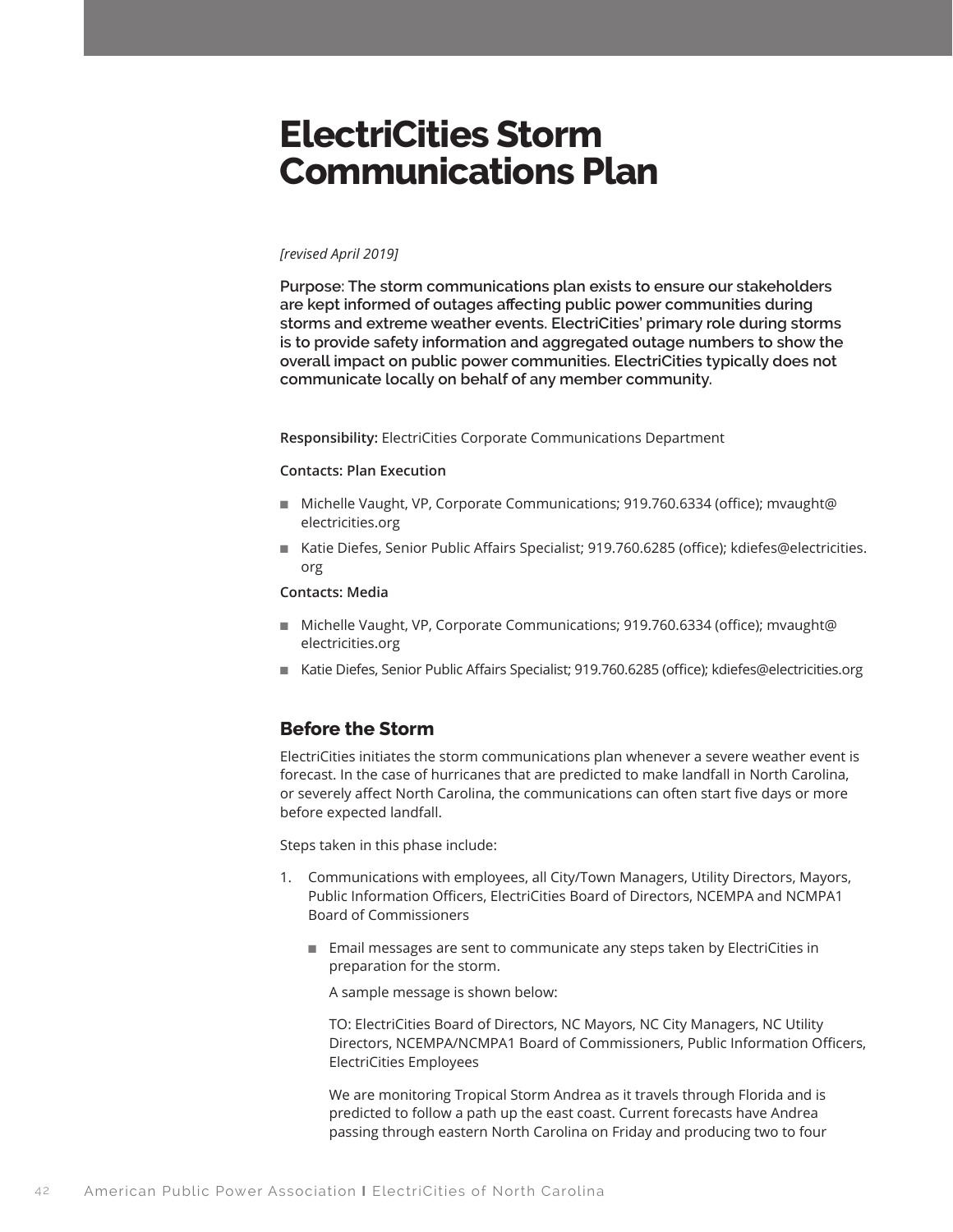inches of rain. We are preparing for Andrea's potential heavy winds and localized flooding.

The NC Public Power Emergency Assistance Program is prepared to respond if needed. The program is activated by members through a call for need to any of the mutual aid coordinators or Gregg Welch. As always, we will work with the State Emergency Response Team (SERT) if they are activated. Our storm communication plan will provide updates as information develops.

The ElectriCities website has been updated with tips for storm readiness. We will also provide information through Twitter and Facebook.

- 2. Communicate preparedness information on social media (including generator use, emergency kit contents, post-storm safety) and activate storm alert banner on ElectriCities.com website to run across all pages.
	- ElectriCities of NC @ElectriCitiesNC · Feb 16

Snow and ice are coming! Prepare your family for the winter storm with these tips: ow.ly/J83BP

 $\leftarrow$ 金 alt. 17.1  $0.0.0$ 

- 3. Notify the Governor's Office, State Emergency Management and major news outlets of preparation through social media and updates at SERT.
- 4. ElectriCities Communications staff will participate in all EAP preparation webinars or conference calls.

# **During the Storm**

Typically, outage numbers are not immediately available while a storm is still in the area. Any early reports of outages will be monitored and verified before being distributed by ElectriCities. During the storm, ElectriCities Communications will monitor news outlets for storm reports and continue to send out safety messages by social media. If needed, a generic statement can be sent out if damage and outages are starting to be reported.

ElectriCities of NC @ElectriCitiesNC · Feb 17 NC Public Power communities have few scattered outages due to the winter storm.  $\sim$  alt $\sim$  $\mathcal{A}_{\mathcal{N}}$  . 七、 2 大  $0.00$ 

# **After the Storm**

Once the storm has passed, ElectriCities Communications will coordinate with the Emergency Assistance Program to provide aggregated outage numbers to the media. The outage numbers are reported in aggregate with the communities most affected listed.

#### **Steps taken in this phase include:**

1. Outage communication – outage numbers are communicated when reported to the Emergency Assistance Program. The numbers are reported using social media and are listed on the ElectriCities website. The outage report should be the first item listed as News on the ElectriCities website. As new outage numbers are reported, they will be sent to the Governor's Office, State Emergency Management and major news outlets. Outage numbers continue to be reported until all outages are restored. Social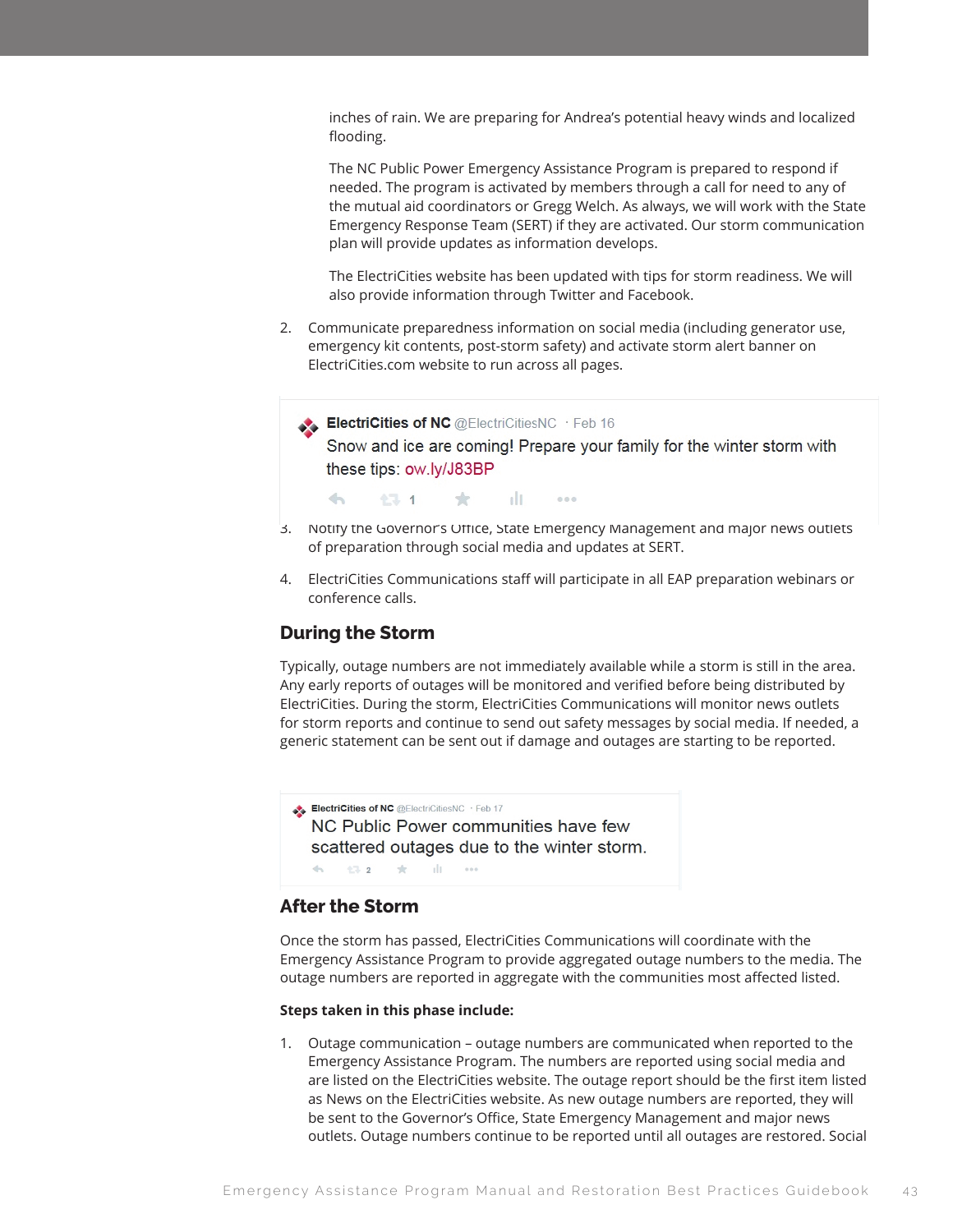media posts from ElectriCities members including local outage information will be shared by ElectriCities.

- Social media (Twitter, Facebook)
- ElectriCities website
- Messages to Governor's Office, State Emergency Management
- Major news outlets (News & Observer, WRAL, AP, WTVD, News-14, NBC-17)



ElectriCities of NC @ElectriCitiesNC · Feb 17 Our state-wide Emergency Assistance Program is ready to respond if needed. So far, local crews are handling outages.  $\rightarrow$ 七十二 大 alt - $-0.0.0$ 

3. Communications with employees, Board of Directors and Board of Commissioners and other stakeholders. An email message will be sent out twice per day – once in the morning and once in the afternoon – until all outages are restored.

#### **A sample message is shown below:**

TO: ElectriCities Board of Directors, NC Mayors, NC City Managers, NC Utility Directors, NCEMPA/NCMPA1 Board of Commissioners, Public Information Officers, ElectriCities Employees

NC Public Power communities currently have 125,000 outages in eastern North Carolina, concentrated in Rocky Mount, New Bern, Greenville and Tarboro. The Emergency Assistance Program was activated at the outset of the storm and crews have been dispatched from western NC, South Carolina and Alabama to assist in the restoration.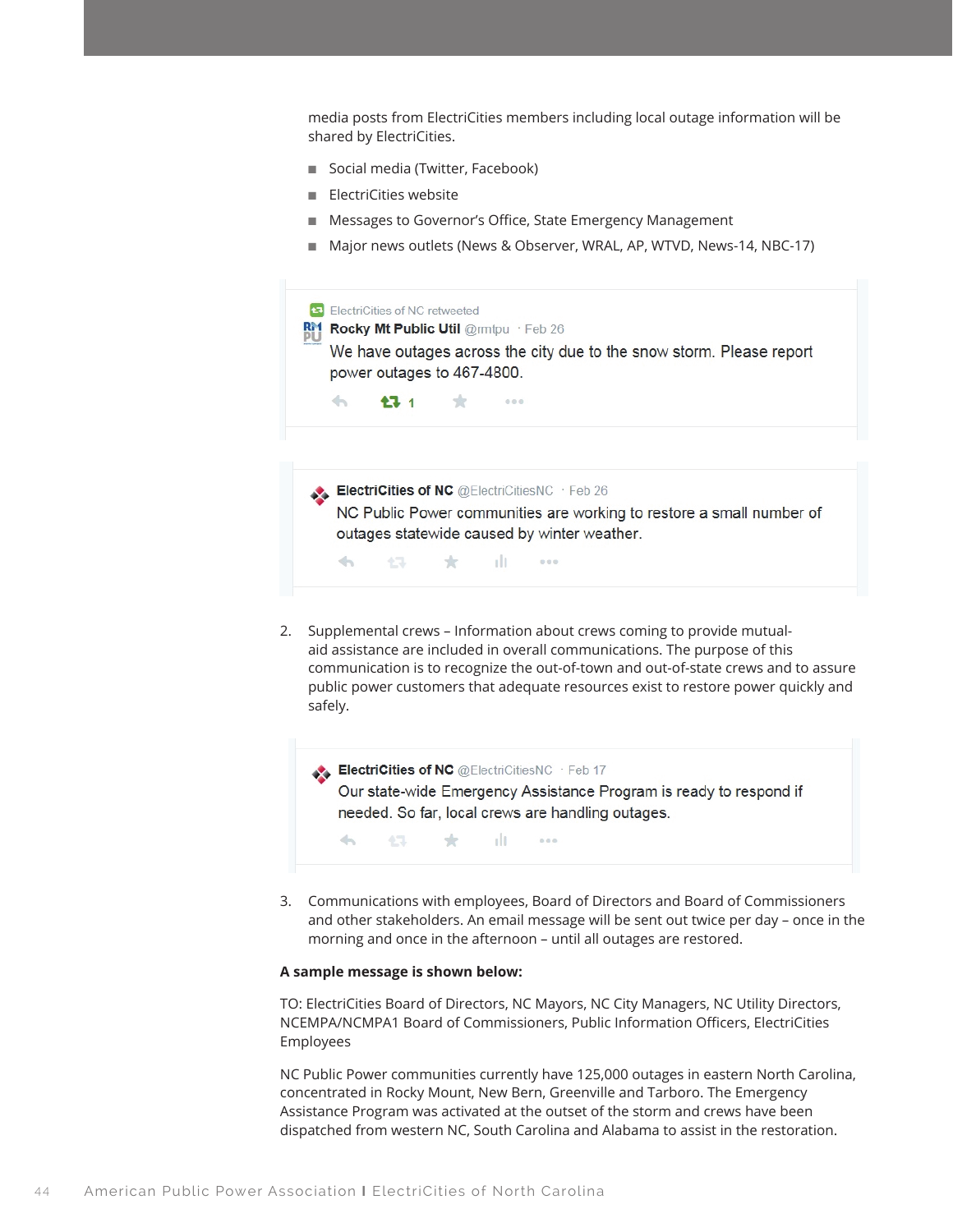Many of these crews traveled yesterday and are already on the ground.

Some of these outages are due to transmission line damage. NCEMPA Operations staff has been in contact with both Duke Energy Progress and Dominion regarding the transmission outages and the companies are working to repair any damage.

Updated outage numbers are reported throughout the day on the ElectriCities website. For the most up-to-date information, please follow ElectriCities of NC on Twitter and Facebook, our profiles can be accessed through these links, Twitter and Facebook. Many of your communities are also posting real-time information through Twitter.

# **Recognition after Full Restoration**

Recognition campaigns are planned after major events with extensive mutual-aid assistance. These campaigns, such as the one launched after Hurricane Matthew, often include recognition items provided to all responding crews and advertisements in local newspapers to thank the crews. ElectriCities Communications staff will coordinate the overall effort and will work with local communities for any special recognition. Storm summary presentations will be provided to the ElectriCities Board of Directors and NCEMPA/NCMPA1 Boards of Commissioners and Utility Directors Advisory Committee (UDAC).